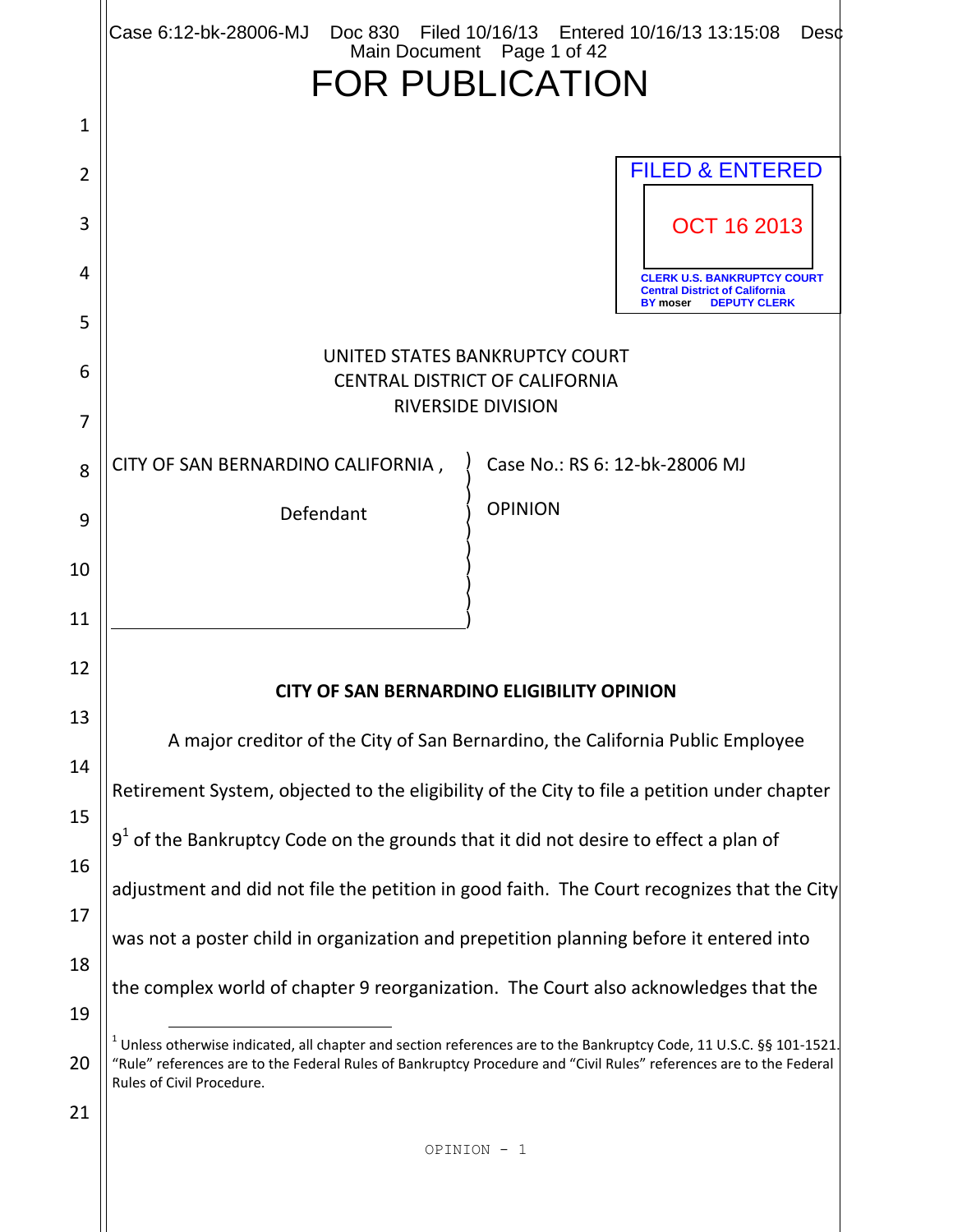#### Case 6:12-bk-28006-MJ Doc 830 Filed 10/16/13 Entered 10/16/13 13:15:08 Desc Main Document Page 2 of 42

1 2 3 4 5 6 7 City got off to a slow start in getting its financial records in order and adopting an interim balanced budget to bridge the gap from the petition date to eventual plan of adjustment. However, despite the untidy disarray of the City's finances and the early lack of direction toward long-term resolution of its admitted financial distress, in this summary judgment proceeding, the Court overrules the CalPERS objections on their limited stated grounds and finds the City eligible to remain in its chapter 9 proceeding. The factual and legal basis for the Court's decision follows.<sup>2</sup>

8

#### **Factual Background**

9 10 11 12 13 14 15 16 17 18 The Great Recession and the burst of the housing bubble in 2007 negatively affected the City of San Bernardino like many other cities in California and the entire country. The drop in housing prices and increase in foreclosures of single family residences resulted in significantly lower property tax revenues, a prime source of revenue for California cities. The City was particularly hard hit by these phenomena because, due to the cheaper housing and available financing, an influx of people moved to the Inland Empire during the boom, and the consequent bust led to unprecedented foreclosures, one of the highest rates in the country. Along with the foreclosures came substantial unemployment, as much of the population had been employed in the housing industry, from construction workers to real estate realtors to mortgage brokers,

19

J.

21

 $^2$  This opinion is intended to supplement the oral ruling made by this Court on the summary judgment motion on August 28, 2013, and the docketed Statement of Uncontroverted Facts which supports the order granting the summary judgment. All three sources are meant to articulate the reasons the Court granted eligibility.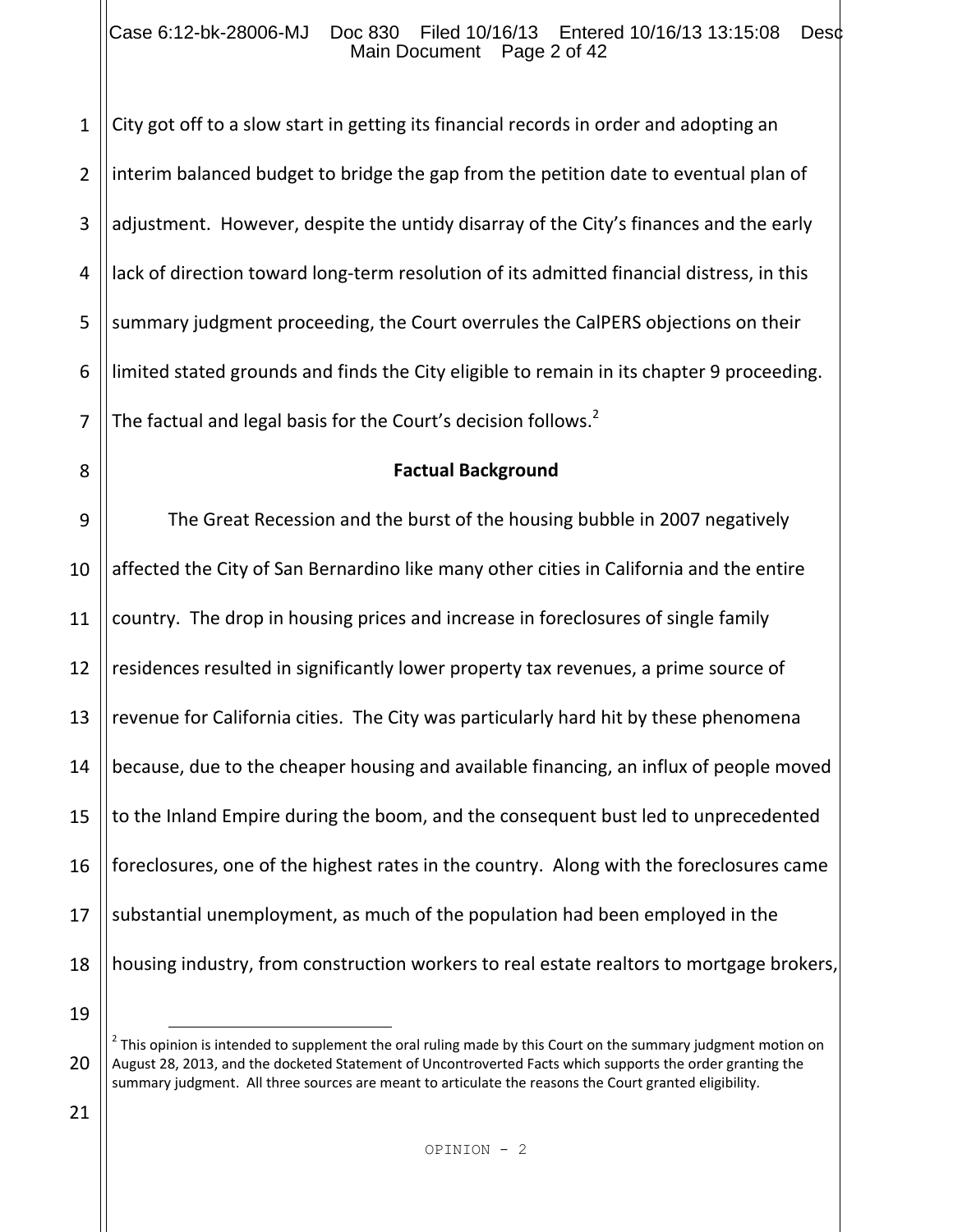#### Case 6:12-bk-28006-MJ Doc 830 Filed 10/16/13 Entered 10/16/13 13:15:08 Desc Main Document Page 3 of 42

1 2 3 resulting in a significant drop in household income.<sup>3</sup> This decline led to less consumer sales and consequently smaller sales tax revenues, another major component of the City's revenues.

4 5 6 7 8 9 10 11 12 13 14 15 16 17 18 The City was impacted not only on the revenue side but also by escalating expenses. The influx of population created a greater demand for public services, from public safety (police and fire) to more mundane matters such as street repair and infrastructure maintenance.<sup>4</sup> City employee salaries and benefits, as in most municipalities, make up 75% of the City's budget and, as the need for services grew in the boom, so did the number of City employees and consequent expenses. Adding to the costs were particularly lucrative retirement benefits which the Common Council had negotiated in the collective bargaining agreements with the City's seven unions. The City participates in the California Public Employee Retirement System (CalPERS), a state-run retirement system, which is funded by a combination of an employer share and an employee share.<sup>5</sup> Until 2011, the City, unlike most California cities, paid not only the employer share but also the employee share to CalPERS, making the City's contributions to retirement rate as a percentage of payroll 39% for safety and 25% for other employees. Along with the current CalPERS obligations were substantial unfunded liabilities to the pension funds based on actuarial tables, past performance of J.

<sup>19</sup>  $^3$  The City's unemployment rate was 16.9% as of June 2012, more than double the national rate of 8.2%.  $^4$  The City's population of approximately 213,000 is spread over 59.3 square miles, compounding the difficulty in providing adequate services.

<sup>20</sup> 5 CalPERS has set the City's employer share at 30% for safety employees and 17% for all others, and the employee share at 9% for safety and 8% for all others.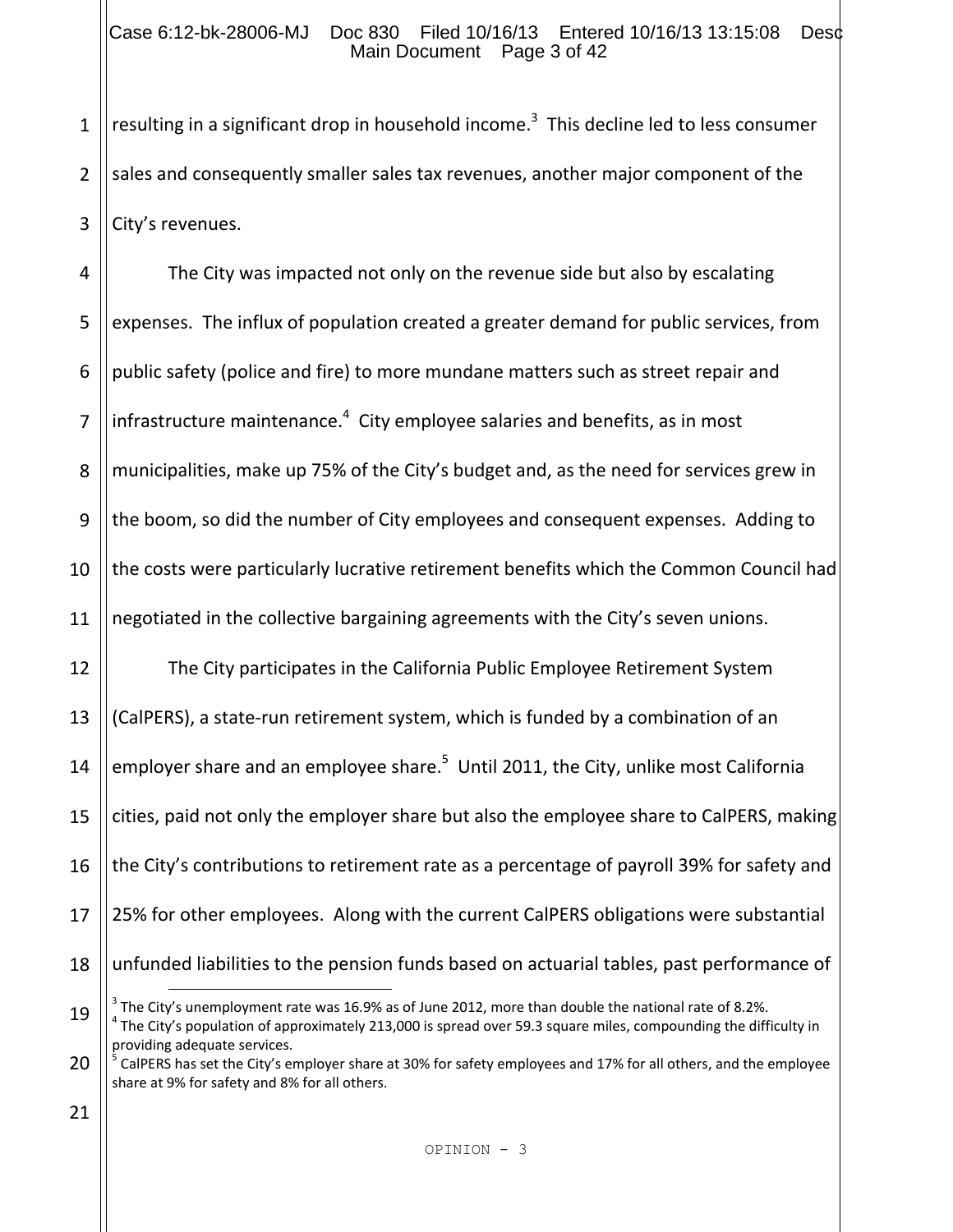#### Case 6:12-bk-28006-MJ Doc 830 Filed 10/16/13 Entered 10/16/13 13:15:08 Desc Main Document Page 4 of 42

1 2 the funds, retirement age and other contractual factors. Each year the City must also pay a portion of the unfunded liabilities to CalPERS.<sup>6</sup>

3 4 5 6 7 8 9 10 11 Along with the CalPERS obligations, the City has promised its retirees an annual 2% cost of living adjustment regardless of the Consumer Price Index or the state of the retirement funds. In addition, the City's retirement plans also provide for another postemployment benefit consisting of retiree medical care. Because the City's employees are eligible to retire at either age 50 (safety) or 55 (other employees), many employees retire before they are eligible for Medicare, creating a significant cost for the City. The cost of this perk has not been funded through the working life of the employees and the City has little money set aside to fund these benefits, resulting in another substantial unfunded liability.

12 13 14 15 16 17 18 As the economy worsened and revenues decreased, the City took some stop gap measures to try to stop the bleeding. It implemented a hiring freeze and down-sized departments, reducing the workforce by 20%. It negotiated and imposed concessions on its unions, saving about \$10 million per year.<sup>7</sup> It exhausted its general fund reserves and sold excess assets to provide cash to fund ongoing operations. While the financial crisis deepened, the City's finance department, either because it was understaffed or because it was incompetent (or both), fell behind in providing basic accounting records

19

J.

 $<sup>6</sup>$  It is the Court's understanding that most cities in California have unfunded liabilities to CalPERS.</sup>

<sup>20</sup>  $^7$  One negotiated or imposed term was that beginning with new employees in 2011, employees would pay the employee share to CalPERS.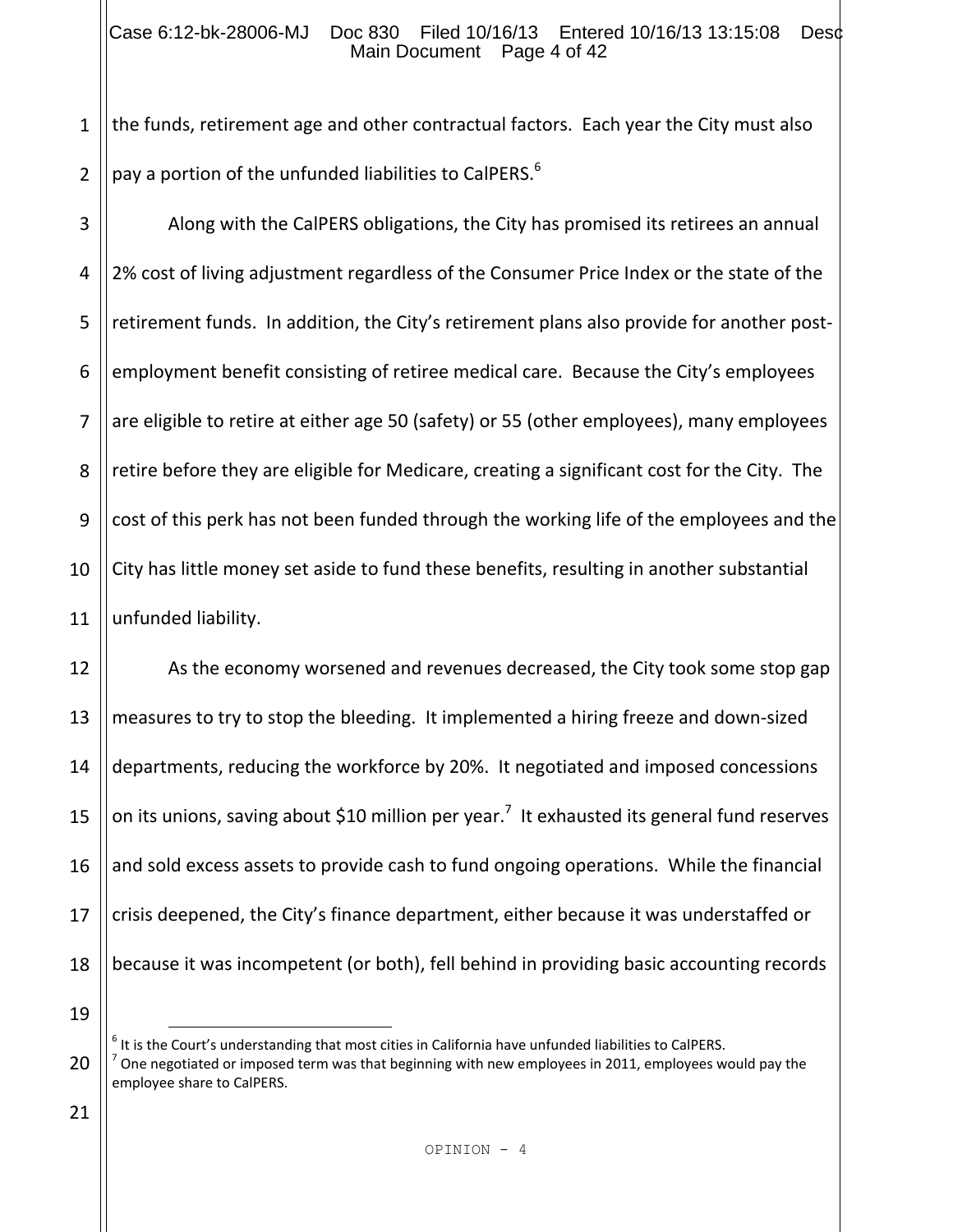### Case 6:12-bk-28006-MJ Doc 830 Filed 10/16/13 Entered 10/16/13 13:15:08 Desc Main Document Page 5 of 42

1 2 for the City, including bank reconciliations. The financial picture for the City was blurred at best and the City was sliding toward severe cash flow problems.

OPINION - 5 3 4 5 6 7 8 9 10 11 12 13 14 15 16 17 18 19 20 21 A major change in City personnel from late December 2011 through May 2012 awakened the Common Council to the full import of the impending financial crisis. The City's former Director of Finance retired at the end of December 2011 and the City Manager resigned effective May 1, 2012. The new Director of Finance, James P. Simpson, began analyzing the City's financial condition in May 2012, while attempting to formulate a budget for 2012-13. In doing so, he discovered the bookkeeping woes described above and even worse. He determined that the budget projection for 2012- 13 resulted in a \$45.9 million cash deficit with no general fund reserves; the cash balances for the prior two fiscal years had been overstated; the beginning cash deficit for the next fiscal year was over \$18.2 million; and the City did not have enough unrestricted cash or reserves to pay its current financial obligations due and those obligations to become due beginning in July 2012, and continuing indefinitely. On July 9, 2012, the City's Department of Finance issued a report "San Bernardino Budgetary Analysis and Recommendations for Budget Stabilization" (the Budget Report) which was presented to the Common Council at a publicly noticed meeting on July 10, 2012. The presentation of the Budget Report on July 10, 2012, was the first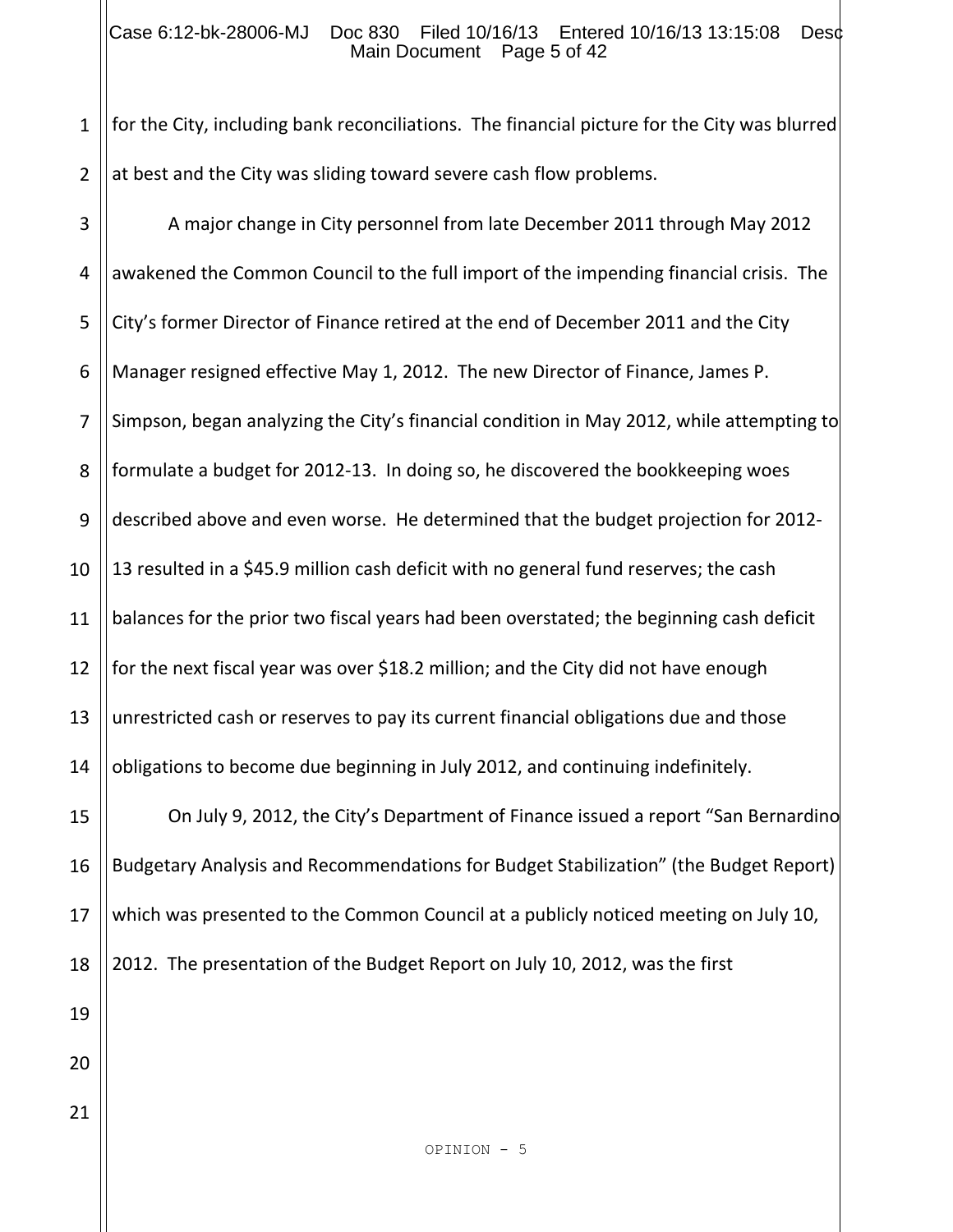### Case 6:12-bk-28006-MJ Doc 830 Filed 10/16/13 Entered 10/16/13 13:15:08 Desc Main Document Page 6 of 42

| $\mathbf{1}$   | comprehensive report to the Common Council regarding the fiscal crisis facing the City. <sup>8</sup>                                                                                                                                                                                                                                                                                 |
|----------------|--------------------------------------------------------------------------------------------------------------------------------------------------------------------------------------------------------------------------------------------------------------------------------------------------------------------------------------------------------------------------------------|
| $\overline{2}$ | The Common Council addressed the Budget Report at three meetings in July 2012. At                                                                                                                                                                                                                                                                                                    |
| 3              | meetings on July 16 and 18, 2012, the Common Council adopted Resolutions 2012-205                                                                                                                                                                                                                                                                                                    |
| 4              | and 2012-206 which (1) declared a fiscal emergency and (2) authorized the City Attorney                                                                                                                                                                                                                                                                                              |
| 5              | to file a chapter 9 petition in the bankruptcy court and the City Attorney and other                                                                                                                                                                                                                                                                                                 |
| 6              | management staff to take all steps necessary to prosecute the chapter 9 proceeding.                                                                                                                                                                                                                                                                                                  |
| 7              | Compliant with these resolutions, on August 1, 2012, the City filed its petition for                                                                                                                                                                                                                                                                                                 |
| 8              | chapter 9 in the Central District of California, Riverside Division. <sup>9</sup>                                                                                                                                                                                                                                                                                                    |
| 9              | <b>Procedural Background in Chapter 9</b>                                                                                                                                                                                                                                                                                                                                            |
| 10             | The City filed its Statement of Qualifications on August 13, 2013, and its                                                                                                                                                                                                                                                                                                           |
| 11             | Amended Statement of Qualifications on August 31, 2013. <sup>10</sup> Based on a deadline set by                                                                                                                                                                                                                                                                                     |
| 12             | the Court, only two parties filed objections to eligibility: CalPERS and the San                                                                                                                                                                                                                                                                                                     |
| 13             | Bernardino Public Employees Association (SBPEA). <sup>11</sup> CalPERS objected on the grounds                                                                                                                                                                                                                                                                                       |
| 14             |                                                                                                                                                                                                                                                                                                                                                                                      |
| 15             | ${}^{8}$ CalPERS has argued and for the purposes of this opinion the Court does acknowledge that earlier reports of<br>impending financial doom were presented to the City by its consultants as early as 2007 and that some of these<br>reports contained suggested actions which the City could take to stave off financial crisis. The City did not take                          |
| 16             | many of the recommended steps. As a consequence, the Common Council was not totally unaware of the unstable<br>fiscal condition of the City.                                                                                                                                                                                                                                         |
| 17             | <sup>9</sup> The August 1, 2012 filing date was earlier than the City staff and its bankruptcy counsel had anticipated filing. The<br>initial projected filing date was late August. The earlier filing date was precipitated by the City's belief that a party<br>which held a stipulated civil rights judgment against the City was seeking a writ from the federal district court |
| 18             | which would allow it to execute on the City's bank account. The City asserted this belief as an alternative ground<br>to meet eligibility under § 109(c)(5)(D). However since no party objected to eligibility under § 109(c)(5) and the                                                                                                                                             |
| 19             | City also qualified under § $109(c)(5)(C)$ , the Court need not determine whether this criteria was met. Suffice it to<br>say, the belief did lead to an earlier filing date.<br><sup>10</sup> The only difference between the two statements was the addition in the Amended Statement of the alternative                                                                           |
| 20             | ground for § 109(c)(5) eligibility under subpart (D).<br><sup>11</sup> Several individual interested parties filed "objections" with the court but none of these individual objections<br>stated an opposition to the grounds for eligibility set forth in § 109(c).                                                                                                                 |
| 21             |                                                                                                                                                                                                                                                                                                                                                                                      |
|                | OPINION - 6                                                                                                                                                                                                                                                                                                                                                                          |
|                |                                                                                                                                                                                                                                                                                                                                                                                      |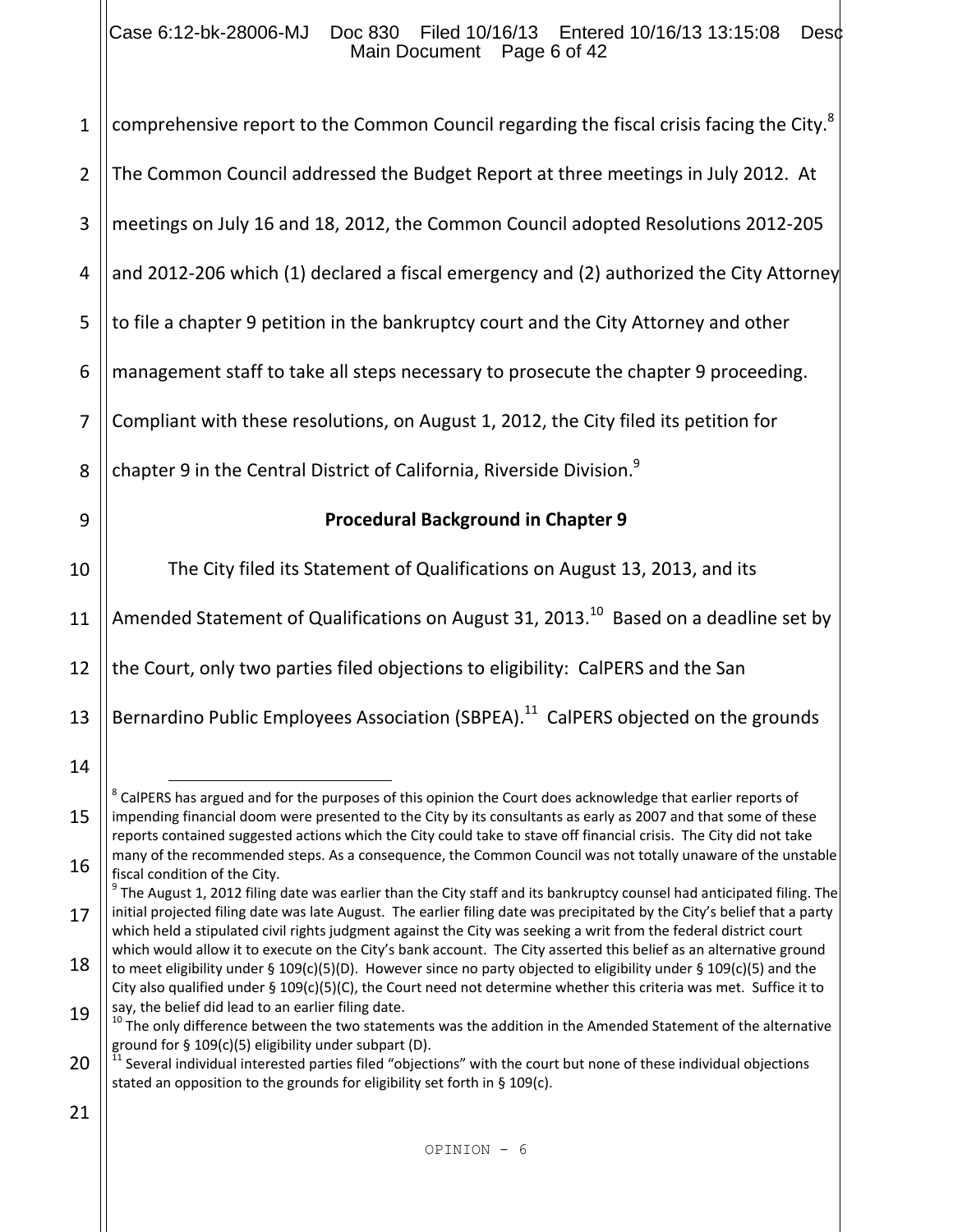#### Case 6:12-bk-28006-MJ Doc 830 Filed 10/16/13 Entered 10/16/13 13:15:08 Desc Main Document Page 7 of 42

1 2 3 4 5 6 7 8 9 10 11 12 13 14 15 16 17 that the City did not "desire to effect a plan to adjust debts" as required under § 109(c) (4) and that the City did not file the petition in good faith, which is a ground for dismissal under § 921(c). SBPEA objected on the basis that the City was not authorized by state law to file a chapter 9 because it had not complied with Assembly Bill 506 (AB 506) as mandated by § 109(c)(2)<sup>12</sup> and because the City was not insolvent as required by § 109(c)(3). SBPEA also asserted the petition was not filed in good faith. Subsequent to the objection deadline, the Court held a status conference to schedule the case, but a discovery deadline was not set because the parties wished to engage in informal discovery. As will be further described below, the Court held a series of these status conferences on case progress but at the mutual request of the City and CalPERS never set a discovery deadline. The Court, however, also did not issue an order staying discovery. While the initial procedural matters were taking place, in September and October 2012, the City adopted a Pre-Pendency Plan as adjusted by a 9-Point Adjustment Plan. The Pre-Pendency Plan did not present a balanced budget from a cash flow perspective, but anticipated that expense adjustments were necessary to balance available cash with expected expenses during the first year in chapter 9. Subsequently, the City on

- 18
- 19

i<br>L

November 26, 2012, approved a Pendency Plan, which was a balanced budget for that

21

 $12$  AB 506 enacted by the State of California in 2011 and effective on January 1, 2012, is the common California nomenclature for Cal. Gov't Code § 53760, et seq. It requires a city to participate in a neutral evaluation process pursuant to § 53760.3 or, in the alternative, to declare a fiscal emergency before it may file a bankruptcy petition. Because SBPEA subsequently withdrew its objection, this opinion does not address the AB 506 issues.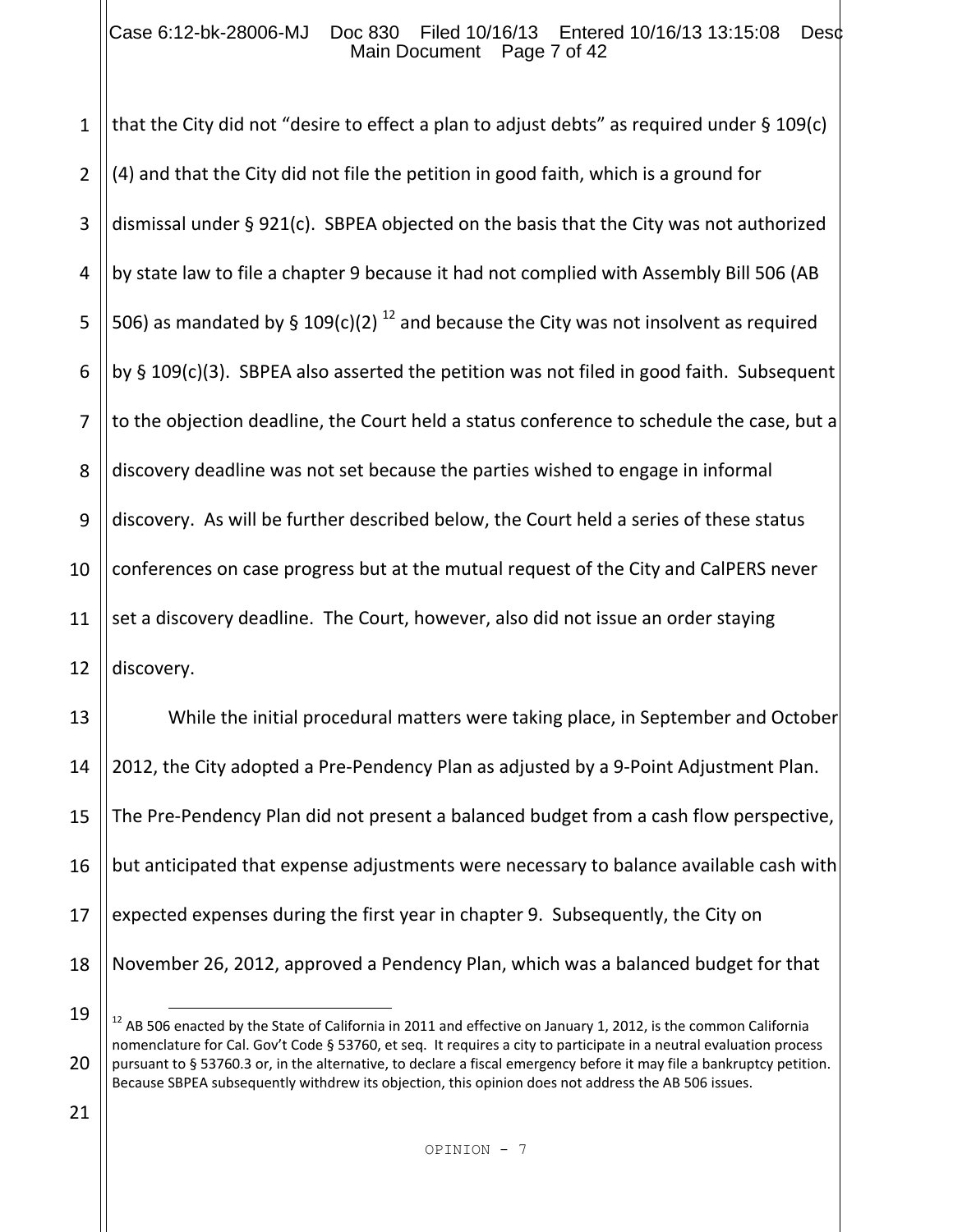#### Case 6:12-bk-28006-MJ Doc 830 Filed 10/16/13 Entered 10/16/13 13:15:08 Desc Main Document Page 8 of 42

1 2 3 4 5 6 first year but was dependent on the City either negotiating or imposing certain conditions on the employees. Both the Pre-Pendency Plan and the Pendency Plan were short-term budgets and neither purported to address the longer term planning required by a chapter 9 plan of adjustment. As asserted frequently by CalPERS, the City's financial department was understaffed and no person was assigned the task of drafting a plan of adjustment.

7 8 9 10 11 12 13 14 15 16 17 18 In order to implement the Pendency Plan, the City authorized two employees to meet with the seven unions to negotiate the concessions required by that budget.<sup>13</sup> Four of the unions reached agreement with the City and accepted the changes, which became effective on February 1, 2013. Three unions, police, fire, and SBPEA, did not. On January 28, 2013, the City unilaterally imposed the modifications, also effective on February 1, 2013, so that it could balance the Pendency Plan budget. On April 22, 2013, the City adopted budgets for the General Fund for fiscal years 2012-13 and 2013-2014. Meanwhile, informal discovery continued between the City, CalPERS, and the other interested parties but little progress was made in moving the case toward an eligibility hearing to resolve the CalPERS and SBPEA objections. However, at a status conference in April or May 2013, SBPEA formally withdrew its objection under § 109(c)(3), conceding that the City was insolvent. At that time, with respect to the J.

<sup>19</sup> 20 <sup>13</sup> The concessions required from the unions pertained to the employee share of the contributions to CalPERS, not salary. CalPERS has asserted that these changes in contributions are not authorized by state law and the three nonconsenting unions – Police, Fire, and the SBPEA – echo those arguments. For the purpose of this opinion, the court only notes the practical effect on the employees' net take home pay and the budget; the take home pay is substantially negatively impacted but the concessions allowed the Pendency Plan budget to balance.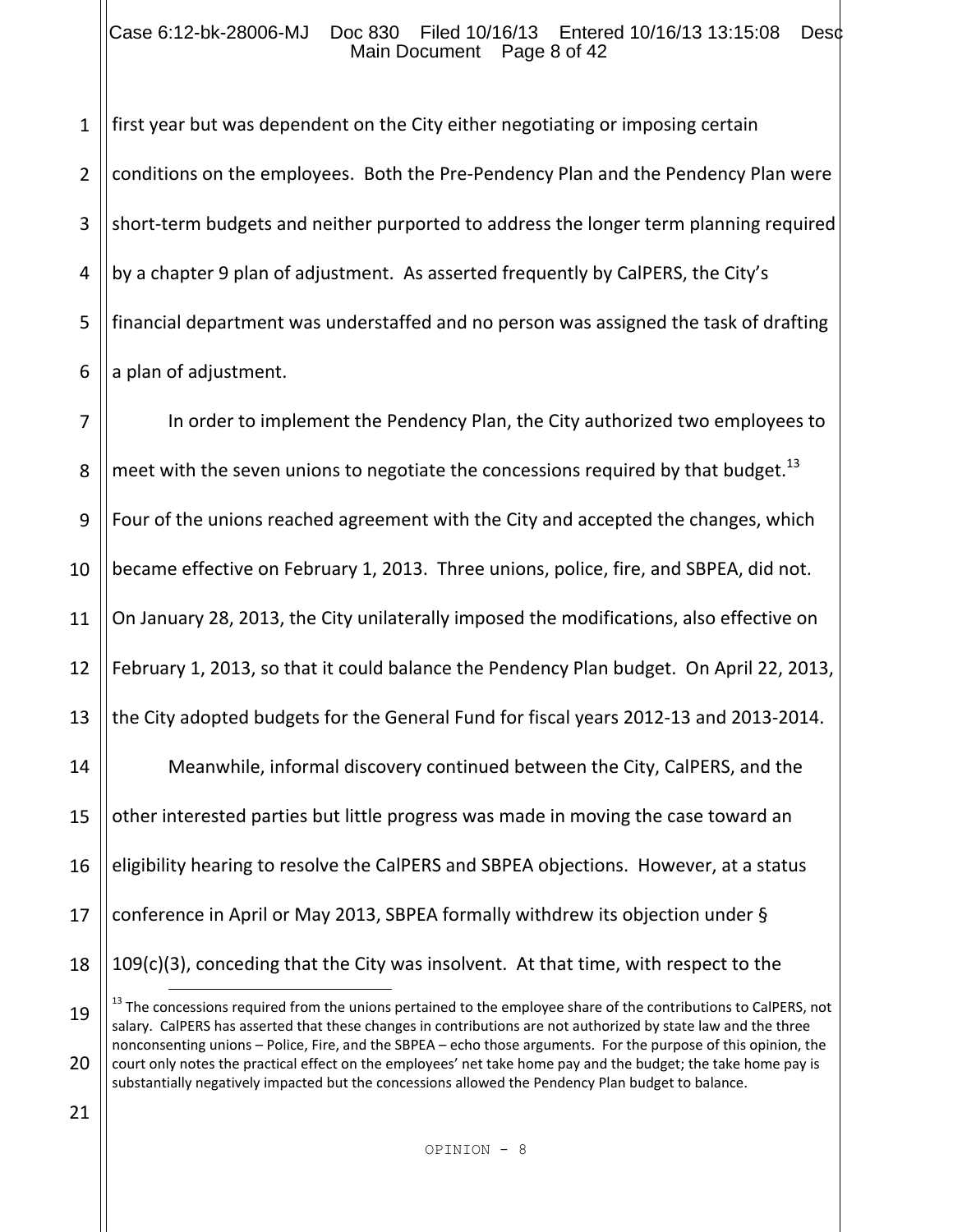#### Case 6:12-bk-28006-MJ Doc 830 Filed 10/16/13 Entered 10/16/13 13:15:08 Desc Main Document Page 9 of 42

1 2 3 4 5 6 7 8 9 10 11 remaining contested eligibility issues under  $\S$ § 109(c)(2) and (c)(4) and the good faith requirement under § 921(c), the Court openly questioned whether there were any disputed material facts that would require formal discovery. Subsequently, at a status conference in early June 2013 the Court suggested that a summary judgment motion could resolve the remaining issues. While an unusual approach in a contested matter as opposed to an adversary proceeding, resolution by a summary judgment motion is not unprecedented. When CalPERS protested that it wished to conduct essential formal discovery on the eligibility issues, the Court directed CalPERS to brief those arguments in a Civil Rule 56(d) motion, made applicable in bankruptcy proceedings by Rule 7056, and set the Civil Rule 56 (d) motion to be heard at the same time the City's summary judgment motion would be argued.

12

## **The Propriety of Summary Judgment to Resolve Eligibility**

13 14 15 16 17 18 A summary judgment motion under Civil Rule 56(d), as incorporated by Rule 7056, is properly granted when the movant shows that there is no genuine dispute as to any material fact and the movant is entitled to judgment as a matter of law. *Celotex Corp. v. Catrett*, 477 U.S. 317, 322-23 (1986). In making this determination, conflicts are resolved by viewing all facts and reasonable inferences in the light most favorable to the non-moving party. *United States v. Diebold, Inc.*, 369 U.S. 654, 655 (1962).

19 20 In deciding a contested motion for summary judgment, a court is required to make decisions of law based on a statement of uncontroverted facts and is prohibited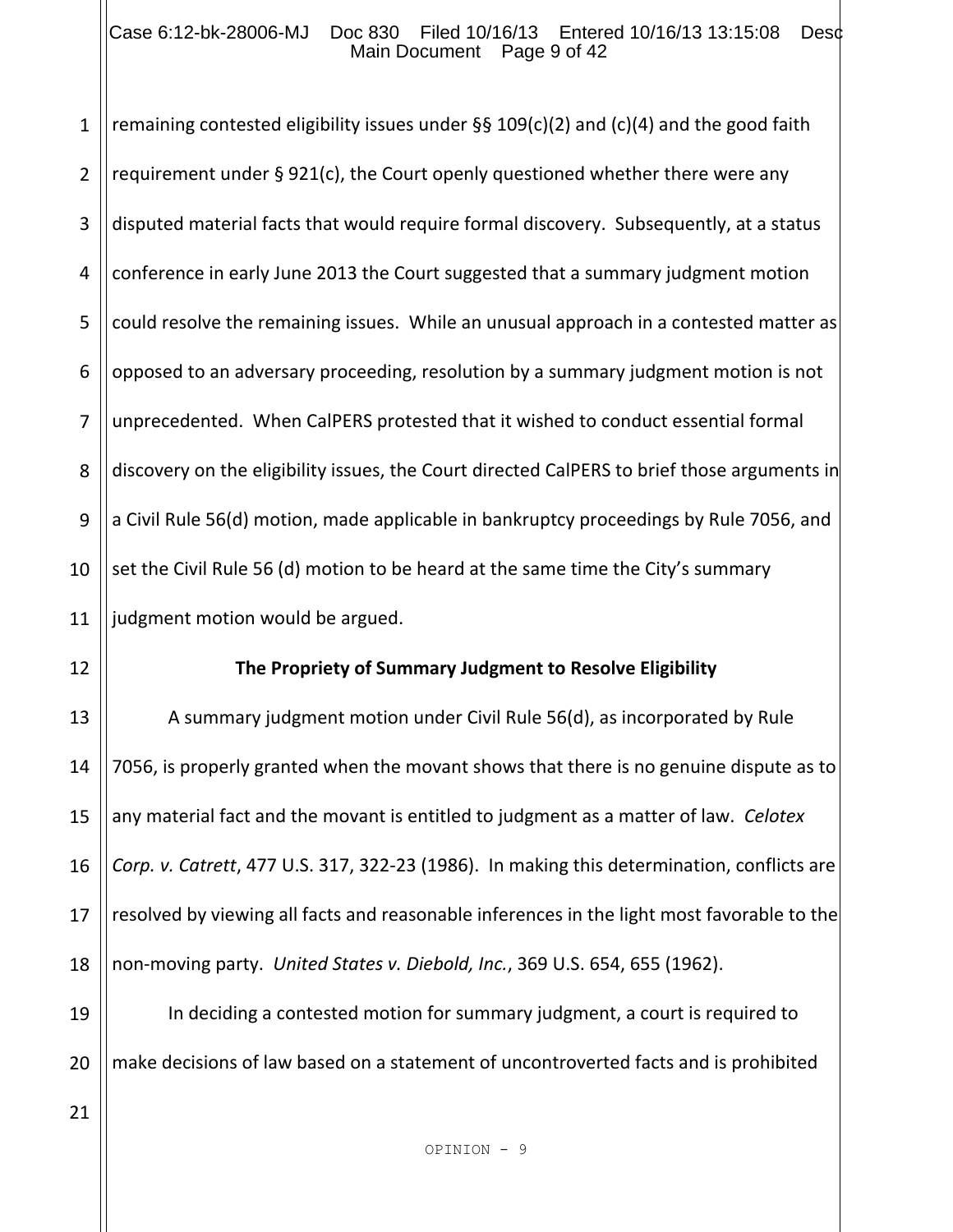#### Case 6:12-bk-28006-MJ Doc 830 Filed 10/16/13 Entered 10/16/13 13:15:08 Desd Main Document Page 10 of 42

1 from granting summary judgment where material disputed facts are at issue.

2 3 4 5 6 7 8 9 10 Accordingly, this Court in granting the City's motion for eligibility must address the critical issue of whether material disputed facts are at issue. Civil Rule 56(d) allows a party, such as CalPERS here, to assert as a defense to summary judgment a need to conduct further discovery. In particular, "where, as here, [non-moving party's] case turns so largely on [its] ability to secure evidence within the possession of [moving party], courts should not render summary judgment because of gaps in a [non-moving party's] proof without first determining that [non-moving party] has had a fair chance to obtain necessary and available evidence from the other party." *Carmona v. Toledo*, 215 F.3d 124, 133  $(1<sup>st</sup>$  Cir. 2000).

11 12 13 14 15 16 17 18 19 20 Operating within the universe of the remaining contested eligibility requirements—desire to effect a plan, good faith in filing the petition and compliance with AB 506 in meeting state authorization to file—the Court observed that the subjective state of mind of any employee or representative of a city was not at issue because a city, as an entity, takes objective actions such as adopting resolutions, presenting budgets, and negotiating with unions. Based on these considerations, the Court invited the objecting parties to present in a Civil Rule 56(d) motion those factual issues which they believed to be material and disputed and upon which they needed further discovery before eligibility could be determined. The Court observed that if the Civil Rule 56(d) motion revealed that formal discovery was necessary for disputed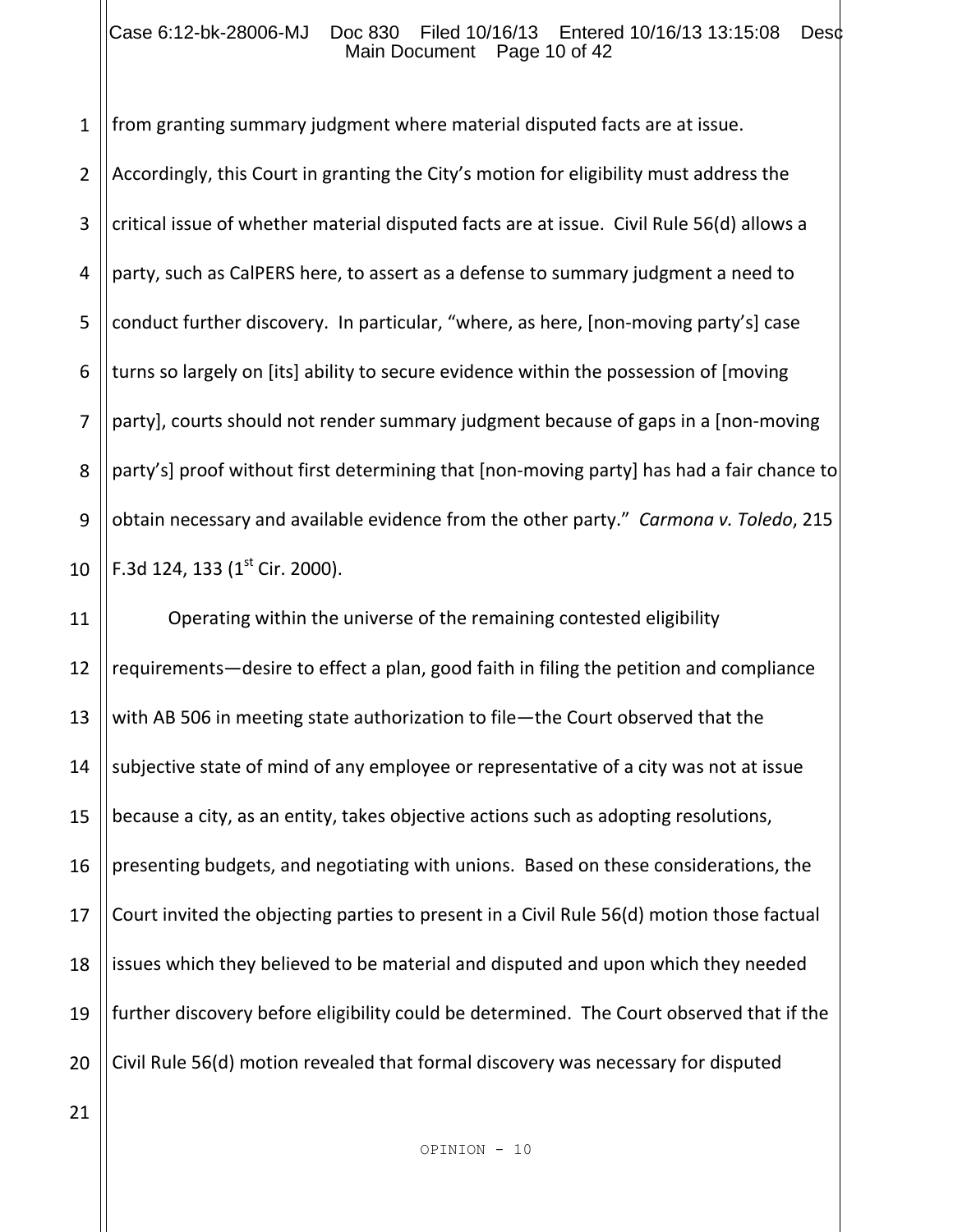#### Case 6:12-bk-28006-MJ Doc 830 Filed 10/16/13 Entered 10/16/13 13:15:08 Desc Main Document Page 11 of 42

1 2 material factual issues, then the factual disputes would need to be resolved in an evidentiary hearing after perhaps months of such discovery.

3 4 5 6 7 8 9 The remaining contested issues narrowed by the time the Civil Rule 56(d) motion was filed; SBPEA reached an agreement with the City whereby it accepted on a shortterm basis the conditions imposed on it on January 28, 2013, and withdrew its objection to eligibility. That eliminated the challenge under § 109(c)(2), leaving only CalPERS as an objecting party and only §§ 109(c)(4) and 921(c) in play.<sup>14</sup> Addressing CalPERS Civil Rule 56(d) motion, the Court found that none of the facts that it asserted were material and disputed would impact the decision on "desire" and good faith.

10 11 12 13 14 15 16 17 The Court will address why the purported facts are either irrelevant or, even taken as true in the most negative light to the City, do not show a lack of desire or good faith. The Court categorizes the Civil Rule 56(d) discovery requests into groups as follows: (1) discovery on historical facts pertaining to activities at the City between 2006 and early 2012; (2) discovery on facts immediately prepetition; (3) discovery on post petition facts pertaining to City actions during the chapter 9; and (4) discovery directed toward depositions of City officials or consultants and on document requests not yet satisfied.

21

l,

<sup>18</sup> 19 20  $14$  CalPERS argued in its opposition that its objections to eligibility filed at the court deadline were "preliminary" and that it had reserved the right to supplement those objections (without specifying which ground it wished to assert that had not been previously challenged). The Court rejected the notion that new objections could be raised after the deadline date because no court order allowed the right to supplement. The whole purpose of the objection deadline was to fix the eligibility issues so that a chapter 9 could proceed in an orderly manner, and CalPERS had not attempted to supplement its objections prior to the summary judgment motion and therefore had waived any right it might have claimed to do so.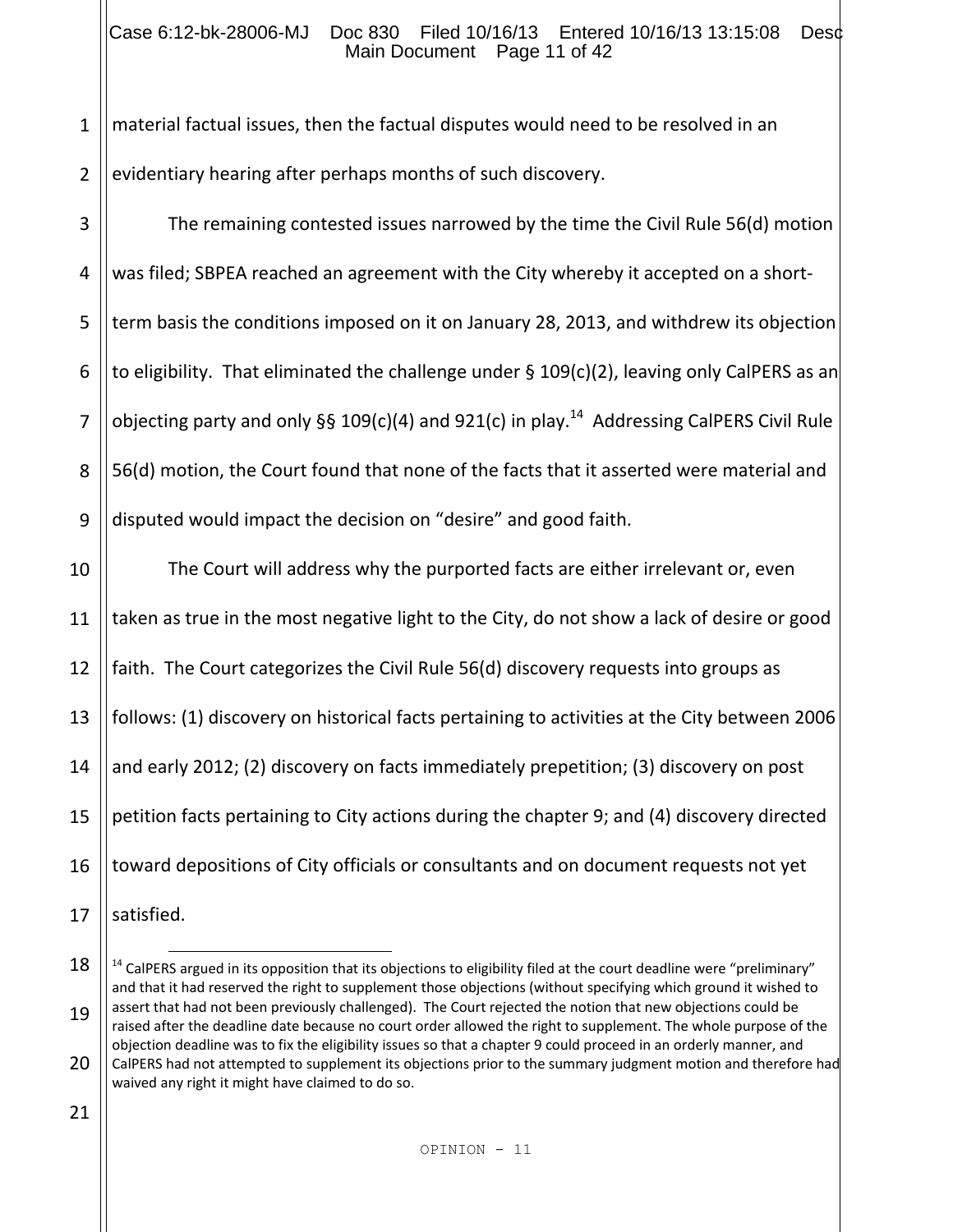#### Case 6:12-bk-28006-MJ Doc 830 Filed 10/16/13 Entered 10/16/13 13:15:08 Desd Main Document Page 12 of 42

1

21

2 3 4 5 6 7 8 CalPERS argues that it should have discovery about consultant and staff reports presented to the City as early as 2006 which alerted the Common Council about unstable financial issues and budgetary concerns and made recommendations of steps the City could take to alleviate the impending crisis. CalPERS asserts that these issues are material to good faith or desire because the discovery will reveal that the City knew or should have known about the budgetary shortfalls and cash crisis for several years, yet took no materials steps to alleviate the problem until it declared a financial emergency on July 18, 2012.

9 10 11 12 13 14 15 16 17 18 19 20 The Court finds these remote facts irrelevant to determining desire or good faith on the petition date. The inactivity of the City to forestall cash flow insolvency in prior years does not mean, as a matter of law, the City is forever forbidden to file chapter 9 when the full impact of the cash situation was presented to the Common Council on July 10, 2012. Just because it did not act earlier does not mean it cannot act now if the City finds, as it did, that the City was cash flow insolvent and could not pay its bills as they came due on July 1, 2012, and onward without the protection of a bankruptcy proceeding where it could defer or impair liabilities. No matter that some earlier actions by the City might have lessened the shortfalls in July 2012. The undisputed material facts are the cash flow crunch existed and no immediate remedies could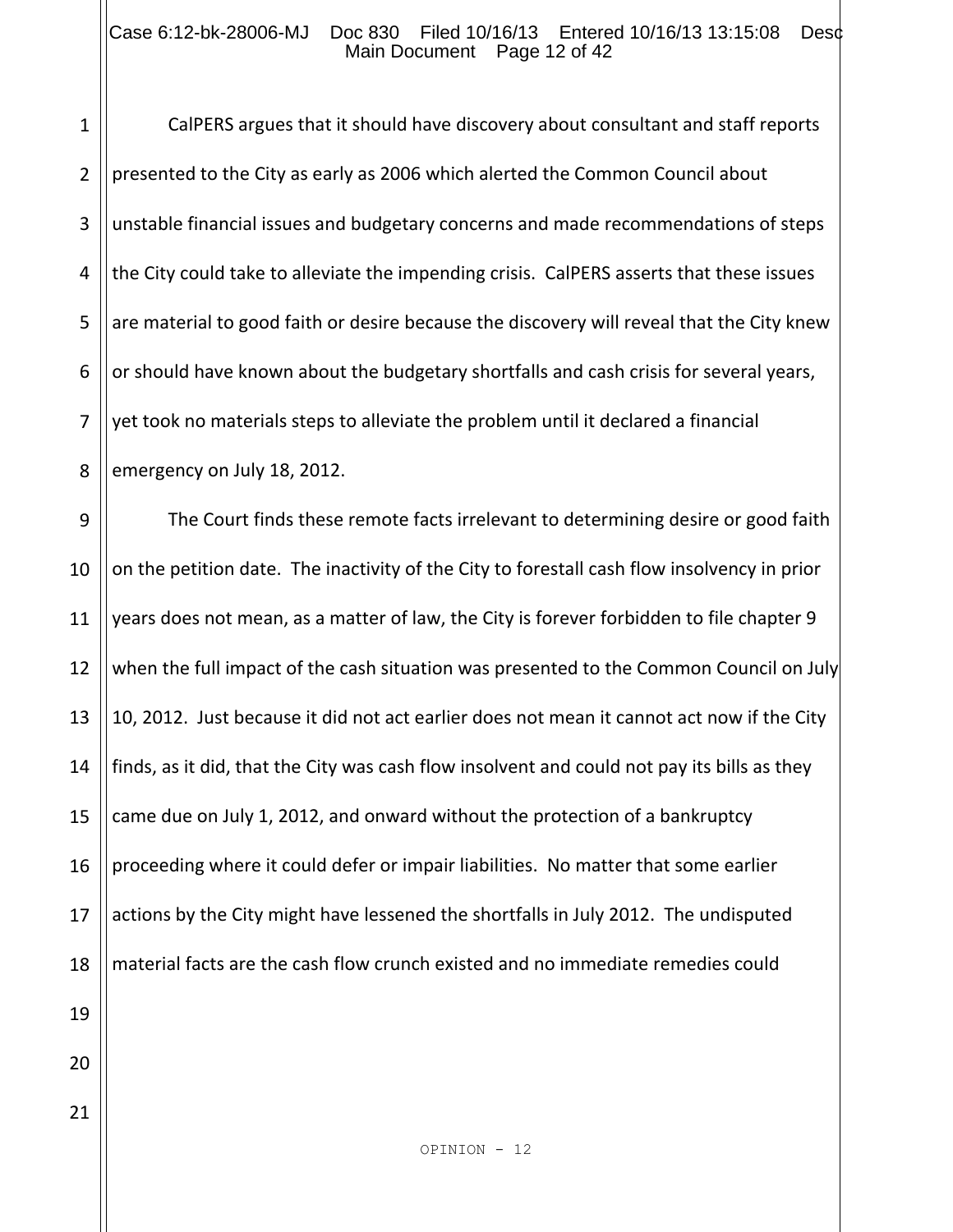### Case 6:12-bk-28006-MJ Doc 830 Filed 10/16/13 Entered 10/16/13 13:15:08 Desc Main Document Page 13 of 42

1 address it other than the relief that chapter 9 afforded.<sup>15</sup> Historical facts have no import

2 on the Court's decision.

| 3  | The Court will accept as true many of the "negative" facts that occurred                                                                                                                                                                                     |
|----|--------------------------------------------------------------------------------------------------------------------------------------------------------------------------------------------------------------------------------------------------------------|
|    |                                                                                                                                                                                                                                                              |
| 4  | immediately prepetition which CalPERS argues are material and disputed. The Court's                                                                                                                                                                          |
| 5  | legal analysis which follows will encompass those facts and demonstrate why, taken as                                                                                                                                                                        |
| 6  | true, they do not defeat eligibility on the contested grounds. Because the Court adopts                                                                                                                                                                      |
| 7  | them, no dispute exists and no discovery is needed. <sup>16</sup> A summary of the facts follows:                                                                                                                                                            |
| 8  | (a) the City had not formulated a proposed plan of adjustment or even a                                                                                                                                                                                      |
| 9  | term sheet before it filed;<br>(b) the City did not enter into meaningful negotiations with its major                                                                                                                                                        |
| 10 | creditors prepetition;                                                                                                                                                                                                                                       |
| 11 | (c) the City entered into several stipulated judgments to settle civil rights<br>litigation prepetition upon which it immediately defaulted;                                                                                                                 |
|    | (d) the City's financial records were in disarray, including delinquent                                                                                                                                                                                      |
| 12 | audited financials, lack of bank reconciliations, imprecise cash                                                                                                                                                                                             |
| 13 | projections, and incomplete interfund accounting;                                                                                                                                                                                                            |
|    | (e) the City's finance department was understaffed;                                                                                                                                                                                                          |
| 14 | (f) the City paid more than a million dollars in cash outs to terminating<br>employees within 60 days of filing, including a substantial sum                                                                                                                 |
| 15 | immediately before the petition date;                                                                                                                                                                                                                        |
|    | (g) the City had no pre-filing plan to pay post petition expenses and                                                                                                                                                                                        |
| 16 | obligations to CalPERS;                                                                                                                                                                                                                                      |
| 17 | <sup>15</sup> The prior knowledge of the City of the upcoming fiscal crisis might have relevance on the declaration of                                                                                                                                       |
| 18 | emergency to meet the AB 506 requirements which allowed the City to bypass neutral evaluation. Since SBPEA<br>withdrew its objection, that uncontested criteria is not before the Court to decide.                                                           |
|    | <sup>16</sup> The legal analysis below demonstrates why any individual mindset or subjective intent is not material in                                                                                                                                       |
| 19 | assessing the objective actions of the City which affect eligibility. Discovery consisting of depositions of City<br>officials or consultants would not elicit any objective information not already in the City records. Most                               |
| 20 | communications are not only irrelevant but also protected by the closed session or legislative privileges accorded<br>such communications in California. Cal. Gov't Code § 54963(a); see City of Fairfield v. Superior Court, 14 Cal. 3d<br>768, 772 (1975). |
| 21 |                                                                                                                                                                                                                                                              |
|    |                                                                                                                                                                                                                                                              |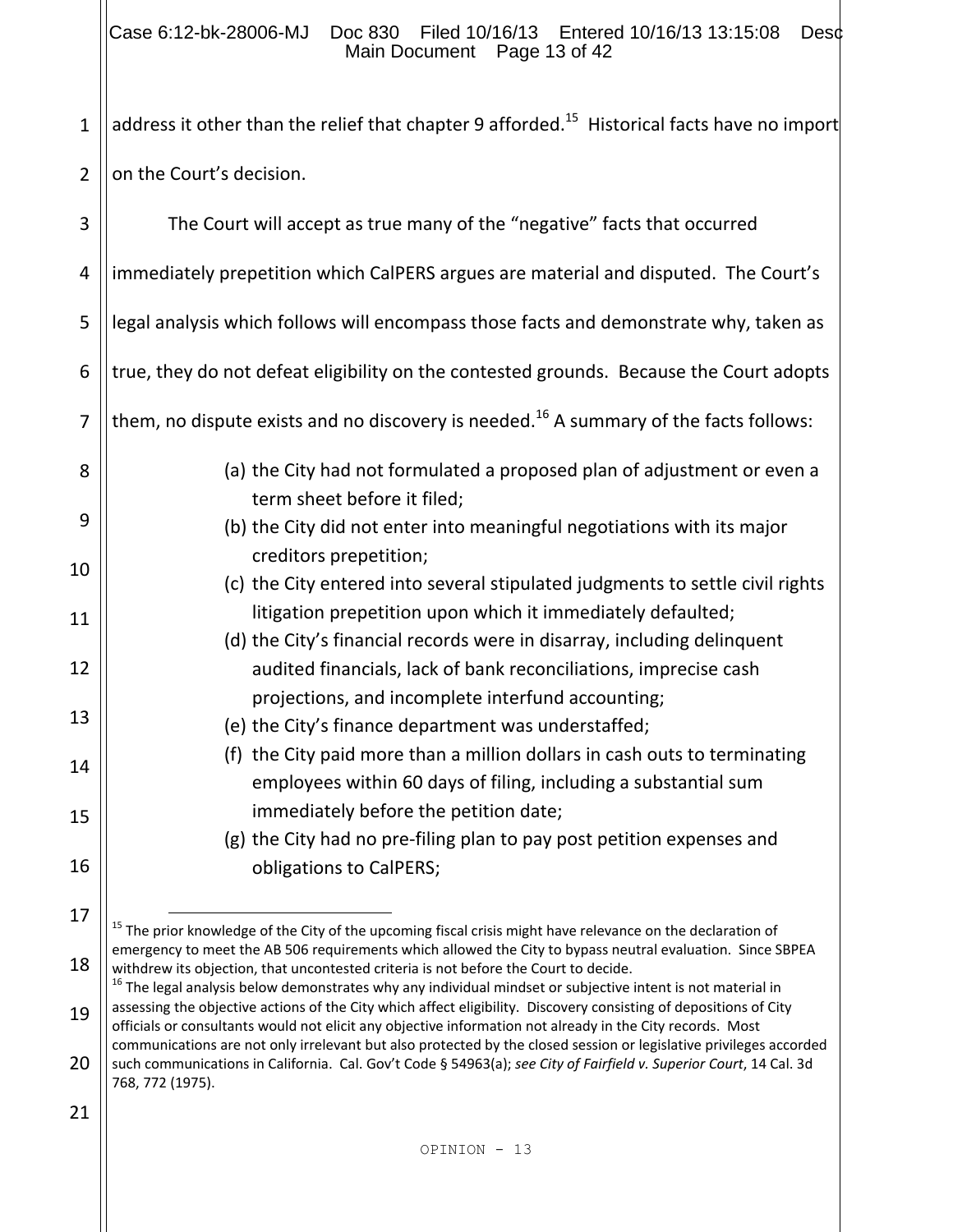|                | Case 6:12-bk-28006-MJ<br>Filed 10/16/13<br>Entered 10/16/13 13:15:08<br>Doc 830<br>Desd<br>Main Document Page 14 of 42                         |  |  |  |  |  |  |  |
|----------------|------------------------------------------------------------------------------------------------------------------------------------------------|--|--|--|--|--|--|--|
| 1              | (h) other than as set forth in the Budget Report and reflected by<br>downsizing of personnel and employment freezes, the City had not          |  |  |  |  |  |  |  |
| 2              | considered financial alternatives to face the cash flow crisis other than<br>filing chapter 9; and                                             |  |  |  |  |  |  |  |
| 3              | (i) the City's Water Fund had more than \$37,000,000 in immediately<br>available cash.                                                         |  |  |  |  |  |  |  |
| 4<br>5         | The post petition facts which CalPERS argues are material and subject to                                                                       |  |  |  |  |  |  |  |
| 6              | discovery because they are disputed do not lend themselves to objective discovery. As                                                          |  |  |  |  |  |  |  |
| $\overline{7}$ | with a number of the asserted prepetition facts, the Court will adopt those facts as                                                           |  |  |  |  |  |  |  |
| 8              | uncontroverted and provide in the legal analysis below an explanation for why even if                                                          |  |  |  |  |  |  |  |
| 9              | true they do not defeat the City's petition for eligibility:                                                                                   |  |  |  |  |  |  |  |
| 10             | (a) during the 13 months of post petition activity in the chapter 9 case,<br>the City did not undertake meaningful negotiations with its major |  |  |  |  |  |  |  |
| 11             | creditors which focused on a proposed plan;<br>(b) the City did not adopt a Pendency Plan until November 26, 2012, and                         |  |  |  |  |  |  |  |
| 12             | only then because the Court made clear that the existence of a                                                                                 |  |  |  |  |  |  |  |
| 13             | Pendency Plan was a factor to be considered under $\S$ 109(c)(4);<br>(c) the Pendency Plan was only 10 pages long and contained no detailed    |  |  |  |  |  |  |  |
| 14             | financials;<br>(d) no City employee or agent was assigned to draft the plan of                                                                 |  |  |  |  |  |  |  |
| 15             | adjustment;<br>(e) CalPERS did not receive reconciled bank statements and other                                                                |  |  |  |  |  |  |  |
| 16             | requested financial documents until April 2013, or later;                                                                                      |  |  |  |  |  |  |  |
| 17             | the City did not have cash projections until April 2013;<br>(f)<br>the City did not adopt a 2012-2013 budget until April 2013;<br>(g)          |  |  |  |  |  |  |  |
| 18             | the City paid certain vendors on their prepetition invoices post<br>(h)<br>petition;                                                           |  |  |  |  |  |  |  |
| 19             | the City did not pay post petition obligations to CalPERS;<br>(i)<br>(j)<br>the City did not have enough manpower in its finance department;   |  |  |  |  |  |  |  |
| 20             |                                                                                                                                                |  |  |  |  |  |  |  |
| 21             |                                                                                                                                                |  |  |  |  |  |  |  |
|                | OPINION - 14                                                                                                                                   |  |  |  |  |  |  |  |
|                |                                                                                                                                                |  |  |  |  |  |  |  |

 $\parallel$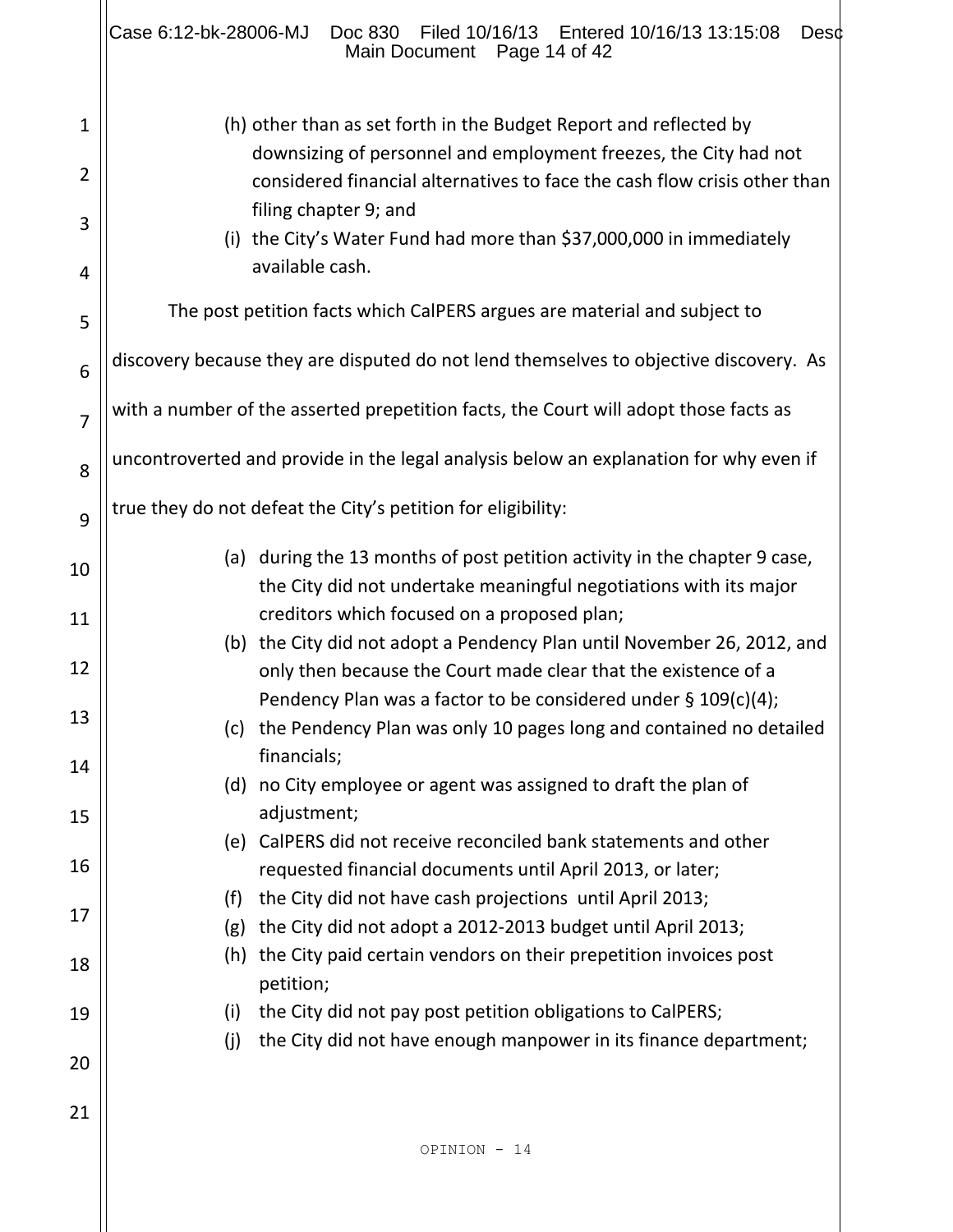|                | Case 6:12-bk-28006-MJ<br>Filed 10/16/13   Entered 10/16/13   13:15:08<br>Doc 830<br>Desc<br>Main Document Page 15 of 42                            |  |
|----------------|----------------------------------------------------------------------------------------------------------------------------------------------------|--|
| $\mathbf 1$    | the City accrued cash post petition while not paying all monies due to<br>(k)<br>CalPERS;                                                          |  |
| 2              | the City did not provide all requested financial information to<br>(1)                                                                             |  |
| 3<br>4         | creditors; and<br>(m) the City imposed wage and benefit conditions on the three unions<br>which did not agree to them, effective February 1, 2013. |  |
| 5              | In addition to these areas of requested discovery by CalPERS is a demand to                                                                        |  |
| 6              | depose certain City employees. First, the factual expertise of Mr. Simpson, prior                                                                  |  |
| $\overline{7}$ | Director of Finance for the City, and Mr. Bush, financial consultant to the City are                                                               |  |
| 8              | irrelevant because insolvency is not at issue. Second, Mr. Kennedy, Mr. Pachon, Mr.                                                                |  |
| 9              | McNeely, Mr. Wilson, Mr. Weinberg, and Mr. Majaj's knowledge is limited to facts too                                                               |  |
| 10             | remote in time to be relevant. Lastly, any testimony would be subject to closed session                                                            |  |
| 11             | or legislative privilege to the extent there were inquiries about the witness' state of                                                            |  |
| 12             | mind. Objective facts are all known in the City records.                                                                                           |  |
| 13             | In summary, the Court denies the Civil Rule 56(d) motion as grounds to delay                                                                       |  |
| 14             | ruling on eligibility because CalPERS is entitled to formal discovery only on material                                                             |  |
| 15             | disputed facts. The inquiries which are relevant to the determination of whether the                                                               |  |
| 16             | City desired to effect a plan of adjustment on the petition date and whether the City                                                              |  |
| 17             | filed in good faith are centered on objective facts, which are measured by the acts of the                                                         |  |
| 18             | City, and not by a subjective inquiry into the state of mind of any employee, consultant                                                           |  |
| 19             | or agent. The relevant objective facts are either admittedly undisputed or the Court will                                                          |  |
| 20             | adopt them as true for the purpose of its analysis on these two legal principles.                                                                  |  |
| 21             |                                                                                                                                                    |  |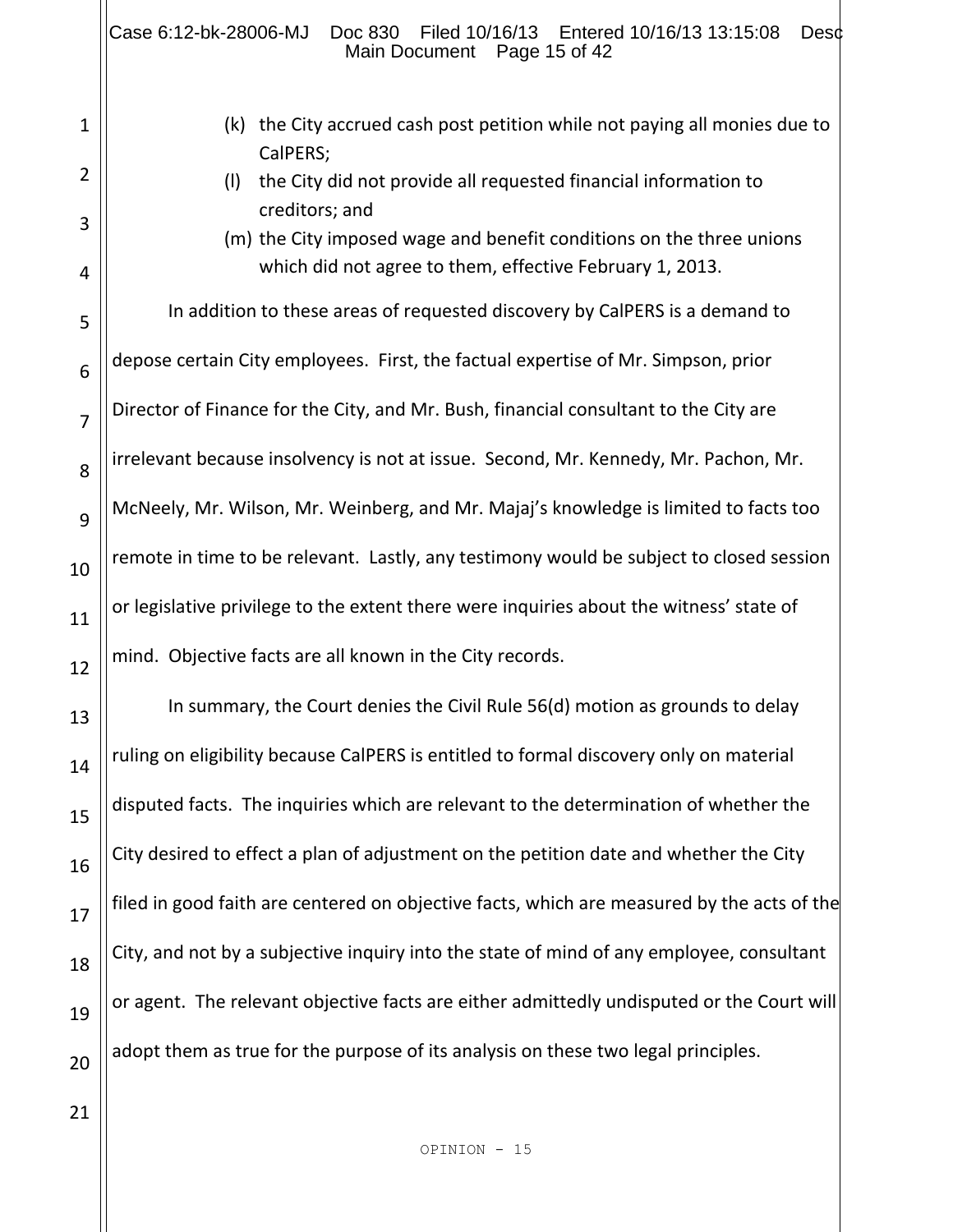Case 6:12-bk-28006-MJ Doc 830 Filed 10/16/13 Entered 10/16/13 13:15:08 Desc Main Document Page 16 of 42

1 2 3 4 5 6 7 8 9 10 11 12 13 14 15 16 17 18 19 20 The consequence of the Court's approach in determining there are no disputed material facts is that it may grant summary judgment for the non-moving party, here CalPERS (Civil Rule 56(f)(1)).<sup>17</sup> As shown below, the uncontroverted facts lead the Court to conclude the City is eligible for chapter 9. **Analysis** (a) General Requirements; Uncontested Provisions Eligibility for an order for relief under chapter 9 is governed by five mandatory requirements. Four of these requirements are set forth in the provisions of §§ 109(c)(1)-(4). Alternatives for the fifth requirement are set forth in § 109(c)(5). In addition, the Court may dismiss a chapter 9 petition under § 921(c), even where all of the § 109(c) requirements are met, if the debtor did not file the petition in good faith. "Unlike the eligibility requirements of § 109(c), the court's power to dismiss a petition under § 921(c) is permissive, not mandatory." *In re Pierce Cnty. Hous. Auth.*, 414 B.R. 702, 714 (Bankr. W.D. Wash. 2009) ("*Pierce County"*) (citing 6 *Collier on Bankruptcy* 921-7 (Alan N. Resnick & Henry J. Sommer eds., 15th ed. 2009) [hereinafter *Collier*]). The chapter 9 petitioner has the burden to show that it is eligible to file under § 109(c). *In re City of Stockton, Cal.,* 475 B.R. 720, 725-26 (Bankr. E.D. Cal. 2012) J. <sup>17</sup> If the Court granted for nonmovant CalPERS on § 109(c)(4) the result would be dismissal for ineligibility. If it granted for nonmovant CalPERS on § 921(c), the Court could exercise its discretion to not dismiss the case. *In re Pierce Cnty. Hous. Auth.*, 414 B.R. 702, 710 (Bankr. W.D. Wash. 2009).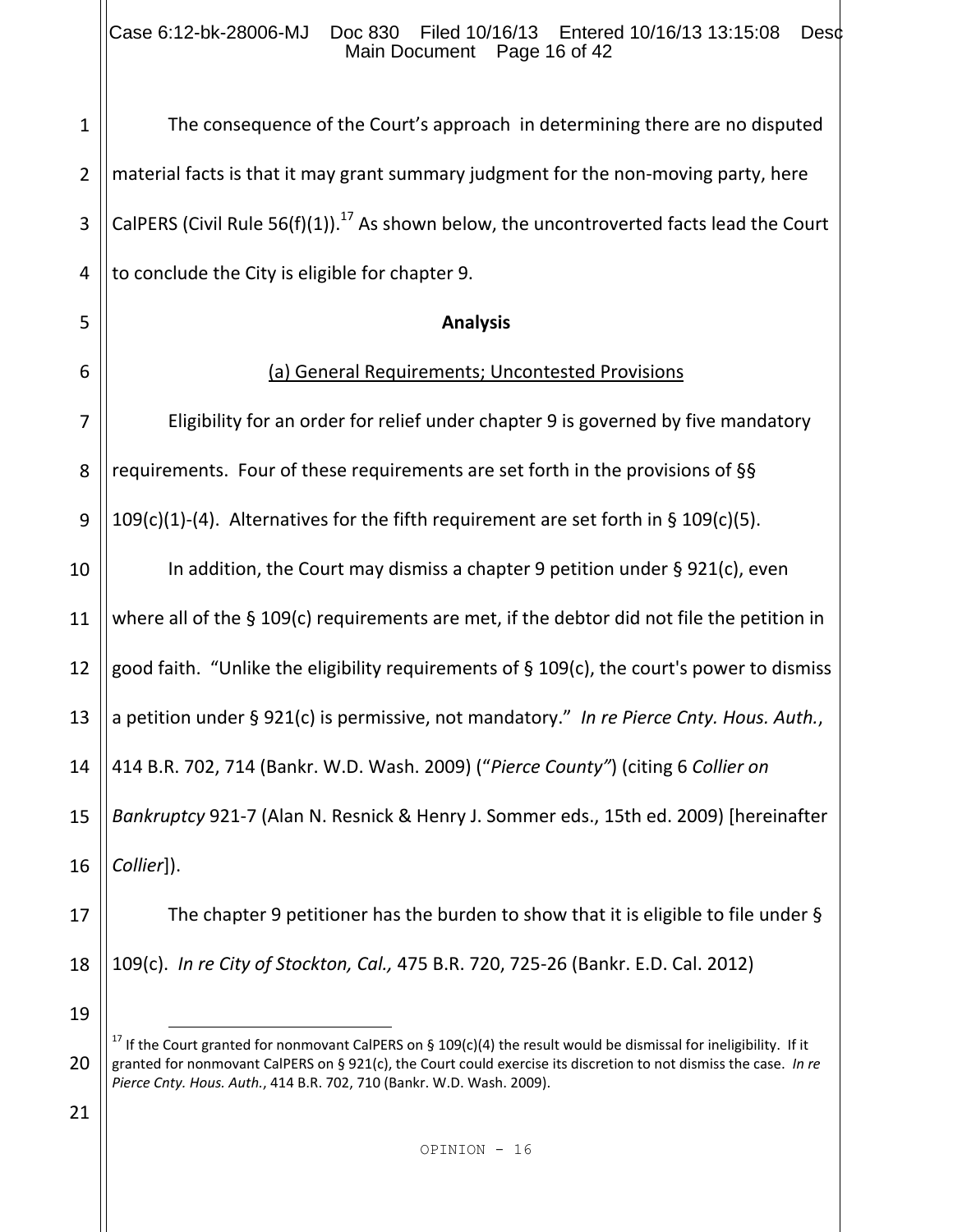#### Case 6:12-bk-28006-MJ Doc 830 Filed 10/16/13 Entered 10/16/13 13:15:08 Desd Main Document Page 17 of 42

1 2 3 4 5 6 7 8 9 10 11 12 ("*Stockton*"); *Int'l Assn. of Firefighters, Local 1186 v. City of Vallejo (In re City of Vallejo),* 408 B.R. 280, 289 (9th Cir. BAP 2009) ("*Vallejo*"); *In re Valley Health Sys.*, 383 B.R. 156, 161 (Bankr. C.D. Cal. 2008) ("*Valley Health*"). "The quantum of proof, there being no contrary indication in statute or in controlling decisional law, is the familiar preponderance-of-evidence standard of basic civil litigation. Nothing suggests there should be a higher burden. This conclusion comports with the argument by the authors of the *Collier* treatise that the burden should be liberally applied in favor of granting relief." *Stockton*, 475 B.R. at 726 (citing 2 *Collier* § 109.04[3]). The § 109(c) eligibility requirements are to be construed broadly "to provide access to relief in furtherance of the Code's underlying policies." *Valley Health*, 383 B.R. at 161 (quoting *Hamilton Creek Metro. Dist. v. Bondholders Colo. Bondshares (In re Hamilton Creek Metro. Dist.)*, 143 F.3d 1381, 1384 (10th Cir. 1998)).

13 14 15 16 17 18 19 The issues before the Court are controlled by any objections that were filed with the Court by October 24, 2012. The SBPEA union and CalPERS were the two original objecting parties. After SBPEA withdrew its objections to the City's eligibility, the CalPERS objections under § 109(c)(4)—whether the City has presented undisputed material facts to show the City's desire to effect a plan as a matter of law—and § 921 whether the undisputed evidence establishes that the City's chapter 9 petition was filed in good faith—are the only contested matters before the Court.

20 ///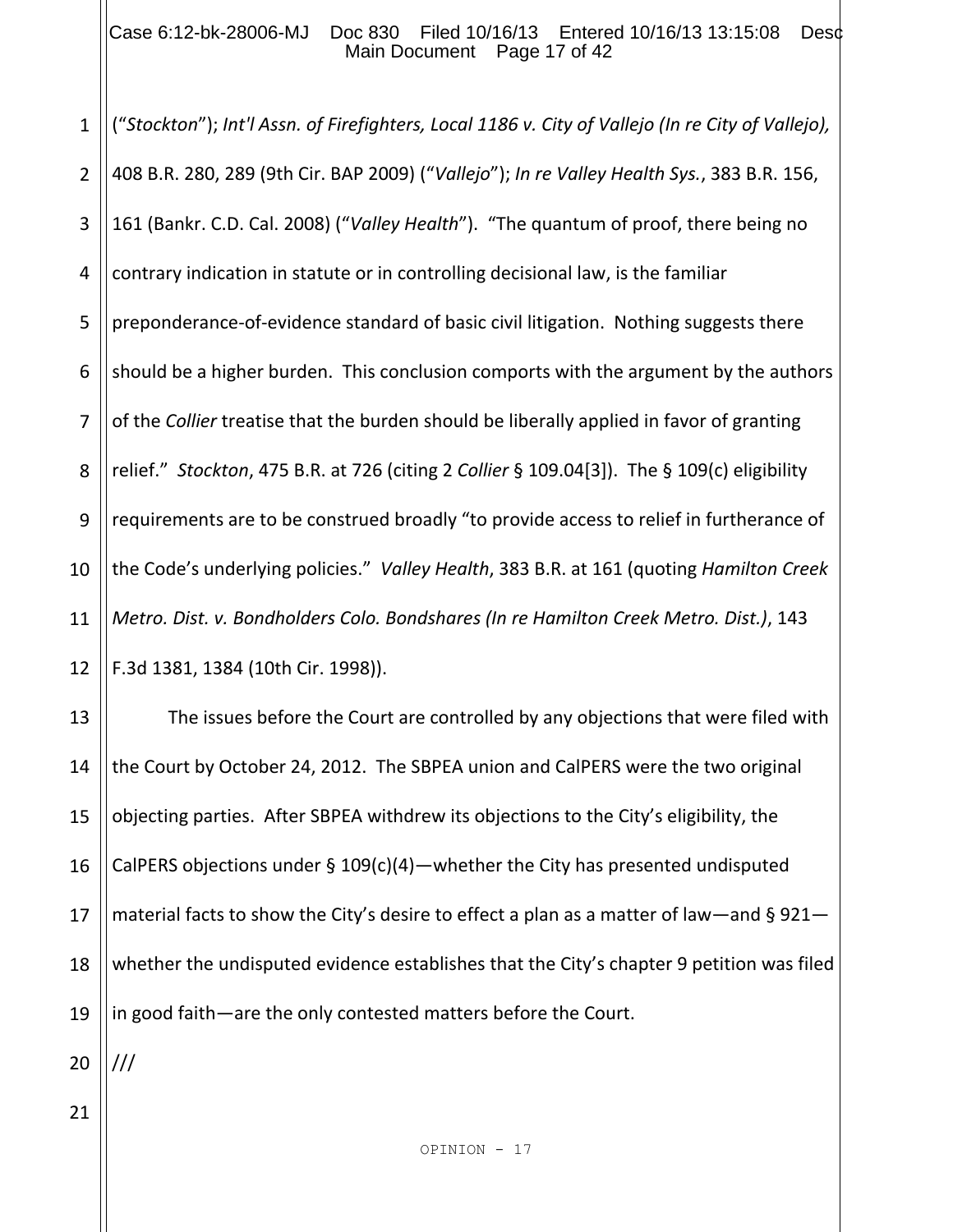## *I) Municipality: § 109(c)(1)*

The City of San Bernardino is a municipal corporation and a political subdivision of the State of California. This issue is uncontested.

*II) Specifically Authorized To Be a Debtor by California Law: § 109(c)(2)* 

It is undisputed that the Common Council passed by a majority vote a resolution authorizing the filing of a petition under chapter 9 of the Bankruptcy Code. The Common Council also adopted a resolution declaring a financial emergency as required by Cal. Gov't Code § 53760(b). The City met the State requirements and is authorized to file a chapter 9 under California law. This issue is uncontested.

## *III) Insolvency: § 109 (c)(3)*

The uncontroverted facts establish that the City is insolvent. The City was unable to pay its forthcoming obligations when the resolutions were passed and faced a cash deficit of \$45.9 million for fiscal year 2012-2013. This issue is uncontested.

*IV) Negotiations With All of the City's Creditors Was Impracticable: § 109(c)(5)(C)* The following uncontroverted facts support the finding that negotiations were impracticable: there are a large number of creditors in one or more classes; there is a lack of a viable business plan that addresses the City's ongoing financial problems; and there is a need to act quickly to protect the public from harm. This issue is uncontested. *Vallejo*, 408 B.R. at 298.

OPINION - 18

2 3

4

5

6

7

8

9

10

11

12

13

14

15

16

17

18

19

20

///

21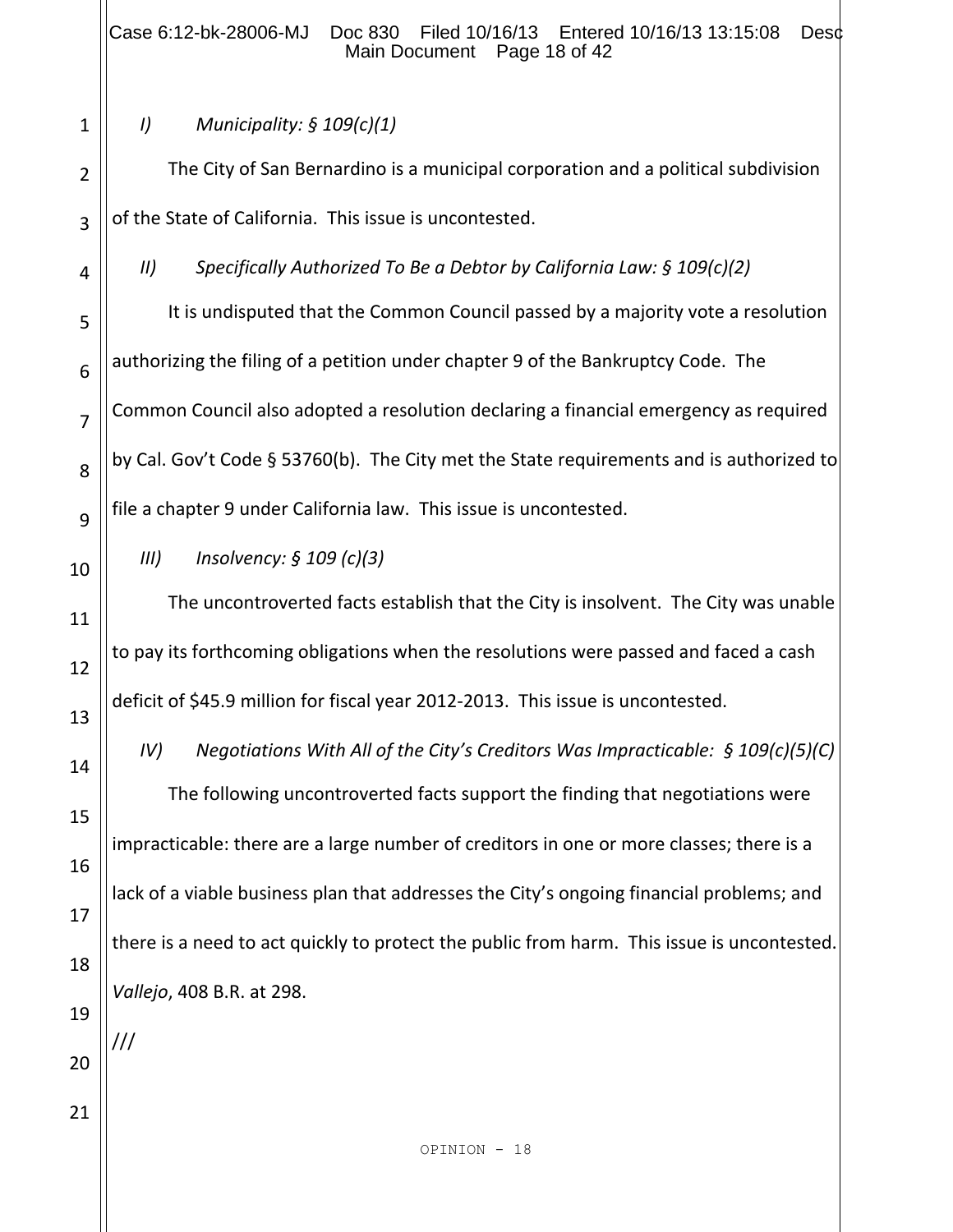#### Case 6:12-bk-28006-MJ Doc 830 Filed 10/16/13 Entered 10/16/13 13:15:08 Desd Main Document Page 19 of 42

## (b) General Requirements; Contested Provisions

## *I) Desire to Effect a Plan: § 109(c)(4)*

3 4 5 6 7 8 9 10 11 12 13 14 15 "An entity may be a debtor under chapter 9 of this title if and only if such entity . . . desires to effect a plan to adjust such debts." § 109(c)(4). Although uncommon, "[t]hose cases that have considered the issue demonstrate that no brightline test exists for determining whether a debtor desires to effect a plan because of the highly subjective nature of the inquiry under § 109(c)(4)." *Vallejo*, 408 B.R. at 295. This requirement may be satisfied with direct and circumstantial evidence. *Id.*; *In re City of Stockton*, *Cal.,* 493 B.R. 772, 791 (Bankr. E.D. Cal. 2013) ("*Stockton II*") (noting that "[e]vidence probative of intent includes attempt to resolve claims, submitting a draft plan, and other circumstantial evidence."). So long as the evidence shows that the "purpose of the filing of the chapter 9 petition not simply be to buy time or evade creditors," a bankruptcy court may properly find that the  $\S$  109(c)(4) requirement has been met. *Vallejo*, 408 B.R. at 295 (quoting 2 *Collier* § 109.04[3][d]); *In re Boise Cnty.*, 465 B.R. 156, 168 (Bankr. D. Idaho 2011) ("*Boise County*").

16 17 18 19 20 "The cases equate 'desire' with 'intent' and make clear that this element is highly subjective." *Stockton II*, 493 B.R. at 791 (citing *Vallejo,* 408 B.R. at 295). Subjective inquiry should not be misunderstood as an inquiry into a subjective state of mind. Courts in the Ninth Circuit and other circuits conduct a subjective inquiry when determining whether the municipality's objective acts demonstrate the requisite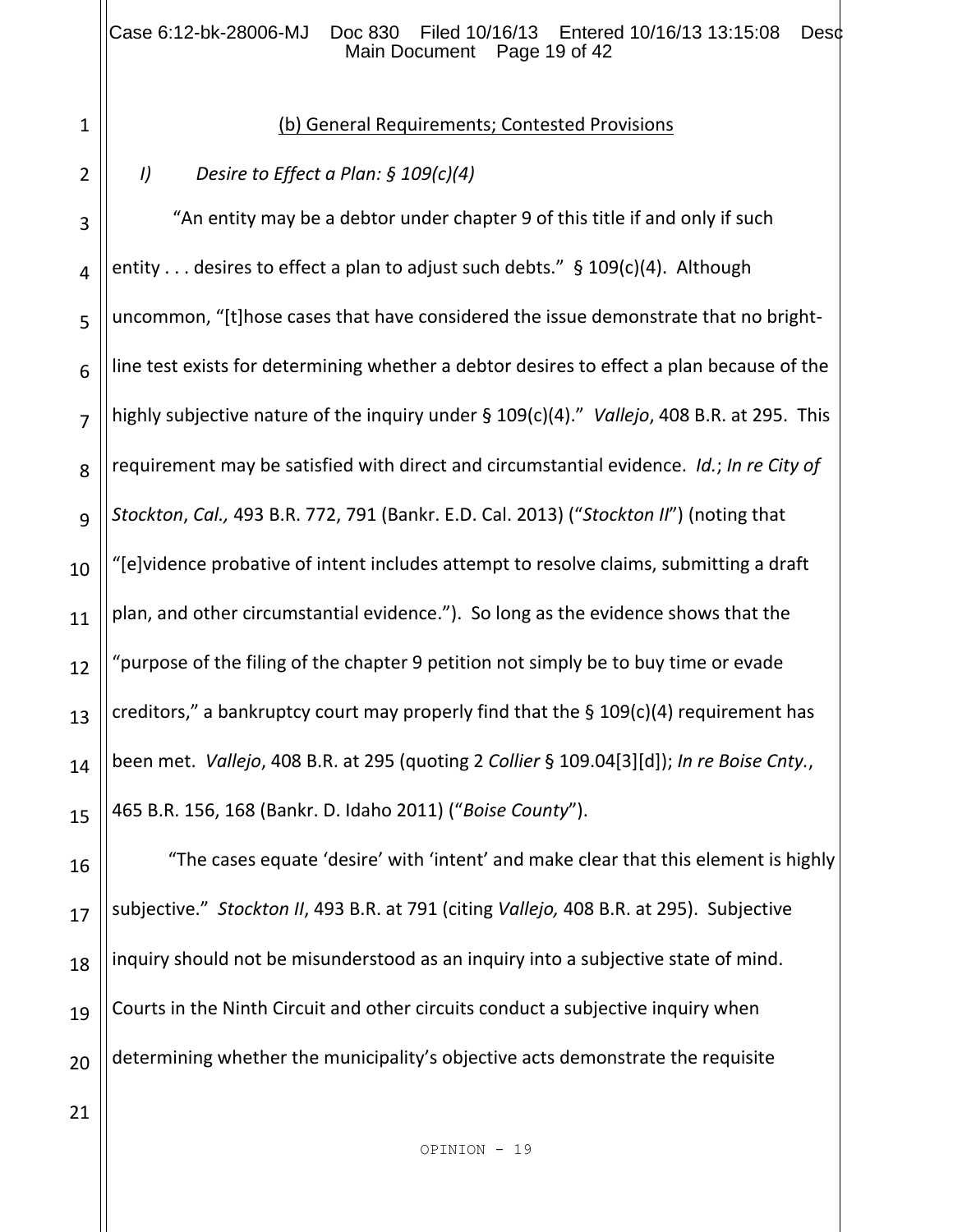#### Case 6:12-bk-28006-MJ Doc 830 Filed 10/16/13 Entered 10/16/13 13:15:08 Desd Main Document Page 20 of 42

1 2 3 4 5 6 7 8 9 "desire" or "intent." *Vallejo,* 408 B.R. at 295; *Stockton II*, 493 B.R. at 791 (finding that circumstantial evidence indicating the debtor's desire to effect a plan existed where the debtor could either excuse certain impaired contracts by confirming a chapter 9 plan or reach an agreement with the affected parties); *In re Cnty. of Orange,* 183 B.R. 594, 607 (Bankr. C.D. Cal. 1995) ("*Orange County*") (finding a comprehensive settlement agreement along with other steps taken sufficiently demonstrated efforts to resolve claims which satisfied § 109(c)(4)); *In re Sullivan County Reg'l Refuse Disposal Dist.,* 165 B.R. 60, 76 (Bankr. D.N.H. 1994) ("*Sullivan County*") (finding a draft plan of adjustment post petition met the requirement of § 109(c)(4)).

10 11 12 13 14 15 16 17 18 19 20 The City filed a Qualification Statement signed by the City Manager that stated under penalty of perjury that the City desires to effect a plan to adjust its debts. The Court places little weight on the Qualification Statement, recognizing that any municipality could prepare that conclusionary document. The Court notes, however, the following additional steps which demonstrate desire: preparing and presenting the Budget Report at the public meeting of the Mayor and Common Council on July 10, 2012; preparing and presenting the staff report to the Common Council on July 18, 2012; conducting open public meeting discussions of what these reports projected as the City's financial future; voting to declare a fiscal emergency and approve the resolutions; preparing a cash flow analysis report; preparing the Fiscal Emergency Plan, which was presented to the Common Council and approved before the petition date;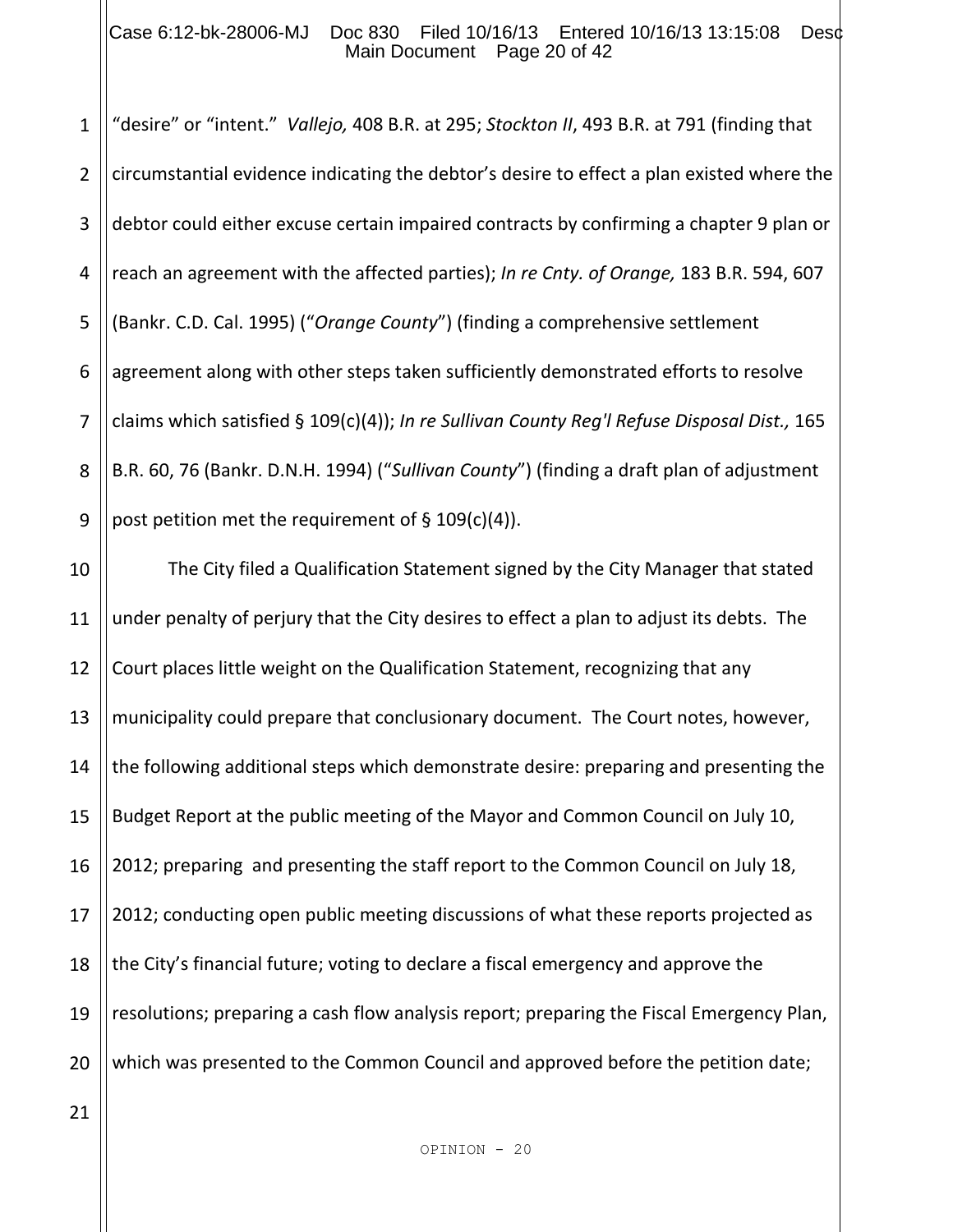#### Case 6:12-bk-28006-MJ Doc 830 Filed 10/16/13 Entered 10/16/13 13:15:08 Desc Main Document Page 21 of 42

1 2 3 4 5 preparing and discussing the Pre-Pendency Plan at the Common Council meetings in late August 2012 and then approving the Pre-Pendency Plan as adjusted by a 9-Point Adjustment Plan in September 2012 and on October 1, 2012; and approving its Pendency Plan on November 26, 2012. These actions are of public record and they objectively demonstrate that the City desired to effect a plan.

6 7 8 9 10 11 12 13 14 These uncontroverted facts sufficiently show that after taking steps to cut costs and raise revenue, the City—faced with a 45.9 million dollar cash deficit—had little choice but to restructure its debt. Prior to filing, the City had depleted any reserves it had in its general fund and had cut salaries and jobs of its employees. These cuts had already negatively impacted City services and safety. The Budget Report also indicated that the City liquidated what assets it could and had made limited attempts to raise its revenue. Upon filing its chapter 9 petition, the City defaulted on numerous obligations, including payments owed to CalPERS, health benefit payments owed to retirees and payments owed to pension obligation bondholders and other bondholders.

15 16 17 18 19 20 The Pre-Pendency Plan and Budget Report reinforced the reality that the City did not have enough money to pay all of its contracts and would need to impair contracts, voluntarily or otherwise, in order to achieve a balanced budget. The City did this with its employees; the City reached agreements with four of its seven unions on modifications to their respective collective bargaining agreements and voted to impose modifications on the remaining three unions. The undisputed circumstances which precipitated the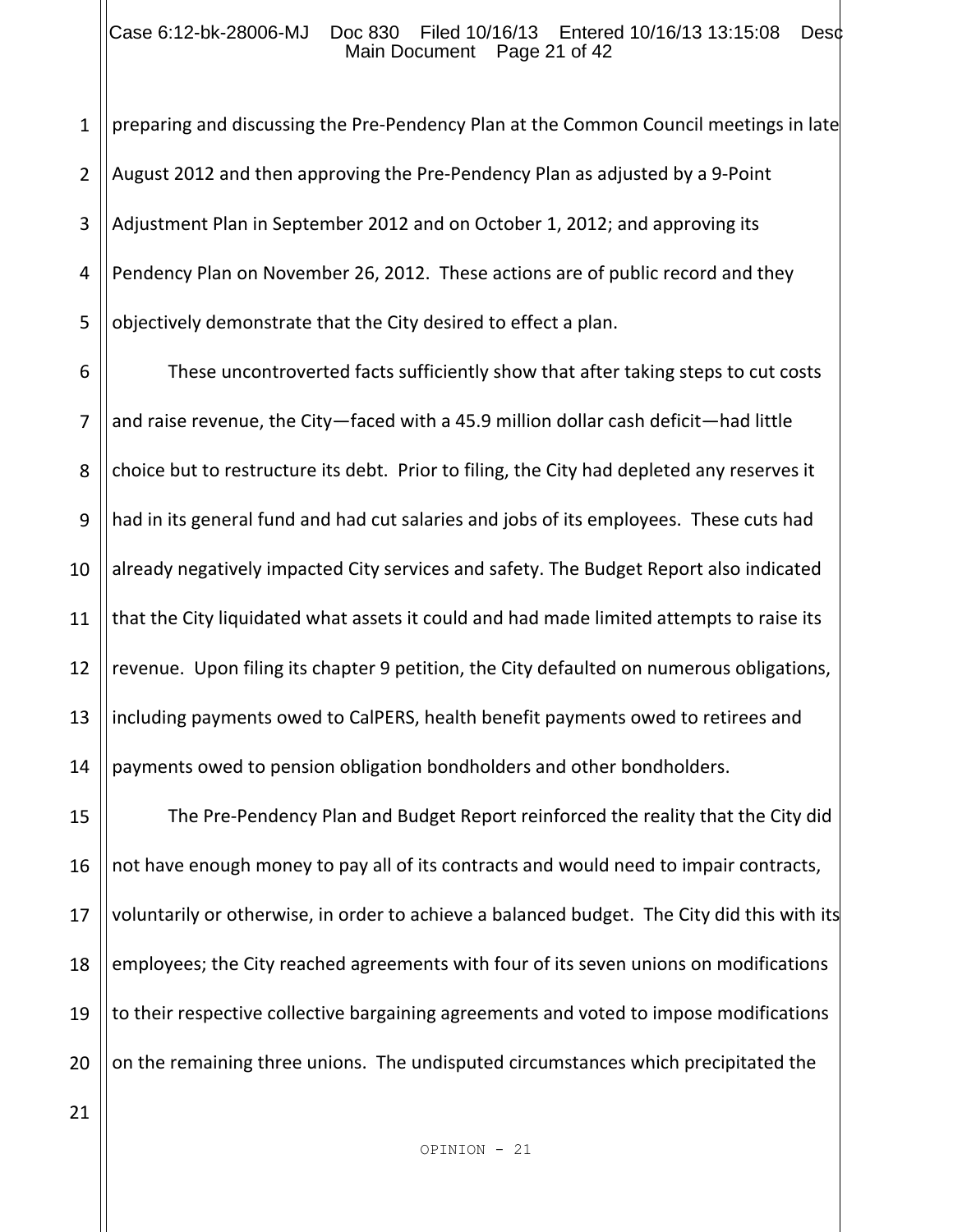#### Case 6:12-bk-28006-MJ Doc 830 Filed 10/16/13 Entered 10/16/13 13:15:08 Desc Main Document Page 22 of 42

1 2 City's filing and the steps taken after the petition date show that the City began implementation of the steps necessary to restructure its debt.

3 4 5 6 7 8 9 10 11 The sparse reported case law where a municipality was found ineligible under § 109(c)(4) turned on filing to evade a creditor. In *Sullivan County*, a bankruptcy court found that the decision to file chapter 9 was a litigation tactic to hold off the major creditor's "threatened shut-out. " *Sullivan County*, 165 B.R. at 82. In that case, the option to file chapter 9 was not memorialized on the written agenda of the board meeting and there was no evidence that the district engaged in a discussion regarding what type of plan might be appropriate under chapter 9. Rather, the district filed preemptively to ward off a threatened action of its only creditor, which caused the court to declare it ineligible under § 109(c)(4). *Id.*

12 13 14 15 16 17 18 The triggering event that often forces a bankruptcy filing under other chapters is aggressive creditor activity, but this is not the case here. Unlike the single major creditor scenario in *Sullivan County*, the City's decision to file chapter 9 was a logical and arguably inevitable result of a debt structure that it could no longer keep current. Faced with inevitable default on its obligations because of insufficient cash, the City took the affirmative step to file chapter 9 so that it could restructure the debt and impair the creditors as necessary to achieve a balanced budget.<sup>18</sup>

19

J.

21

 $18$  As noted previously, the precise date the City filed its petition was driven by the steps a civil rights judgment creditor was taking to execute on the City's bank accounts. However, the resolutions to declare a fiscal emergency and file the petition had been passed two weeks prior and before the creditor action was threatened.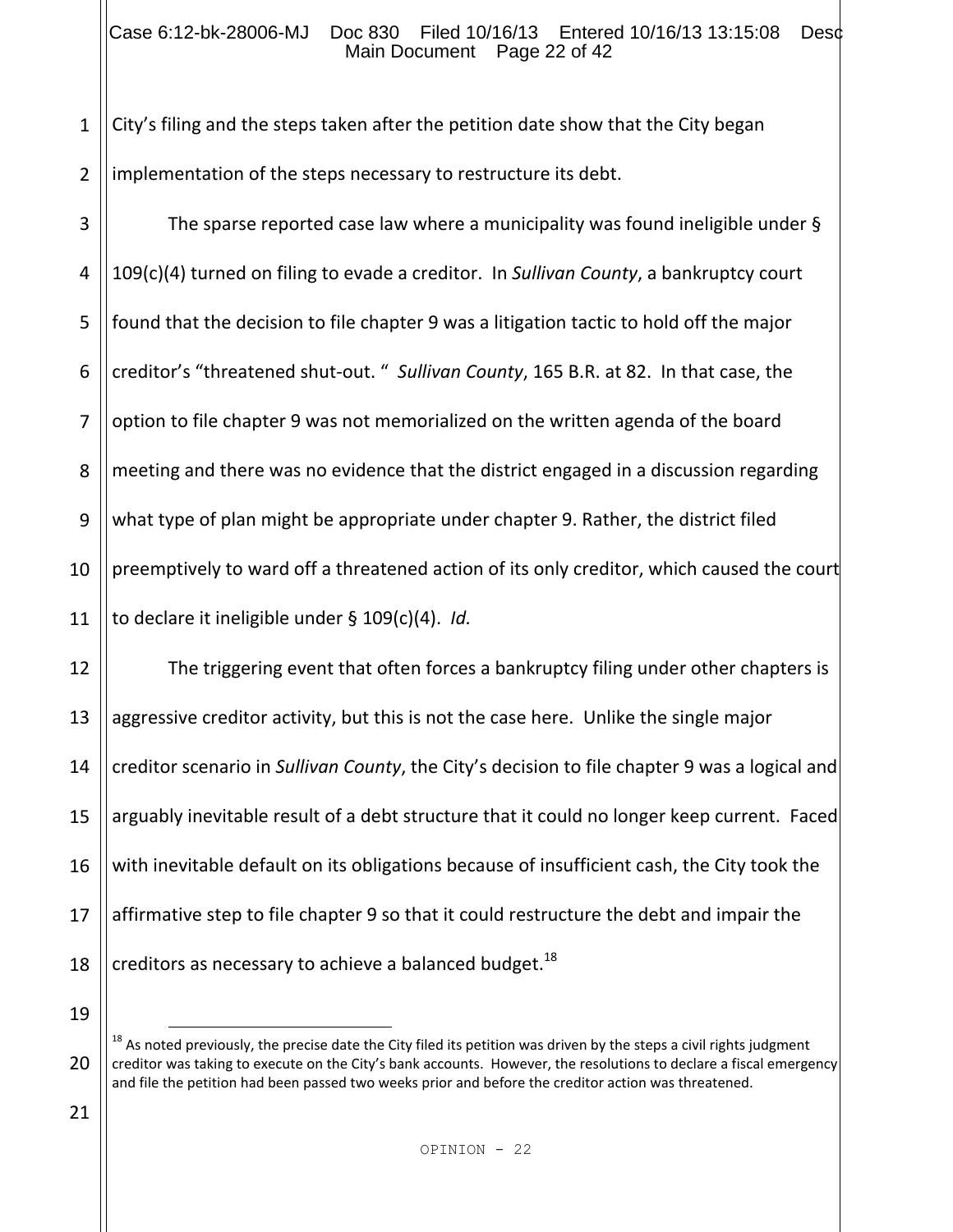#### Case 6:12-bk-28006-MJ Doc 830 Filed 10/16/13 Entered 10/16/13 13:15:08 Desd Main Document Page 23 of 42

2 3 4 5 6 7 CalPERS contends that to determine the City's intent, it is entitled to depose the relevant decision-makers for the City. When conducting the § 109(c)(4) inquiry, courts have only looked at the municipality's objective actions as an entity. *Vallejo*, 408 B.R. at 295; *In re City of Stockton, Cal.*, 475 B.R. 720, 726 (Bankr. E.D. Cal. 2012); *In re Pierce Cnty. Hous. Auth.,* 414 B.R. 702, 710 (Bankr. W.D. Wash. 2009). The subjective intent of an individual councilmember is immaterial in determining whether a municipal body had the requisite intent or good faith.

8 9 10 11 CalPERS argues that the adoption of the Pendency Plan is not evidence of a "desire to effect" because the Court put pressure on the City to adopt it. The objective fact is the City did adopt the Pendency Plan in November 2012 and the Court may consider this as evidence of desire.

12 13 14 15 16 17 18 19 20 CalPERS asserts that § 109(c)(4) requires some form of plan of adjustment be presented to creditors prior to filing and that the City have staff tasked to prepare and formulate the plan immediately post petition. CalPERS also argues that the admittedly woeful state of the City's financial records upon and after filing make desire impossible to achieve. The Court disagrees that those factors defeat a showing under § 109(c)(4). The lack of an early plan might have an impact on some of the alternative prongs of § 109(c)(5), but not on desire. And the disarray of the City's financial books more persuasively enforces why it needed a breathing space to get them in order before it could effect the plan of adjustment.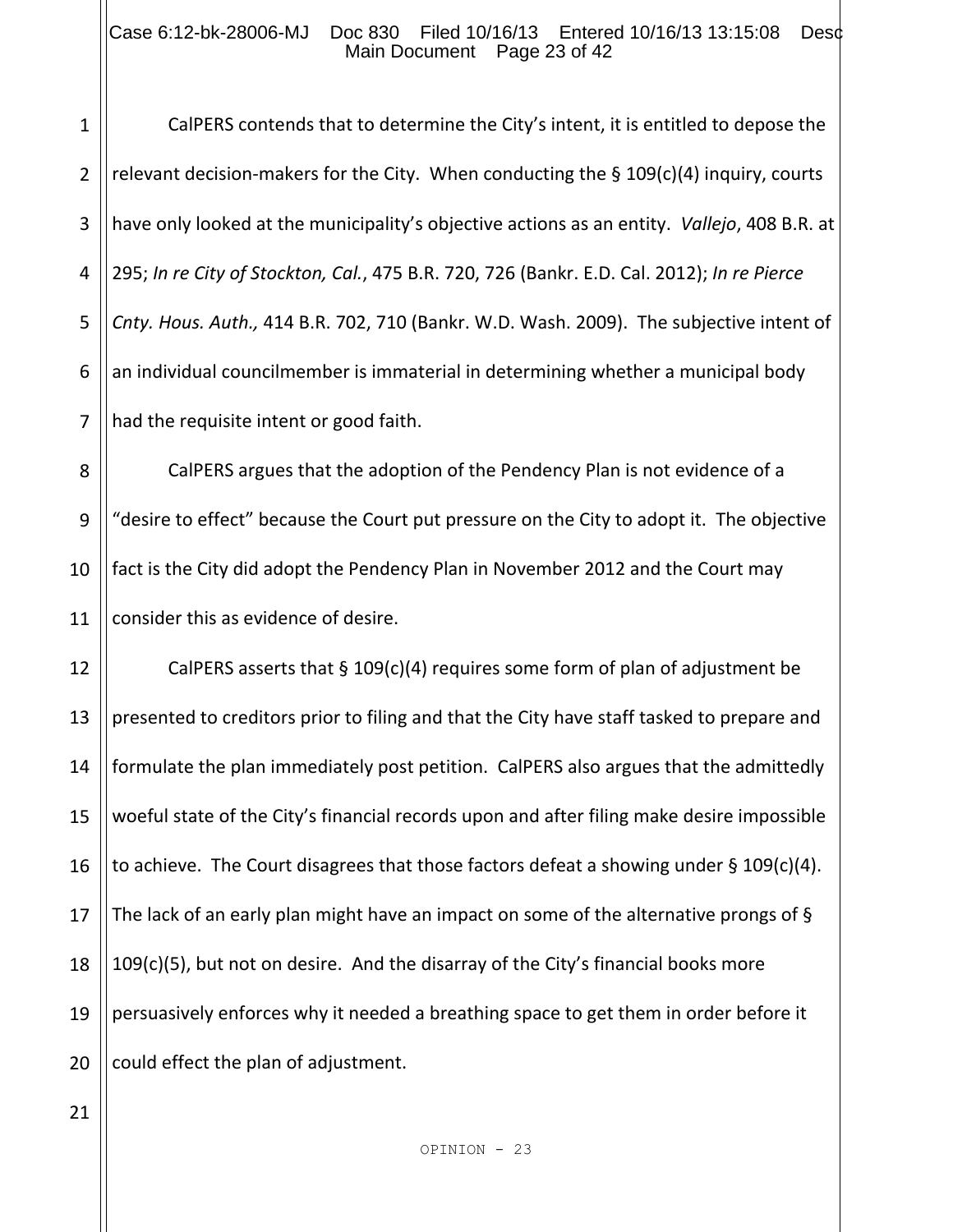#### Case 6:12-bk-28006-MJ Doc 830 Filed 10/16/13 Entered 10/16/13 13:15:08 Desd Main Document Page 24 of 42

1

2 3 4 5 6 7 It is widely endorsed that "no bright-line test exists for determining whether a debtor desires to effect a plan because of the highly subjective nature of the inquiry under § 109(c)(4)." *Vallejo*, 408 B.R. at 295; *Stockton*, 475 B.R. at 726; *Pierce County*, 414 B.R. at 710; *Boise County*, 465 B.R. at 169. Moreover, the cases CalPERS cites to for this proposition are not specific to a determination of intent for purposes of  $\S 109(c)(4)$ and thus offer no persuasive weight. As such, the fact the City did not have some form of plan in place at the Petition Date is immaterial.

8 9 10 11 12 13 14 15 Other factors that CalPERS argues defeat "desire" such as the cash outs to terminating employees just before the filing date, the negotiation of civil rights settlements upon which the City immediately defaulted, and the payments post petition of some prepetition bills are all issues which need to be addressed in any plan before it can be approved by the Court. But they are not material to "desire;" nor is the fact that the City did not have a method in mind to address the immediate post petition defaults to CalPERS. Again, those are plan issues and must be addressed in the course of negotiating or litigating treatment in the plan.

16 17 18 19 20 Finally, CalPERS submits that the uncontroverted fact that the City's Water Fund had a large cash balance before and after the petition date which the City did not tap to attempt to balance its books is evidence of lack of desire to effect a plan. This argument has no legal legs. It is a matter of California constitutional law that the City may not use funds belonging to the Water Department for general fund purposes. Amendments to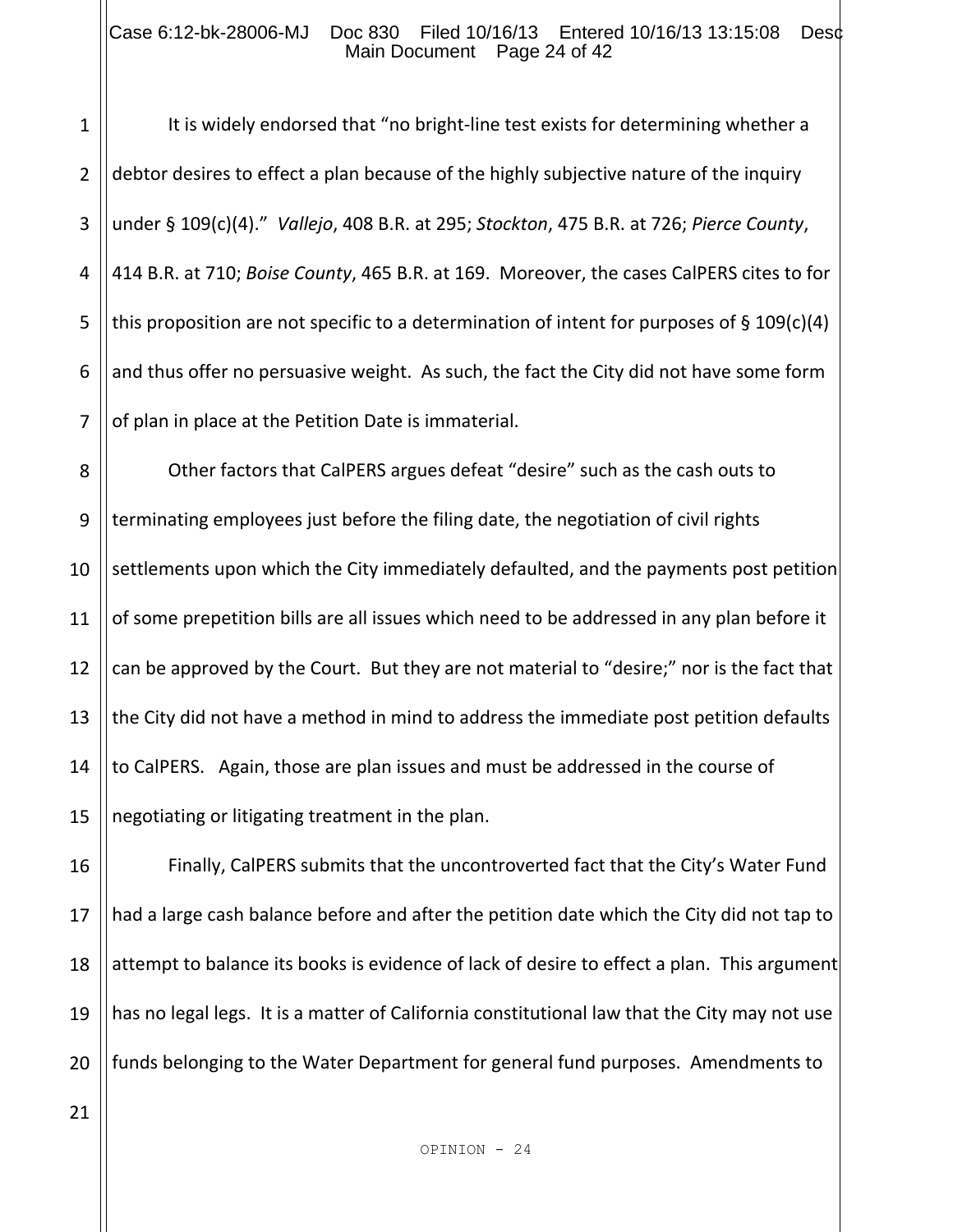#### Case 6:12-bk-28006-MJ Doc 830 Filed 10/16/13 Entered 10/16/13 13:15:08 Desc Main Document Page 25 of 42

1 2 3 4 5 6 7 8 9 10 11 12 13 14 15 16 17 the Constitution enacted by Proposition 218 in 1996, which added Articles XIIIC and XIIID, expanded restrictions on local government revenue-raising and imposed limitations on local government use of special fees, including water and sewer fees. C.A. Const. art. XIIIC and XIIID. Article XIIID covers water fees and prohibits the use of such fees for general governmental services, including police, fire and other services. *Bighorn Desert View Water Agency v. Verjil*, 39 Cal. 4th 205, 216-17 (2006); *Richmond v. Shasta Cmty. Servs. Dist.*, 32 Cal. 4th 409 (2004). Thus, the City was legally prohibited by the California Constitution from using Water Department funds for general fund purposes. Similarly, the City could not have borrowed funds from the Water Department without incurring debt that it could not repay within one year. Article XVI, Section 18 of the Constitution prohibits the City from incurring a debt in any year that exceeds the available revenues of the City for that year without the approval of a two-thirds vote of qualified voters. C.A. Const. art. XVI, § 18. Looking at its dire financial status in July 2012, the City could not reasonably conclude that it would be able to repay to the Water Fund any loans it made within that fiscal year. The Water Fund cash was thereby out of reach to address the City's insolvency and this issue is an outlier to the Court's analysis.

18 19 20 Accordingly, the uncontroverted facts provide a broad basis on which the Court may find that the City has shown a desire to effect a plan by giving an official statement of its intent to adjust its debt, taking actions to approve a Pendency Plan, and by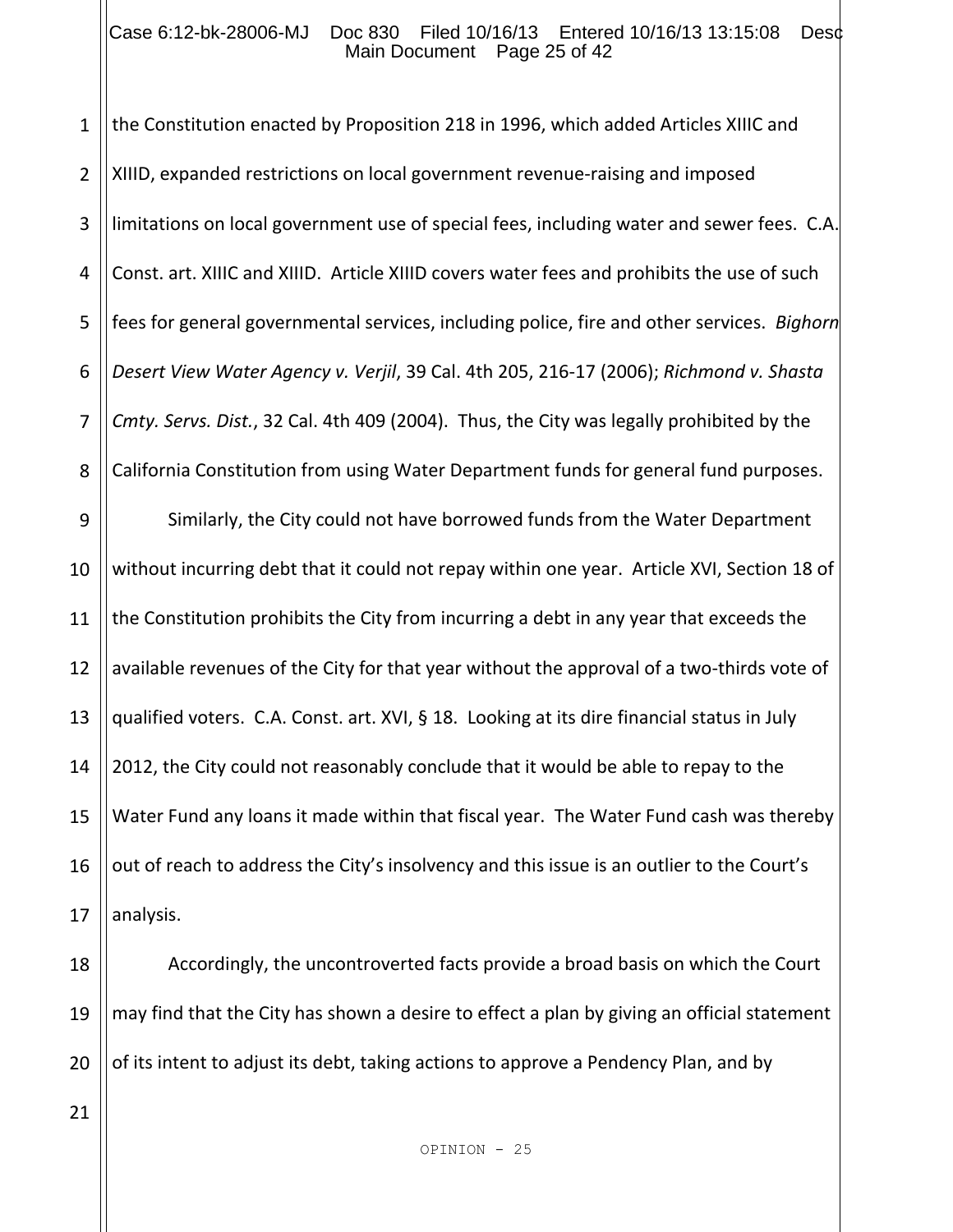#### Case 6:12-bk-28006-MJ Doc 830 Filed 10/16/13 Entered 10/16/13 13:15:08 Desc Main Document Page 26 of 42

1 2 circumstantial evidence that indicated the City needed relief in a chapter 9 proceeding to give it space to restructure its debt.

*II) Good Faith: § 921(c)*

3

4

5

6

7

8

9

10

11

Section 921(c) provides that a court may dismiss a chapter 9 petition if the debtor did not file the petition in good faith. *Pierce County*, 414 B.R. at 714. "Unlike the eligibility requirements of § 109(c), the court's power to dismiss a petition under § 921(c) is permissive, not mandatory." *Id*. Although Judge Klein in *Stockton II*, 493 B.R. at 794-795, concluded that a rebuttable presumption arises when the City meets its burden under § 109(c), this Court need not shift the burden because it finds that the City has met its burden by a preponderance of the evidence and shown that its chapter 9 petition was filed in good faith.

12 13 14 15 16 17 18 19 20 In *Pierce County*, the court found that relevant facts to the good faith analysis include "(i) the debtor's subjective beliefs; (ii) whether the debtor's financial problems fall within the situations contemplated by chapter 9; (iii) whether the debtor filed its chapter 9 petition for reasons consistent with the purposes of chapter 9; (iv) the extent of the debtor's prepetition negotiations, if practicable; (v) the extent that alternatives to chapter 9 were considered; and (vi) the scope and nature of the debtor's financial problems." *Pierce County*, 414 B.R. at 714. Courts look to objective acts of a city to determine good faith. *In re Town of Westlake, Tex.*, 211 B.R. 860, 868 (Bankr. N.D. Tex. 1997) (finding that the chapter 9 debtor filed in good faith because it faced "frozen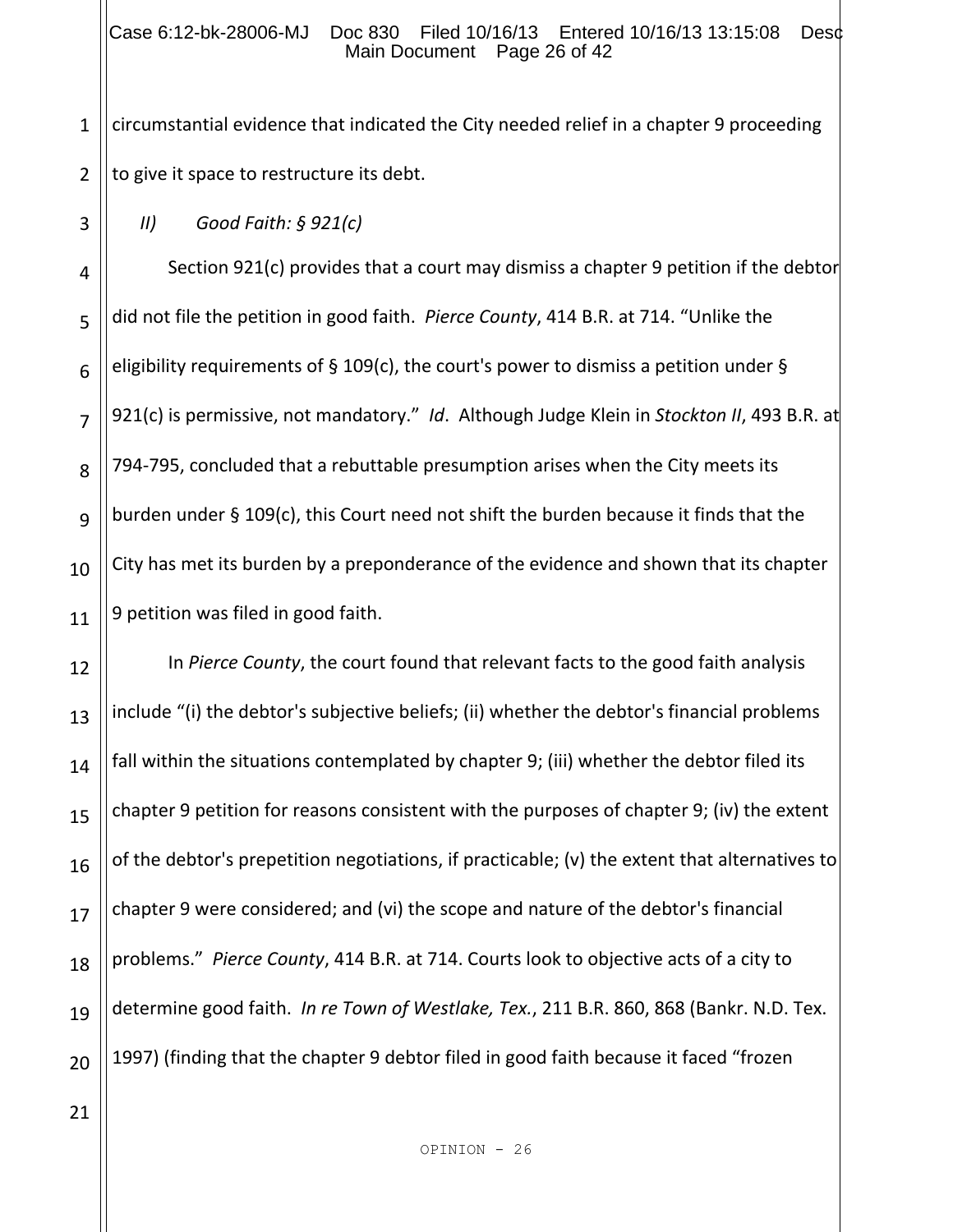#### Case 6:12-bk-28006-MJ Doc 830 Filed 10/16/13 Entered 10/16/13 13:15:08 Desc Main Document Page 27 of 42

1 2 3 4 5 6 7 8 funds, multiple litigation, and disannexation of a substantial portion of its tax base."); *Stockton II*, 493 B.R. at 794-95 (looking to the city's effort to cut spending, its cash and service insolvency, its efforts to negotiate with creditors, and its inability to achieve significant reductions without being able to impair contracts, to find that the § 921(c) good faith presumption was strong). As in many other considerations of good faith in the context of bankruptcy, the test is a totality of the circumstances where the Court is given the power to weigh the numerous factors in light of the circumstances as a whole in determining whether good faith is lacking.<sup>19</sup>

9 10 11 12 13 14 15 16 17 The Court finds that the City filed in good faith by relying on uncontroverted facts. At the July 18, 2012 meeting, the Common Council adopted Resolution 2012-205, declaring a fiscal emergency. In Resolution 2012-205, the Common Council made the official findings that (1) the City was or would be unable to pay its obligations within the next 60 days, and that the financial state of the City jeopardized the health, safety, or well-being of the residents of the City absent the protections of chapter 9 of the United States Bankruptcy Code; and (2) given the City's dire financial condition, it was in the best interest of the City to declare a fiscal emergency. The Common Council, as an authoritative body, did so because they knew that the City was insolvent and believed

18

i<br>L

<sup>19</sup>

 $19$  The Court notes parenthetically that the counter to good faith is bad faith, which often arises in the context of other bankruptcy matters. Evidence of bad faith is concealing assets, lying to the court, multiple and abusive filings – all of them affirmative acts of bad behavior. None of the typical bad faith factors are argued to the Court in this proceeding.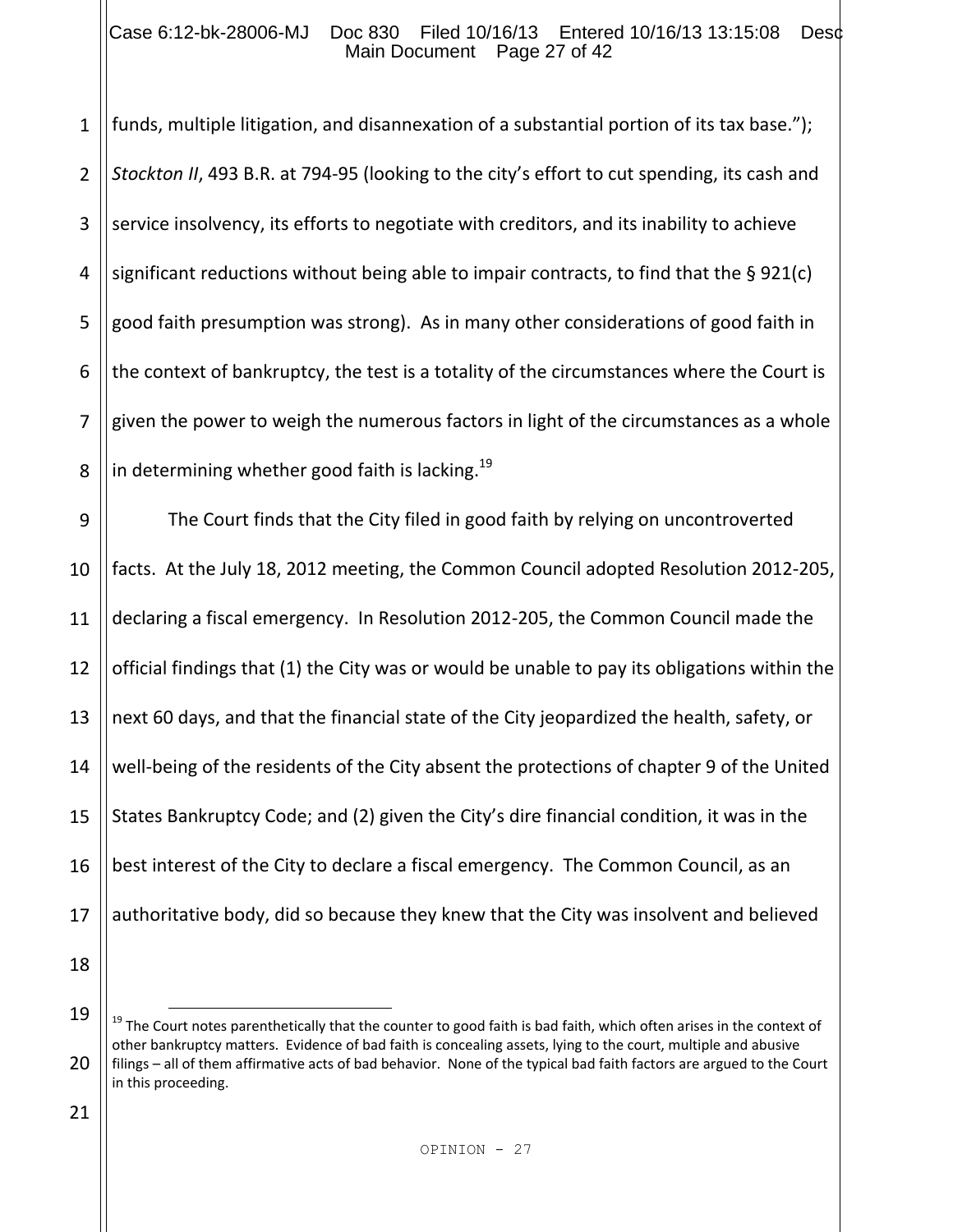#### Case 6:12-bk-28006-MJ Doc 830 Filed 10/16/13 Entered 10/16/13 13:15:08 Desd Main Document Page 28 of 42

1 2 that the City could no longer pay its employees on July 1st without impairing contracts. The Court finds that this factor weighs in favor of a finding of good faith.

3 4 5 6 7 8 9 The City's financial problems fall within the situations contemplated by chapter 9. Here, the City cannot achieve a balanced budget unless it is allowed to reorganize its debt. The City cannot keep current with its mounting obligations because it is insolvent. The City's filing is consistent with the purposes of chapter 9, which is to give a debtor a "breathing spell" so that it may establish a plan of adjustment. *In re Cnty. of Orange*, 183 B.R. 594, 607 (Bankr. C.D. Cal. 1995). The findings in Resolution 2012-205 demonstrate that the City filed the Petition for this exact purpose.

10 11 12 13 14 15 16 17 18 19 20 Although the Court finds that the City did not engage in meaningful prepetition negotiations with its creditors, did not seriously consider alternatives to filing chapter 9 (other than those considered in the Budget Report) when faced with the severe cash flow shortage in July 2012, honored its contractual obligations to its terminating employees by paying large cash outs just before the petition date, and was generally unprepared to formulate a plan of adjustment either before or soon after it filed, none of these uncontroverted facts add up to lack of good faith in filing. Were the purposes of chapter 9—to give a municipality a breathing space from a cash crunch and an opportunity to address its long term solvency through an organized process of proposing a long term plan of adjustment—met here? The Court answers this question "yes." Was there an alternative available to the City when it was faced with a \$45.9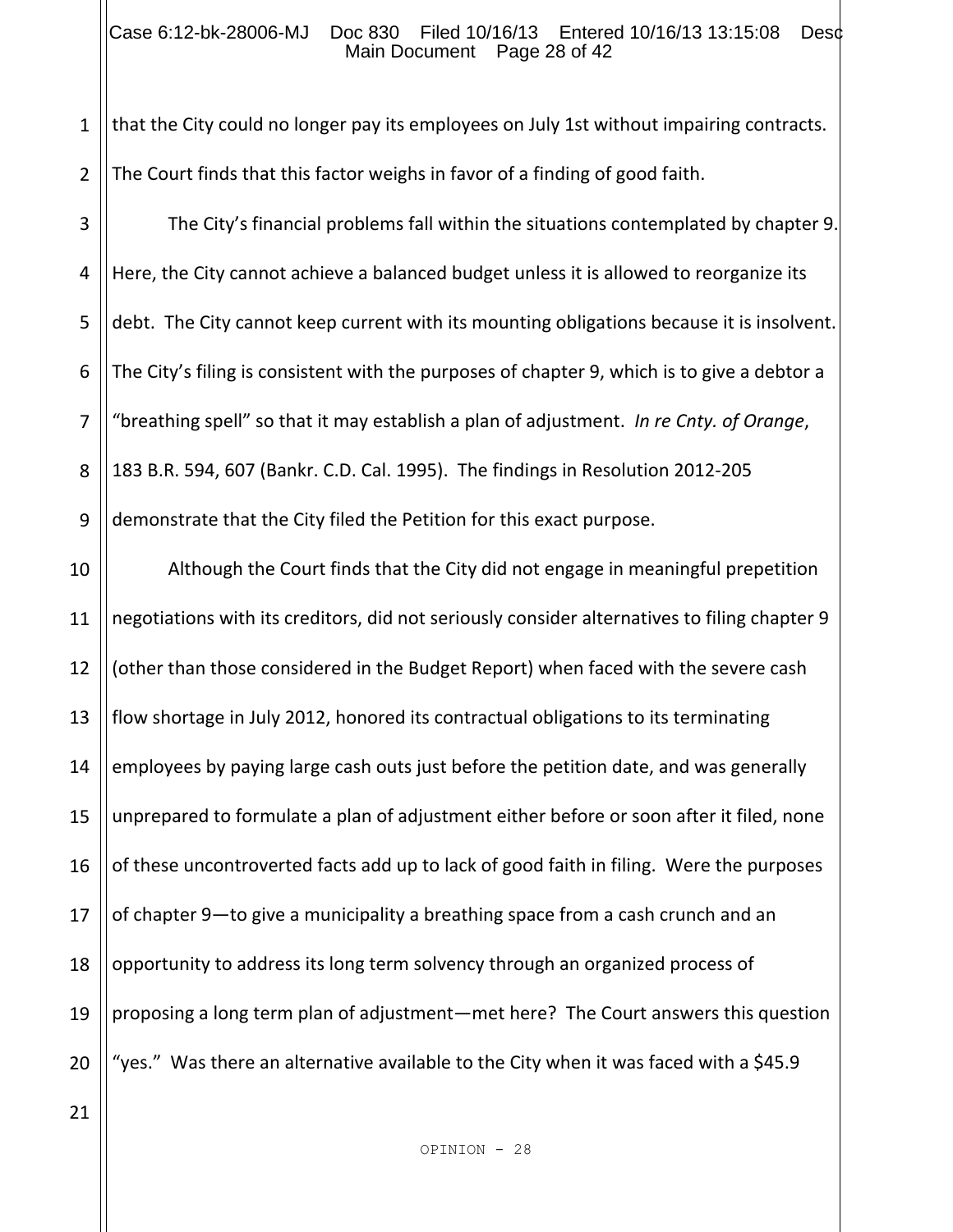#### Case 6:12-bk-28006-MJ Doc 830 Filed 10/16/13 Entered 10/16/13 13:15:08 Desc Main Document Page 29 of 42

1 2 3 4 5 million cash deficit in the upcoming fiscal year and inevitably was going to default on its obligations as they came due? The Court answers this question "no." To deny the opportunity to reorganize in chapter 9 based on lack of good faith would be to ignore fiscal reality and the general purposes of the Bankruptcy Code. The Court will not deny that opportunity.

6 7 8 9 10 11 Even if the Court were to find that the City did not file in good faith, which it declines to do, case law instructs that the dismissal is not mandatory. *Pierce County*, 414 B.R. at 714. Having had a firsthand view of this City and its struggles, the attitudes and actions of its major creditors, the concerns of its unions, particularly the safety employees, and the paucity of options for a City with such substantial, undisputed fiscal woes, this Court would exercise its discretion to not dismiss this case.

12 13 14 15 16 17 18 19 Almost no cases have addressed this permissive nature of § 921(c), but the Court can take some instruction from the Ninth circuit in *In re City of Desert Hot Springs*, 339 F.3d 782 ( $9<sup>th</sup>$  Cir. 2003), where the circuit ruled that an order denying a motion to dismiss under § 921(c) and objections to eligibility is an interlocutory order which cannot be appealed without leave of the BAP, which in that case had been denied. In reaching its decision that the ruling was not final, the Ninth circuit found that there was no irreparable injury to the movant that could not be addressed after finality:

> The denial of an objection to and a motion to dismiss a chapter 9 bankruptcy does not irreparably injure a party so that later addressing the issue would be

20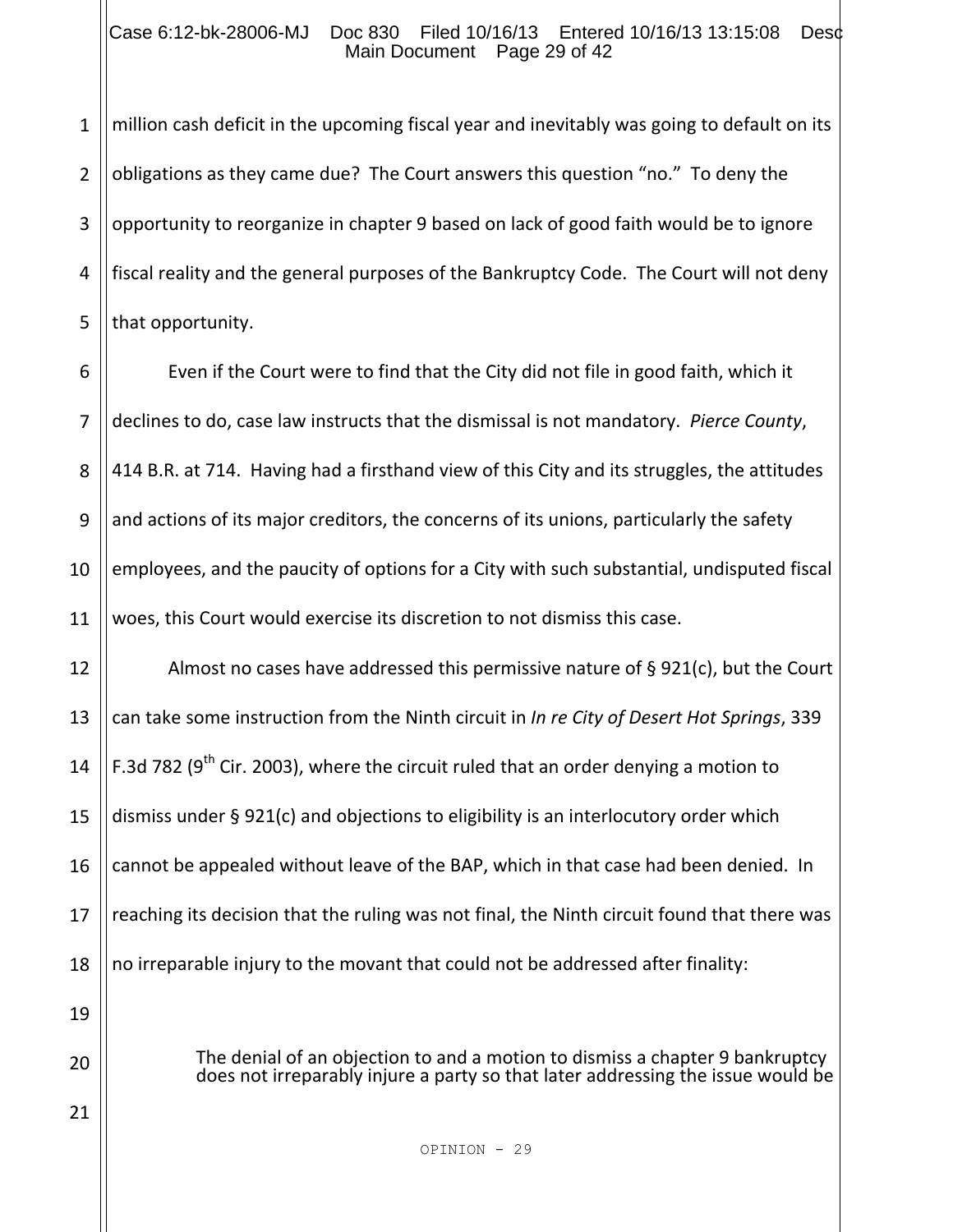|                | Case 6:12-bk-28006-MJ  Doc 830  Filed 10/16/13  Entered 10/16/13  13:15:08<br>Desc<br>Main Document Page 30 of 42                                                                                                                           |  |
|----------------|---------------------------------------------------------------------------------------------------------------------------------------------------------------------------------------------------------------------------------------------|--|
| $\mathbf 1$    | futile. We therefore hold that such a denial is not a final decision and cannot<br>be immediately appealed to this court.                                                                                                                   |  |
| $\overline{2}$ | Id. at 792.                                                                                                                                                                                                                                 |  |
| 3              | In reaching this conclusion, which is contrary to a similar denial of a motion to                                                                                                                                                           |  |
| 4              | dismiss for bad faith in a chapter 11 case, the Ninth circuit observed that the purpose                                                                                                                                                     |  |
| 5              | and statutory scheme of a chapter 9 proceeding were different than those in chapter                                                                                                                                                         |  |
| 6              | 11, but also found that a creditor was not without further remedy if its motion to                                                                                                                                                          |  |
| $\overline{7}$ | dismiss was denied by the bankruptcy court.                                                                                                                                                                                                 |  |
| 8              | When determining whether an order is final, in the context of objections to<br>and motions to dismiss a bankruptcy, our cases are concerned with whether<br>an order finally determines an issue in such a way that addressing the issue    |  |
| 9              | later would not serve to prevent a party from suffering irreparable injury.<br>[citations omitted] A court's denial of such a motion merely allows the<br>municipality to proceed with the bankruptcy. We are not convinced that            |  |
| 10             | Congress's whole municipal bankruptcy statutory scheme is so skewed in<br>favor of the municipality that the commencement of proceedings itself causes<br>irreparable injury. To so hold would essentially say that a creditor's rights are |  |
| 11             | determined before the bankruptcy process really begins.                                                                                                                                                                                     |  |
| 12             | Id. at 790.                                                                                                                                                                                                                                 |  |
| 13             | This holding instructs this Court that by granting eligibility for the City and                                                                                                                                                             |  |
| 14             | overruling CalPERS objections, the Court is not condemning CalPERS to an unfair or                                                                                                                                                          |  |
| 15             | injurious outcome in the proceeding. The plan process is complex and will be lengthy,                                                                                                                                                       |  |
| 16             | involving potentially extensive negotiations before the Court-appointed mediator. This                                                                                                                                                      |  |
| 17             | Court is well aware, as observed by Judge Klein in his City of Stockton opinions, that                                                                                                                                                      |  |
| 18             | most chapter 9 plans are consensual, having been achieved after good faith and willing                                                                                                                                                      |  |
| 19             | participation in a mediation process. However, if that process fails to reach consensus,                                                                                                                                                    |  |
| 20             | ultimate approval of any plan of adjustment lies with this Court, which would have to                                                                                                                                                       |  |
| 21             |                                                                                                                                                                                                                                             |  |
|                | OPINION - 30                                                                                                                                                                                                                                |  |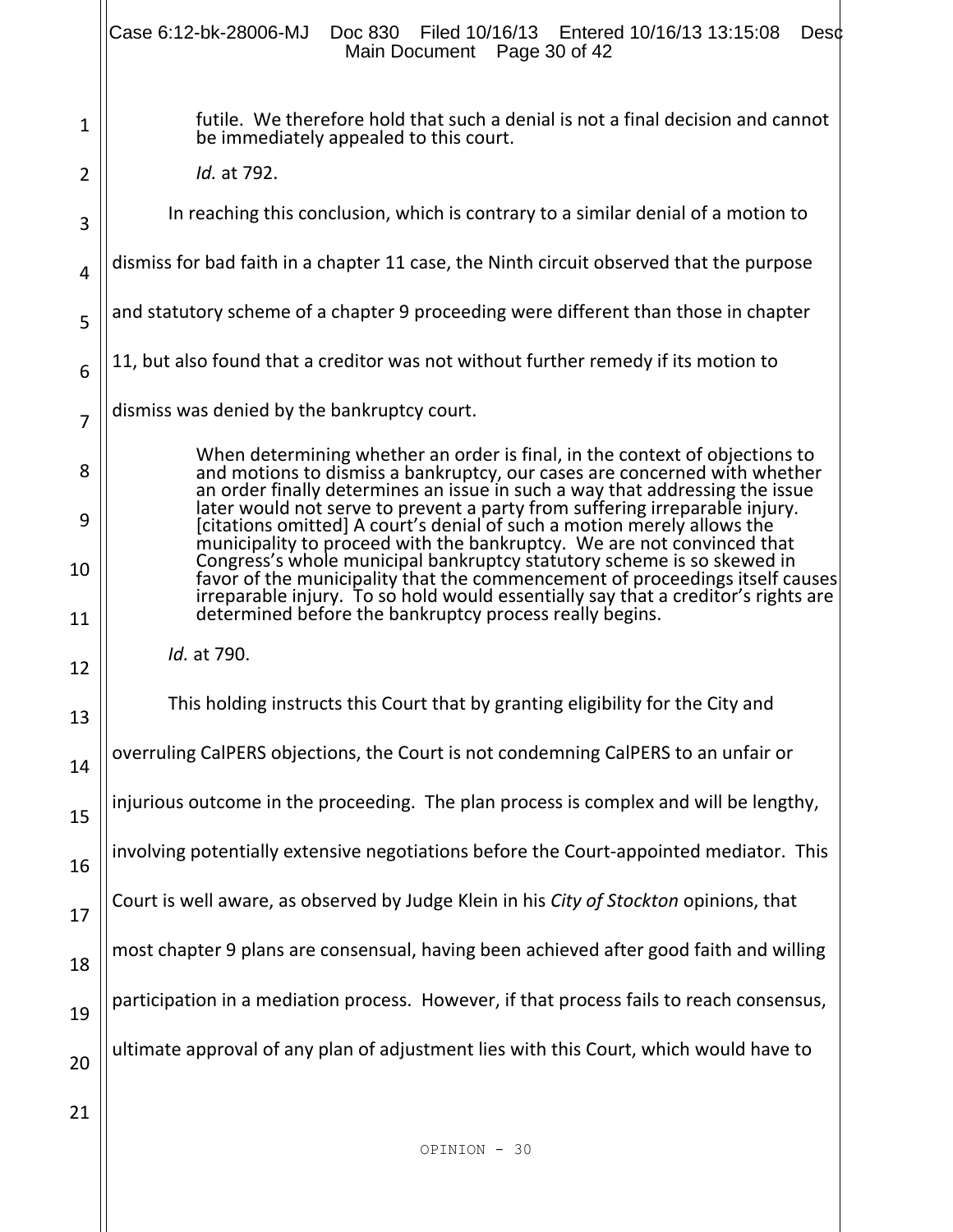1 2 3 bless any creditor impairment. CalPERS will have further opportunities to argue its potential injury to the Court and to protect its interests, just as the other creditors have those remedies.

4 5 6 7 8 9 10 11 12 13 14 15 16 17 As the Court observed when making its oral ruling on this motion, at least six other major creditors or classes of creditors exist here: the guarantors of the Pension Obligation Bonds<sup>20</sup>; the guarantors of other general obligation bonds; the police and fire unions; the remaining five unions of City employees; the potential class of unsecured creditors (which might have subclasses); and the potential class of City retirees. Each of these creditor groups stands to be substantially impacted by the City's chapter 9 proceeding $^{21}$ ; each of these creditor groups was given the opportunity to object to the City's eligibility or good faith in filing. None of them objected because they conceded the City was insolvent and needed a long term, orderly process to sort out its finances and propose a path out of its abyss. The Court rightly notes that the best interest of all these creditor groups is served by proceeding forward in chapter 9. Only the interest of CalPERS would be served if the Court dismissed this case. Exactly how that interest would be served is far from crystal clear. The cash deficit of the City is real and unchallenged. The City cannot pay its obligations with money it does

18

not presently have. Impairment of contracts seems inevitable in order for the City to

<sup>19</sup> 20 i<br>L <sup>20</sup> The Pension Obligation Bonds were issued in the mid-2000's to generate a substantial cash paydown by the City of its unfunded liabilities to CalPERS. As a result CalPERS benefited from the cash generated by these bonds. <sup>21</sup> Almost all have already been impacted at least short term because the City has deferred payments to these classes of debt since the petition date.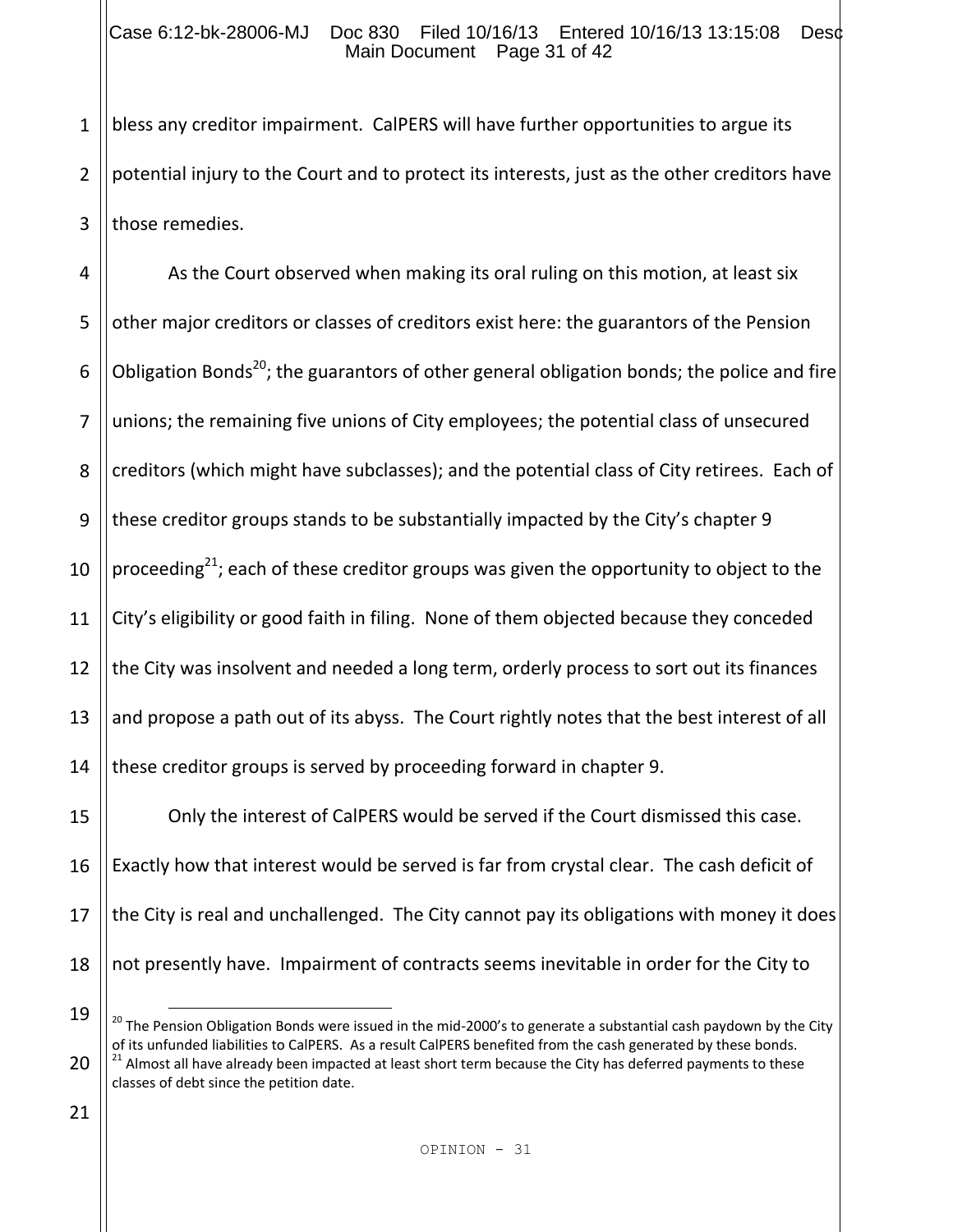### Case 6:12-bk-28006-MJ Doc 830 Filed 10/16/13 Entered 10/16/13 13:15:08 Desc Main Document Page 32 of 42

| $\mathbf{1}$   | reach cash stability and only the chapter 9 process accords the City the legal opportunity |  |  |  |  |  |
|----------------|--------------------------------------------------------------------------------------------|--|--|--|--|--|
| $\overline{2}$ | to do so. How far that impairment might reach is a question to be negotiated or            |  |  |  |  |  |
| 3              | answered by this Court on a later day. Dismissal would leave this quagmire without         |  |  |  |  |  |
| 4              | orderly court oversight. This Court believes that oversight is critical to the financial   |  |  |  |  |  |
| 5              | future of the City and its creditors.                                                      |  |  |  |  |  |
| 6              | <b>Conclusion</b>                                                                          |  |  |  |  |  |
| 7              | The purposes of chapter 9 are met by this proceeding. The integrity of the                 |  |  |  |  |  |
| 8              | bankruptcy system is not offended by this proceeding. The City, its citizens, and its      |  |  |  |  |  |
| 9              | creditors deserve a chance to achieve an orderly financial future. The Court finds the     |  |  |  |  |  |
| 10             | City of San Bernardino eligible to proceed in its chapter 9 case.                          |  |  |  |  |  |
| 11             | ###                                                                                        |  |  |  |  |  |
| 12             |                                                                                            |  |  |  |  |  |
| 13             |                                                                                            |  |  |  |  |  |
| 14             |                                                                                            |  |  |  |  |  |
| 15             |                                                                                            |  |  |  |  |  |
| 16             |                                                                                            |  |  |  |  |  |
| 17             |                                                                                            |  |  |  |  |  |
| 18             | Date: October 16, 2013<br>Meredith A. Jury                                                 |  |  |  |  |  |
| 19             | United States Bankruptcy Judge                                                             |  |  |  |  |  |
| 20             |                                                                                            |  |  |  |  |  |
| 21             |                                                                                            |  |  |  |  |  |
|                | OPINION - 32                                                                               |  |  |  |  |  |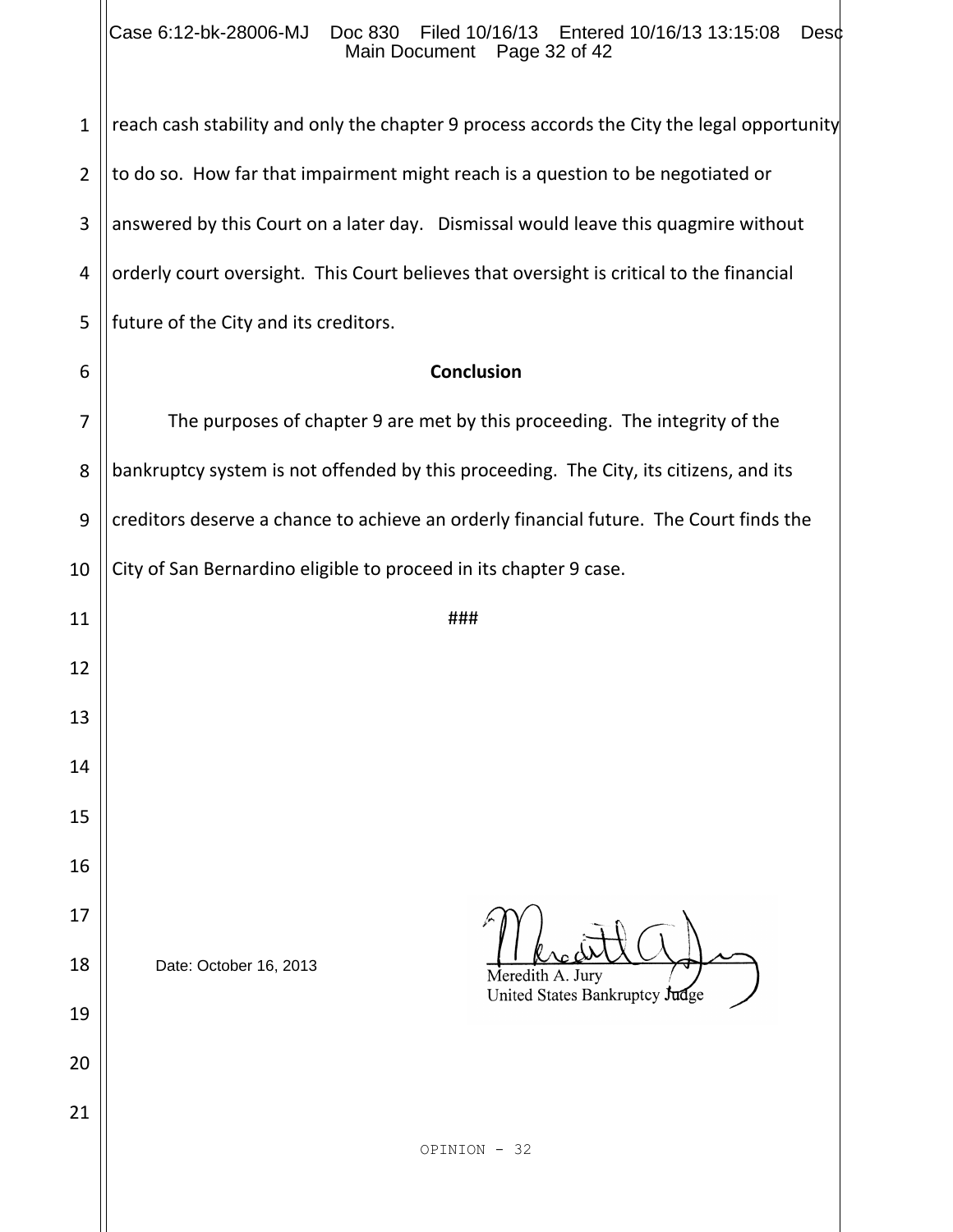Case 6:12-bk-28006-MJ Doc 830 Filed 10/16/13 Entered 10/16/13 13:15:08 Desc Main Document Page 33 of 42

| . <del>.</del> .<br>City of San Bernardino California<br>In re: | CHAPTER: 9                       |
|-----------------------------------------------------------------|----------------------------------|
|                                                                 | CASE NUMBER: RS 6:12-bk-28006-MJ |

#### **NOTE TO USERS OF THIS FORM**:

**1)** Attach this form to the last page of a proposed Order or Judgment. Do not file as a separate document.

**2)** The title of the judgment or order and all service information must be filled in by the party lodging the order.

**3) Category I.** below: The United States trustee and case trustee (if any) will always be in this category.

**4**) **Category II.** below: List ONLY addresses for debtor (and attorney), movant (or attorney) and person/entity (or attorney) who filed an opposition to the requested relief. DO NOT list an address if person/entity is listed in category I.

#### **NOTICE OF ENTERED ORDER AND SERVICE LIST**

Notice is given by the court that the attached order was entered on the date indicated as AEntered@ on the first page of this judgment or order and will be served in the manner indicated below:

**I. SERVED BY THE COURT VIA NOTICE OF ELECTRONIC FILING (ANEF@)** B Pursuant to controlling General Order(s) and Local Bankruptcy Rule(s), I, deputy clerk who is making this entry; certify that service on all parties under Section II was completed**,** the foregoing document was served on the following person(s) by the court via NEF and hyperlink to the judgment or order. The following person(s) are currently on the Electronic Mail Notice List for this bankruptcy case or adversary proceeding to receive NEF transmission at the email address(es) indicated below.

Jerrold Abeles on behalf of Interested Party Ambac Assurance Company abeles.jerry@arentfox.com, labarreda.vivian@arentfox.com

Jerrold Abeles on behalf of Interested Party Erste Europische Pfandbrief-und Kommunalkreditbank AG abeles.jerry@arentfox.com, labarreda.vivian@arentfox.com

Jerrold Abeles on behalf of Interested Party Wells Fargo Bank, N.A. abeles.jerry@arentfox.com, labarreda.vivian@arentfox.com

Franklin C Adams on behalf of Creditor San Bernardino Associated Governments franklin.adams@bbklaw.com, arthur.johnston@bbklaw.com;lisa.spencer@bbklaw.com;bknotices@bbklaw.com

Franklin C Adams on behalf of Creditor San Bernardino Local Agency Formation Commission franklin.adams@bbklaw.com, arthur.johnston@bbklaw.com;lisa.spencer@bbklaw.com;bknotices@bbklaw.com

Franklin C Adams on behalf of Interested Party Courtesy NEF franklin.adams@bbklaw.com, arthur.johnston@bbklaw.com;lisa.spencer@bbklaw.com;bknotices@bbklaw.com

Joseph M Adams on behalf of Interested Party Courtesy NEF jadams@adamspham.com

This form is mandatory. It has been approved for use by the United States Bankruptcy Court for the Central District of California.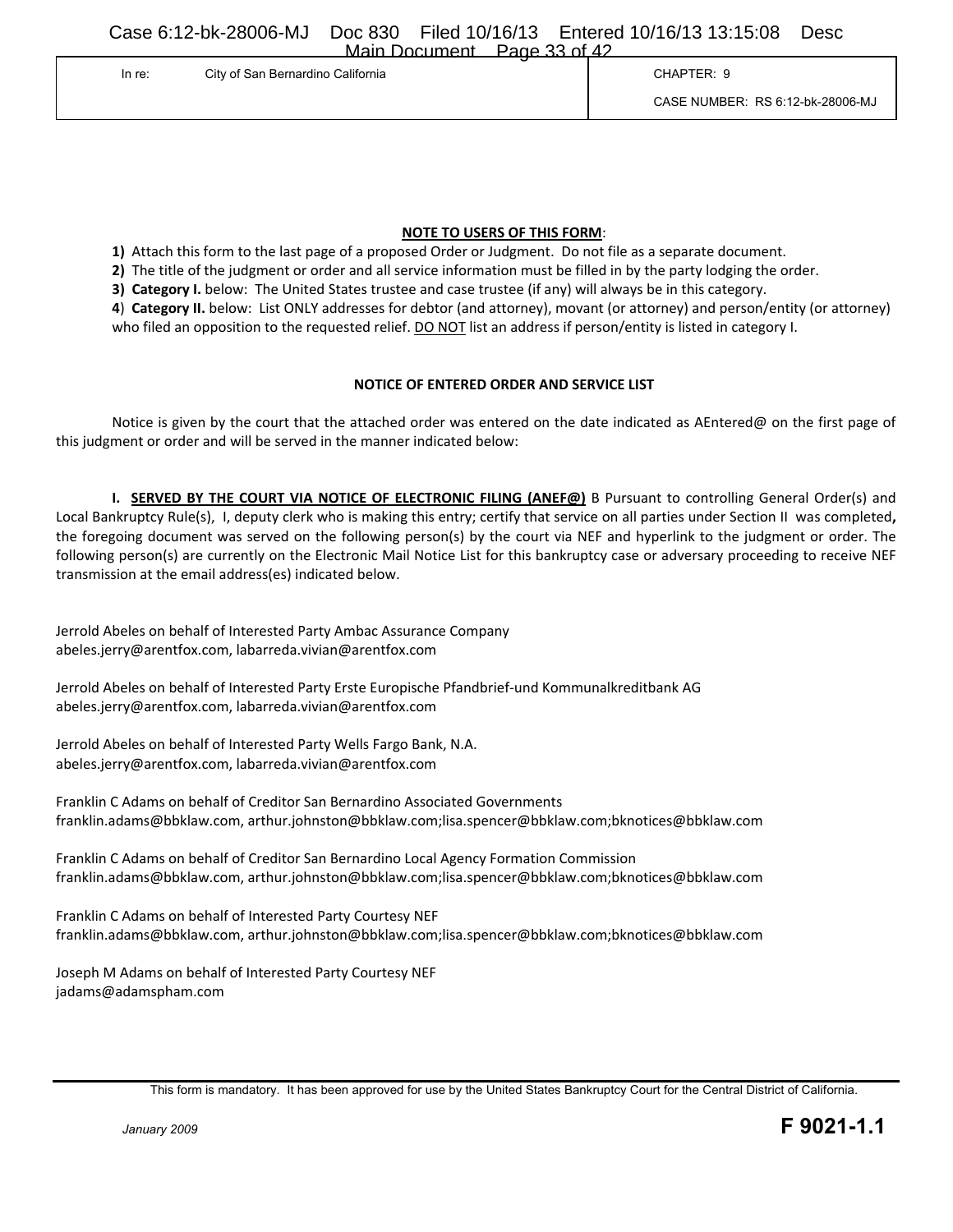Main Document Page 34 of 42

| In re: | City of San Bernardino California | CHAPTER: 9                       |
|--------|-----------------------------------|----------------------------------|
|        |                                   | CASE NUMBER: RS 6:12-bk-28006-MJ |

Andrew K Alper on behalf of Interested Party Courtesy NEF aalper@frandzel.com, efiling@frandzel.com;ekidder@frandzel.com

Thomas V Askounis on behalf of Interested Party Courtesy NEF taskounis@askounisdarcy.com

Julie A Belezzuoli on behalf of Defendant California Department of Finance julie.belezzuoli@kayescholer.com

Julie A Belezzuoli on behalf of Defendant Office of State Controller, State of California julie.belezzuoli@kayescholer.com

Julie A Belezzuoli on behalf of Defendant Ana J Matosantos julie.belezzuoli@kayescholer.com

Julie A Belezzuoli on behalf of Defendant John Chiang julie.belezzuoli@kayescholer.com

Anthony Bisconti on behalf of Creditor Certain Retired Employees of the City of San Bernardino tbisconti@bmkattorneys.com, admin@bmkattorneys.com

Anthony Bisconti on behalf of Interested Party Courtesy NEF tbisconti@bmkattorneys.com, admin@bmkattorneys.com

Brett Bissett on behalf of Creditor California Public Employees' Retirement System brett.bissett@klgates.com, carolyn.orphey@klgates.com;klgatesbankruptcy@klgates.com

Brett Bissett on behalf of Interested Party Courtesy NEF brett.bissett@klgates.com, carolyn.orphey@klgates.com;klgatesbankruptcy@klgates.com

Jeffrey E Bjork on behalf of Interested Party Courtesy NEF jbjork@sidley.com

Michael D Boutell on behalf of Creditor Comerica Bank mdbell@comerica.com

J Scott Bovitz on behalf of Creditor U.S. TelePacific Corp. bovitz@bovitz-spitzer.com

John A Boyd on behalf of Interested Party Courtesy NEF fednotice@tclaw.net

This form is mandatory. It has been approved for use by the United States Bankruptcy Court for the Central District of California.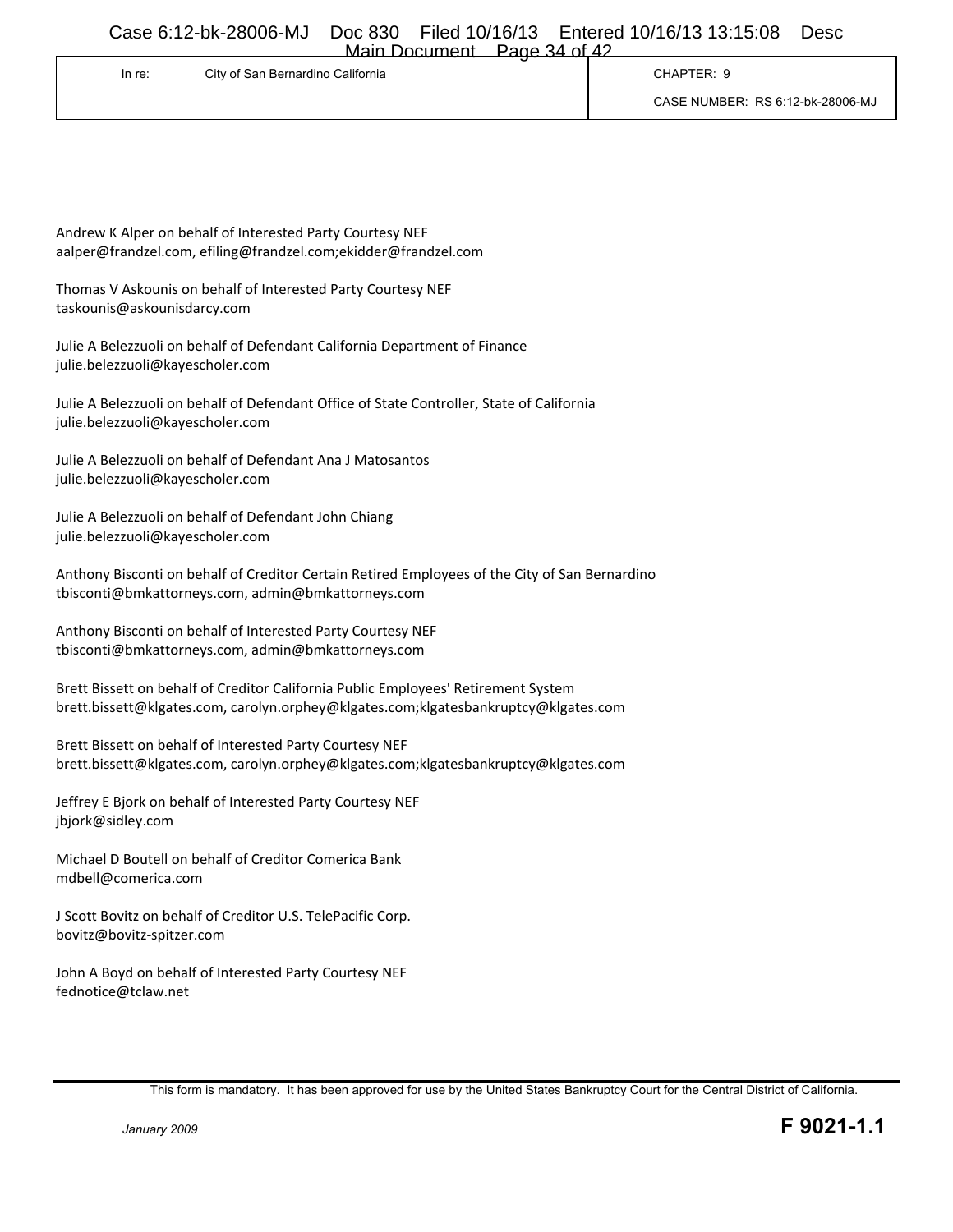| Main Document | Page 35 of 42 |  |
|---------------|---------------|--|
|               |               |  |

| In re: | City of San Bernardino California | CHAPTER: 9                       |
|--------|-----------------------------------|----------------------------------|
|        |                                   | CASE NUMBER: RS 6:12-bk-28006-MJ |

John A Boyd on behalf of Interested Party Thompson & Colegate LLP fednotice@tclaw.net

Jeffrey W Broker on behalf of Creditor The Glen Aire Mobilehome Park Corporation jbroker@brokerlaw.biz

Jeffrey W Broker on behalf of Interested Party Courtesy NEF jbroker@brokerlaw.biz

Deana M Brown on behalf of Interested Party Courtesy NEF dbrown@milbank.com

Michael J Bujold on behalf of U.S. Trustee United States Trustee (RS) Michael.J.Bujold@usdoj.gov

Shirley Cho on behalf of Interested Party National Public Finance Guarantee Corp. scho@pszjlaw.com

Alicia Clough on behalf of Defendant California Department of Finance alicia.clough@kayescholer.com, managingattorneyofficeassignments@kayescholer.com

Alicia Clough on behalf of Defendant Office of State Controller, State of California alicia.clough@kayescholer.com, managingattorneyofficeassignments@kayescholer.com

Alicia Clough on behalf of Defendant State of California alicia.clough@kayescholer.com, managingattorneyofficeassignments@kayescholer.com

Alicia Clough on behalf of Defendant Ana J Matosantos alicia.clough@kayescholer.com, managingattorneyofficeassignments@kayescholer.com

Alicia Clough on behalf of Defendant John Chiang alicia.clough@kayescholer.com, managingattorneyofficeassignments@kayescholer.com

Marc S Cohen on behalf of Defendant California Department of Finance mcohen@kayescholer.com, dhernandez@kayescholer.com

Marc S Cohen on behalf of Defendant Office of State Controller, State of California mcohen@kayescholer.com, dhernandez@kayescholer.com

Marc S Cohen on behalf of Defendant State of California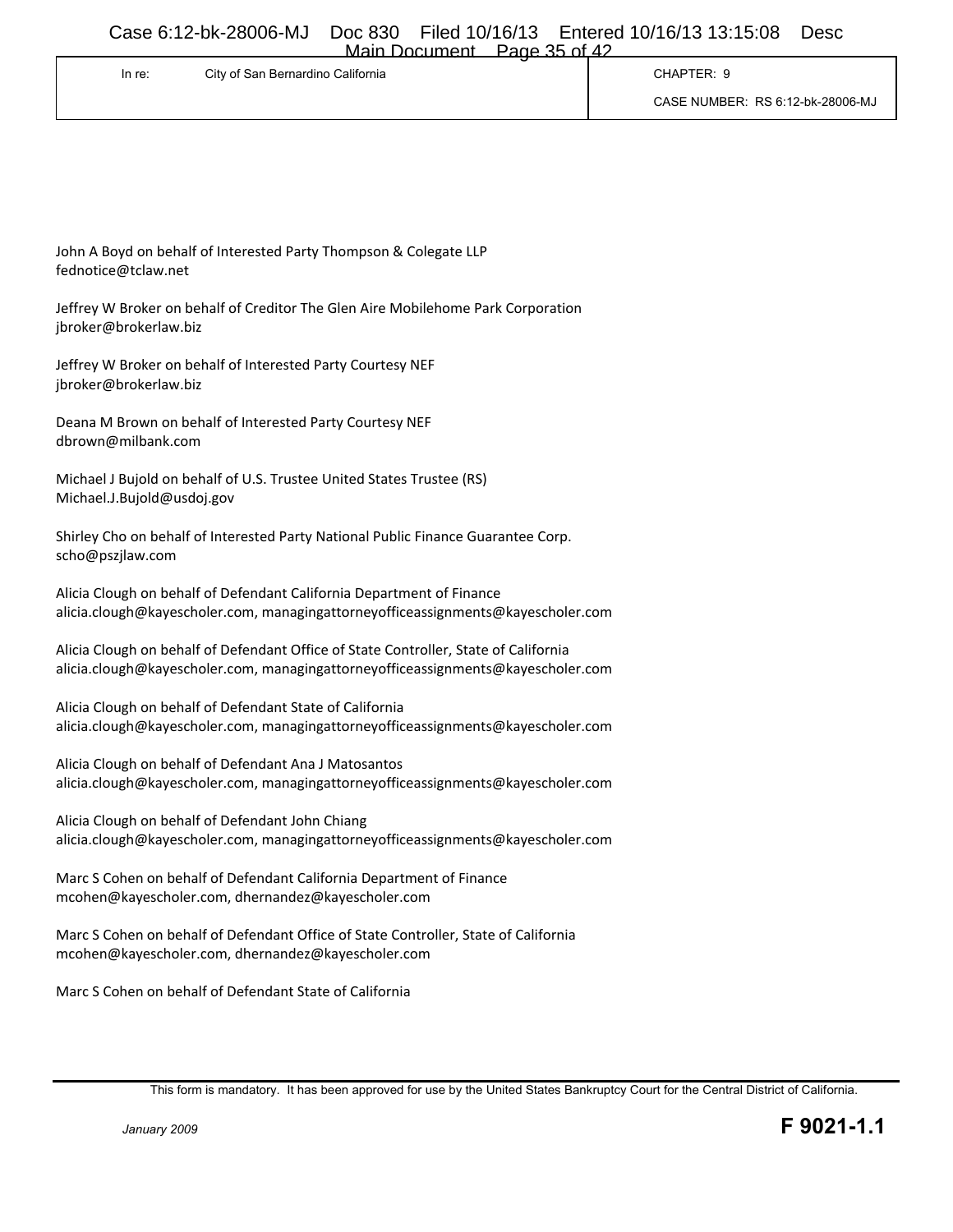| Main Document | Page 36 of 42 |  |
|---------------|---------------|--|
|               |               |  |

| In re: | City of San Bernardino California | CHAPTER: 9                       |
|--------|-----------------------------------|----------------------------------|
|        |                                   | CASE NUMBER: RS 6:12-bk-28006-MJ |

mcohen@kayescholer.com, dhernandez@kayescholer.com

Marc S Cohen on behalf of Defendant Ana J Matosantos mcohen@kayescholer.com, dhernandez@kayescholer.com

Marc S Cohen on behalf of Defendant John Chiang mcohen@kayescholer.com, dhernandez@kayescholer.com

Ronald R Cohn on behalf of Interested Party Courtesy NEF rcohn@horganrosen.com

Christopher H Conti on behalf of Interested Party San Bernardino Public Employees Association chc@sdlaborlaw.com, sak@sdlaborlaw.com

Christopher J Cox on behalf of Interested Party National Public Finance Guarantee Corp. chris.cox@weil.com, janine.chong@weil.com

Christina M Craige on behalf of Interested Party Courtesy NEF ccraige@sidley.com

Alex Darcy on behalf of Creditor Marquette Bank adarcy@askounisdarcy.com, akapai@askounisdarcy.com

Susan S Davis on behalf of Interested Party Courtesy NEF sdavis@coxcastle.com

Robert H Dewberry on behalf of Creditor Allison Mechanical, Inc. robert.dewberry@dewlaw.net

Todd J Dressel on behalf of Creditor Pinnacle Public Finance, Inc. dressel@chapman.com, lubecki@chapman.com

Chrysta L Elliott on behalf of Interested Party Courtesy NEF elliottc@ballardspahr.com, manthiek@ballardspahr.com

Scott Ewing on behalf of Interested Party Rust Consulting/Omni Bankruptcy contact@omnimgt.com, sewing@omnimgt.com;katie@omnimgt.com

John A Farmer on behalf of Creditor County of San Bernardino, California jfarmer@orrick.com

This form is mandatory. It has been approved for use by the United States Bankruptcy Court for the Central District of California.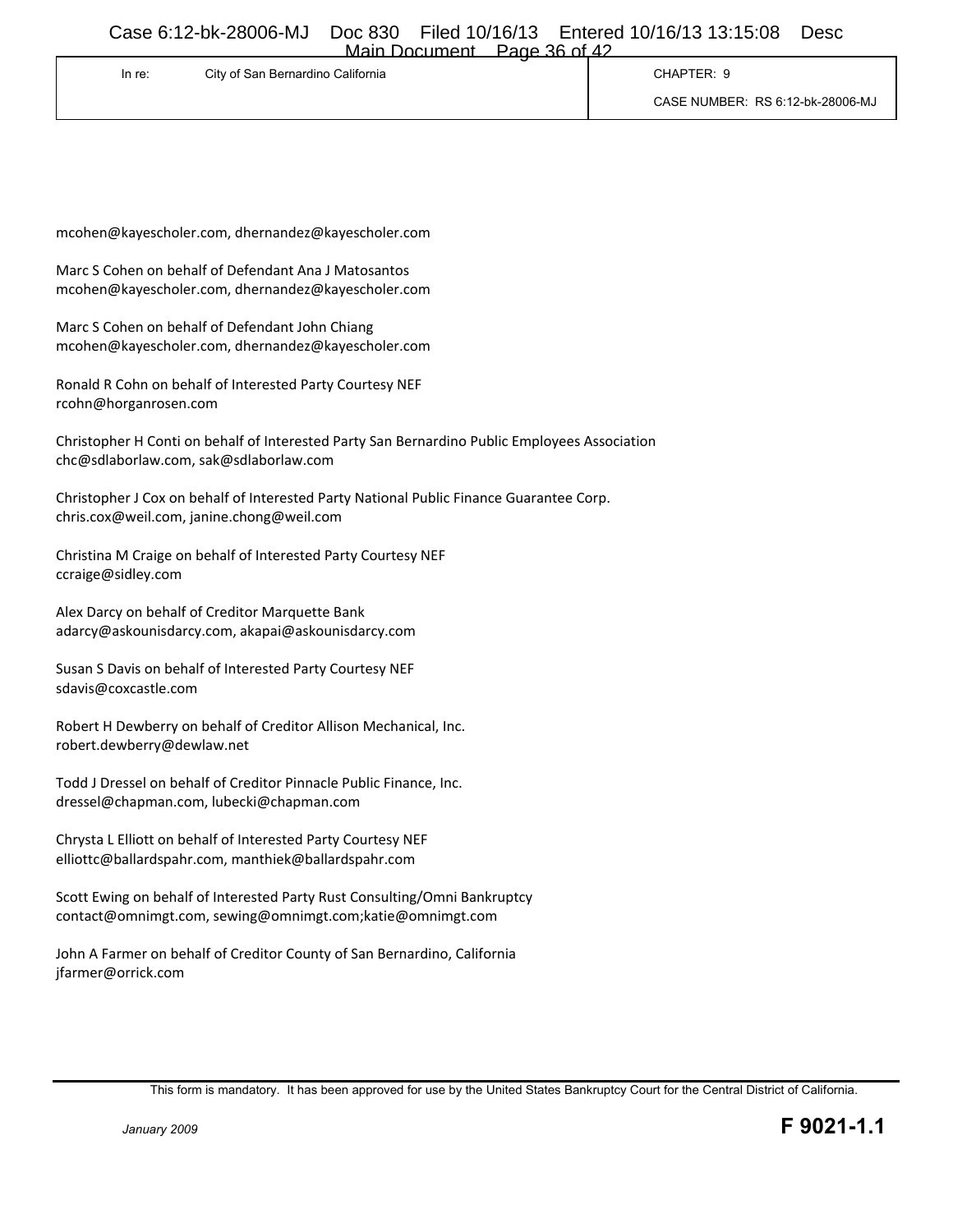| Main Document | Page 37 of 42 |  |
|---------------|---------------|--|
|               |               |  |

| In re: | City of San Bernardino California | CHAPTER: 9                       |
|--------|-----------------------------------|----------------------------------|
|        |                                   | CASE NUMBER: RS 6:12-bk-28006-MJ |

Brian W Freeman on behalf of Creditor Kim Thompson brian@pedigolaw.com, brian@brianwfreeman.com

Victoria C Geary on behalf of Defendant California State Board Of Equalization victoria.geary@boe.ca.gov

Victoria C Geary on behalf of Defendant Cynthia Bridges victoria.geary@boe.ca.gov

Paul R. Glassman on behalf of Attorney Paul R. Glassman pglassman@sycr.com

Paul R. Glassman on behalf of Debtor City of San Bernardino, California pglassman@sycr.com

Paul R. Glassman on behalf of Plaintiff City of San Bernardino, California pglassman@sycr.com

Robert P Goe on behalf of Creditor Miramontes Const. Co., Inc. kmurphy@goeforlaw.com, rgoe@goeforlaw.com;mforsythe@goeforlaw.com

David M Goodrich on behalf of Creditor San Bernardino City Professional Firefighters Local 891 dgoodrich@marshackhays.com, ecfmarshackhays@gmail.com

Christian Graham on behalf of Creditor Miramontes Const. Co., Inc. cgraham23@dlblaw.net

Everett L Green on behalf of U.S. Trustee United States Trustee (RS) everett.l.green@usdoj.gov

Chad V Haes on behalf of Creditor San Bernardino City Professional Firefighters Local 891 chaes@marshackhays.com, ecfmarshackhays@gmail.com

Chad V Haes on behalf of Interested Party Courtesy NEF chaes@marshackhays.com, ecfmarshackhays@gmail.com

James A Hayes on behalf of Interested Party Courtesy NEF jhayes@jamesahayesaplc.com

M Jonathan Hayes on behalf of Interested Party Courtesy NEF jhayes@srhlawfirm.com,

This form is mandatory. It has been approved for use by the United States Bankruptcy Court for the Central District of California.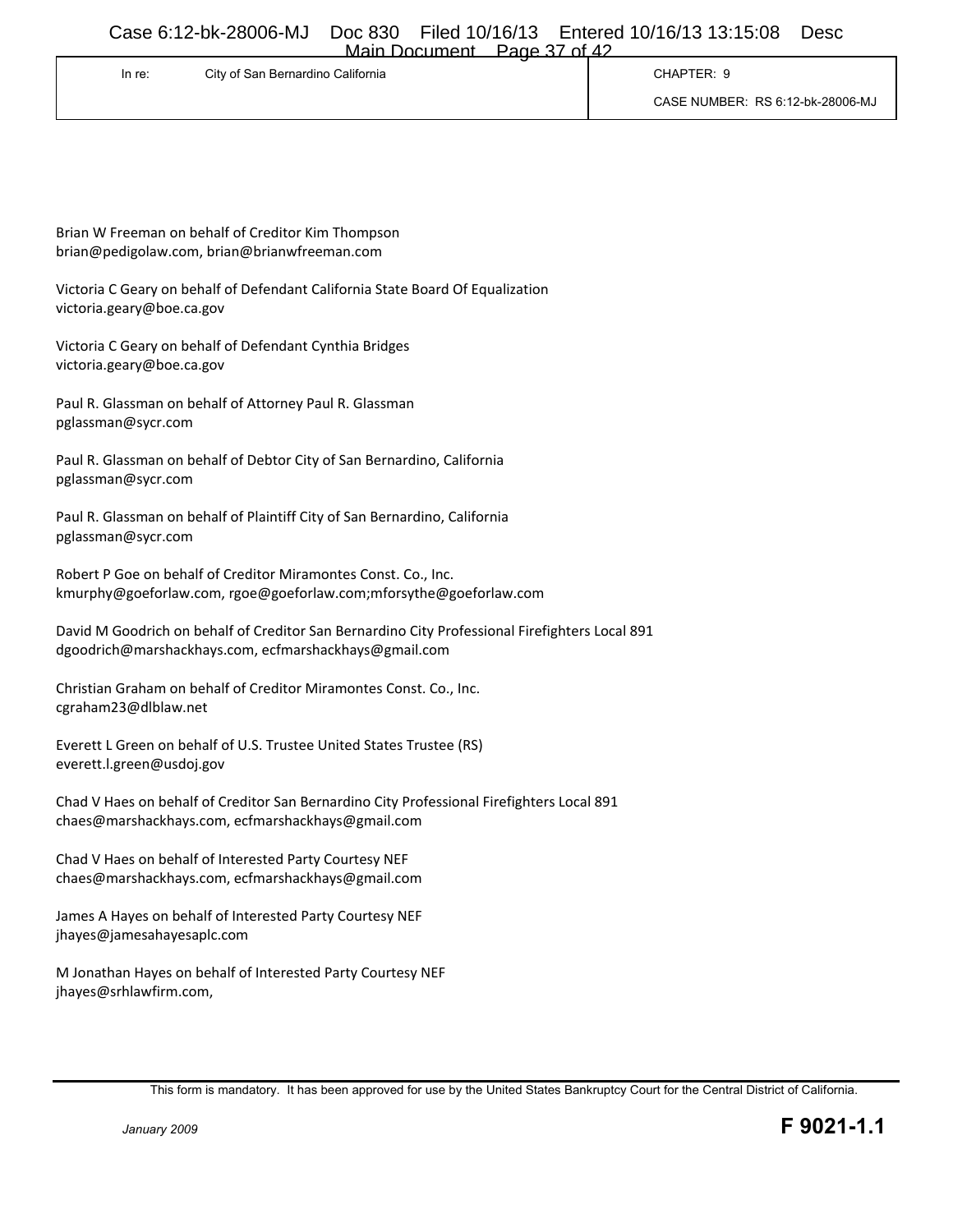|        |                                   | F GUIT. . )O UI 47 |                                  |
|--------|-----------------------------------|--------------------|----------------------------------|
| In re: | City of San Bernardino California |                    | CHAPTER: 9                       |
|        |                                   |                    | CASE NUMBER: RS 6:12-bk-28006-MJ |

roksana@srhlawfirm.com;carolyn@srhlawfirm.com;shawnj@srhlawfirm.com;rosarioz@srhlawfirm.com;jhayesecf@gmail.com;j@alk azian.com

D Edward Hays on behalf of Creditor San Bernardino City Professional Firefighters Local 891 ehays@marshackhays.com, ecfmarshackhays@gmail.com

Eric M Heller on behalf of Interested Party Courtesy NEF eric.m.heller@irscounsel.treas.gov

Jeffery D Hermann on behalf of Creditor County of San Bernardino, California jhermann@orrick.com

Jeffery D Hermann on behalf of Defendant County of San Bernardino jhermann@orrick.com

Bonnie M Holcomb on behalf of Interested Party Courtesy NEF bonnie.holcomb@doj.ca.gov, rosita.eduardo@doj.ca.gov

Whitman L Holt on behalf of Interested Party Courtesy NEF wholt@ktbslaw.com

Michelle C Hribar on behalf of Interested Party San Bernardino Public Employees Association mch@sdlaborlaw.com

Steven J Katzman on behalf of Creditor Certain Retired Employees of the City of San Bernardino SKatzman@bmkattorneys.com, admin@bmkattorneys.com

Steven J Katzman on behalf of Interested Party Courtesy NEF SKatzman@bmkattorneys.com, admin@bmkattorneys.com

Jane Kespradit on behalf of Interested Party Courtesy NEF jane.kespradit@limruger.com, amy.lee@limruger.com

Mette H Kurth on behalf of Interested Party Ambac Assurance Company kurth.mette@arentfox.com

Mette H Kurth on behalf of Interested Party Erste Europische Pfandbrief-und Kommunalkreditbank AG kurth.mette@arentfox.com

Mette H Kurth on behalf of Interested Party Wells Fargo Bank, N.A. kurth.mette@arentfox.com

This form is mandatory. It has been approved for use by the United States Bankruptcy Court for the Central District of California.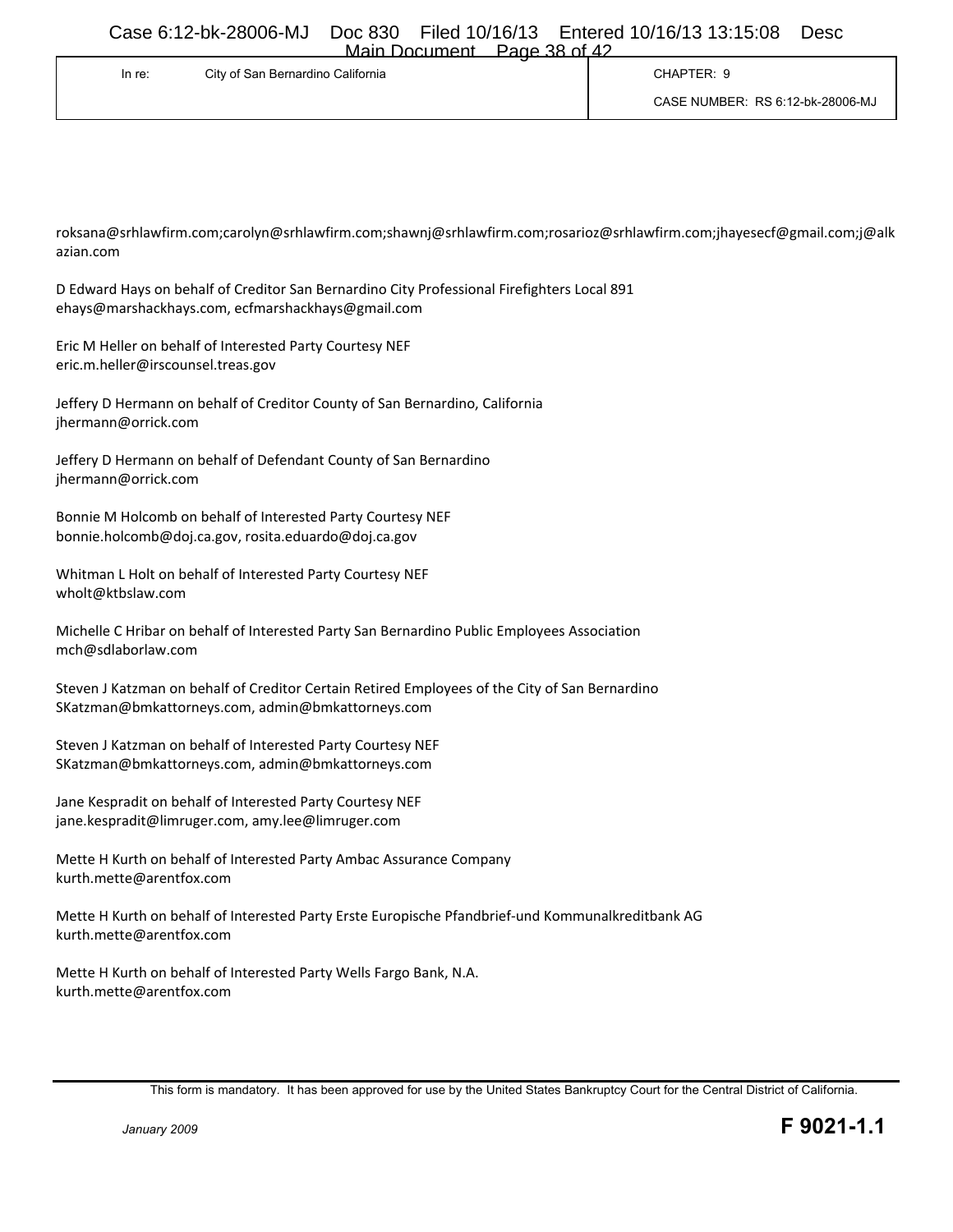| Main Document | Page 39 of 42 |
|---------------|---------------|
|               |               |

| In re: | City of San Bernardino California | CHAPTER: 9                       |
|--------|-----------------------------------|----------------------------------|
|        |                                   | CASE NUMBER: RS 6:12-bk-28006-MJ |

Mette H Kurth on behalf of Trustee Ambac Assurance Company, Erste Europaische Pfandbrief-Und Kommunalkreditbank Ag And Wells Fargo Bank, N.A. kurth.mette@arentfox.com

Sandra W Lavigna on behalf of Interested Party U. S. Securities and Exchange Commission lavignas@sec.gov

Michael B Lubic on behalf of Creditor California Public Employees' Retirement System michael.lubic@klgates.com, jonathan.randolph@klgates.com

Michael B Lubic on behalf of Interested Party California Public Employees' Retirement System michael.lubic@klgates.com, jonathan.randolph@klgates.com

Richard A Marshack on behalf of Interested Party Courtesy NEF rmarshack@marshackhays.com, lbergini@marshackhays.com;ecfmarshackhays@gmail.com

David J McCarty on behalf of Interested Party David J. McCarty dmccarty@sheppardmullin.com

Reed M Mercado on behalf of Interested Party M. Reed Mercado rmercado@sheppardmullin.com

Fred Neufeld on behalf of Debtor City of San Bernardino, California fneufeld@sycr.com

Fred Neufeld on behalf of Plaintiff City of San Bernardino, California fneufeld@sycr.com

Aron M Oliner on behalf of Interested Party San Bernardino Police Officers Association roliner@duanemorris.com

Scott H Olson on behalf of Creditor Kohl's Department Stores, Inc. solson@seyfarth.com

Dean G Rallis, Jr on behalf of Interested Party Courtesy NEF drallis@sulmeyerlaw.com

Christopher O Rivas on behalf of Interested Party Courtesy NEF crivas@reedsmith.com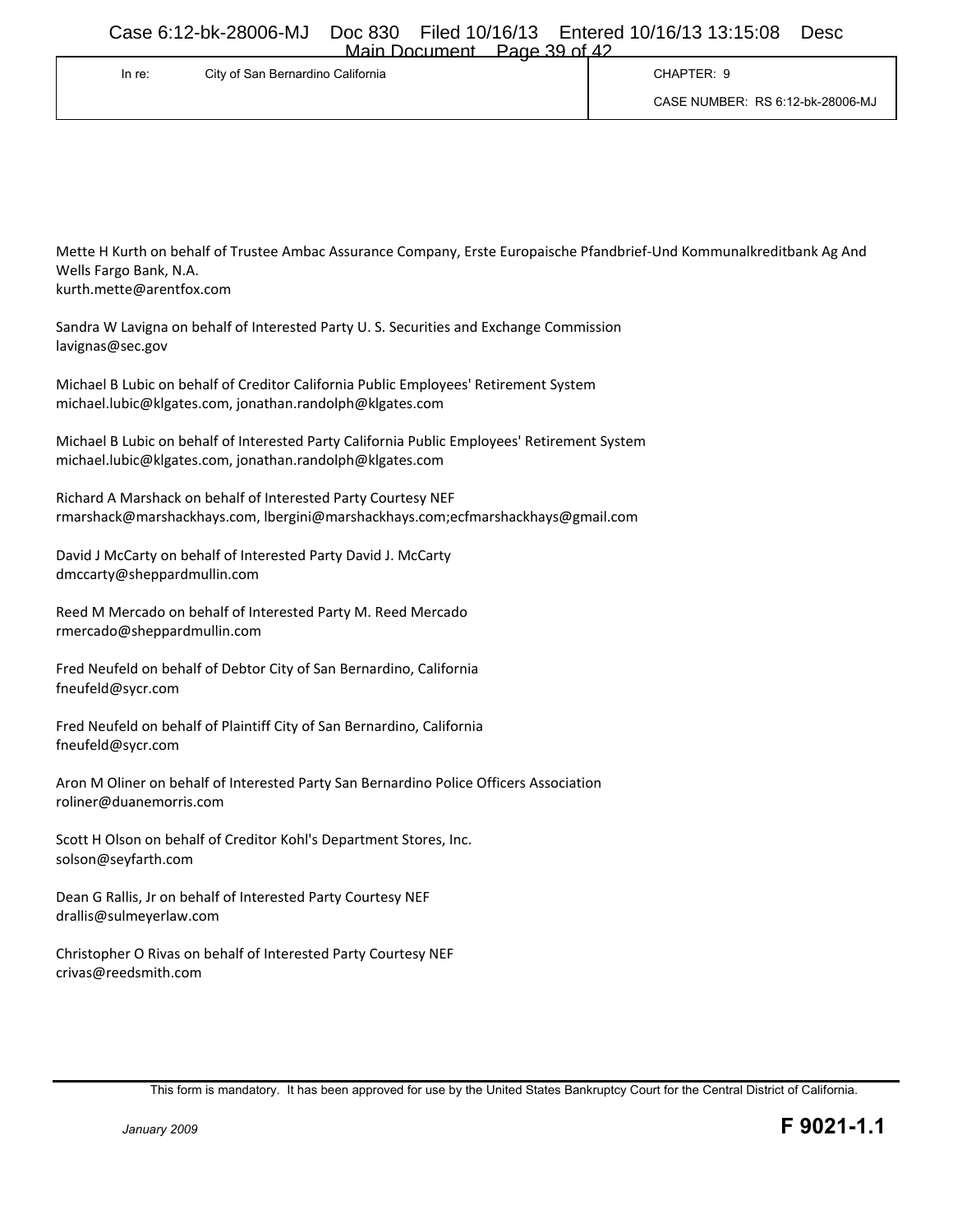| Main Document | Page $40$ of $42$ |  |
|---------------|-------------------|--|
|               |                   |  |

| In re: | -<br>City of San Bernardino California | CHAPTER: 9                       |
|--------|----------------------------------------|----------------------------------|
|        |                                        | CASE NUMBER: RS 6:12-bk-28006-MJ |

Kenneth N Russak on behalf of Interested Party Courtesy NEF krussak@frandzel.com, efiling@frandzel.com;dmoore@frandzel.com

Gregory M Salvato on behalf of Interested Party Courtesy NEF gsalvato@salvatolawoffices.com, calendar@salvatolawoffices.com

Mark C Schnitzer on behalf of Attorney Mark C. Schnitzer mschnitzer@rhlaw.com, mcschnitzer@gmail.com

Diane S Shaw on behalf of Interested Party Courtesy NEF diane.shaw@doj.ca.gov

Ariella T Simonds on behalf of Interested Party Courtesy NEF asimonds@sidley.com

Leonard Steiner on behalf of Defendant Jose Munoz ls@steinerlibo.com, jasoncarter@steinerlibo.com;aam@steinerlibo.com

Jason D Strabo on behalf of Creditor U.S. Bank National Association, not individually, but as Indenture Trustee jstrabo@mwe.com, cnorris@mwe.com

Cathy Ta on behalf of Interested Party Courtesy NEF cathy.ta@bbklaw.com, Arthur.Johnston@bbklaw.com;lisa.spencer@bbklaw.com

Sheila Totorp on behalf of Creditor Landmark American Insurance Company stotorp@clausen.com, jbrzezinski@clausen.com

Benjamin R Trachtman on behalf of Interested Party Courtesy NEF btrachtman@trachtmanlaw.com, sstraka@trachtmanlaw.com

Matthew J Troy on behalf of Creditor United States of America matthew.troy@usdoj.gov

United States Trustee (RS) ustpregion16.rs.ecf@usdoj.gov

Anne A Uyeda on behalf of Interested Party Courtesy NEF auyeda@bmkattorneys.com

Annie Verdries on behalf of Interested Party Courtesy NEF verdries@lbbslaw.com, Autodocket@lbbslaw.com

This form is mandatory. It has been approved for use by the United States Bankruptcy Court for the Central District of California.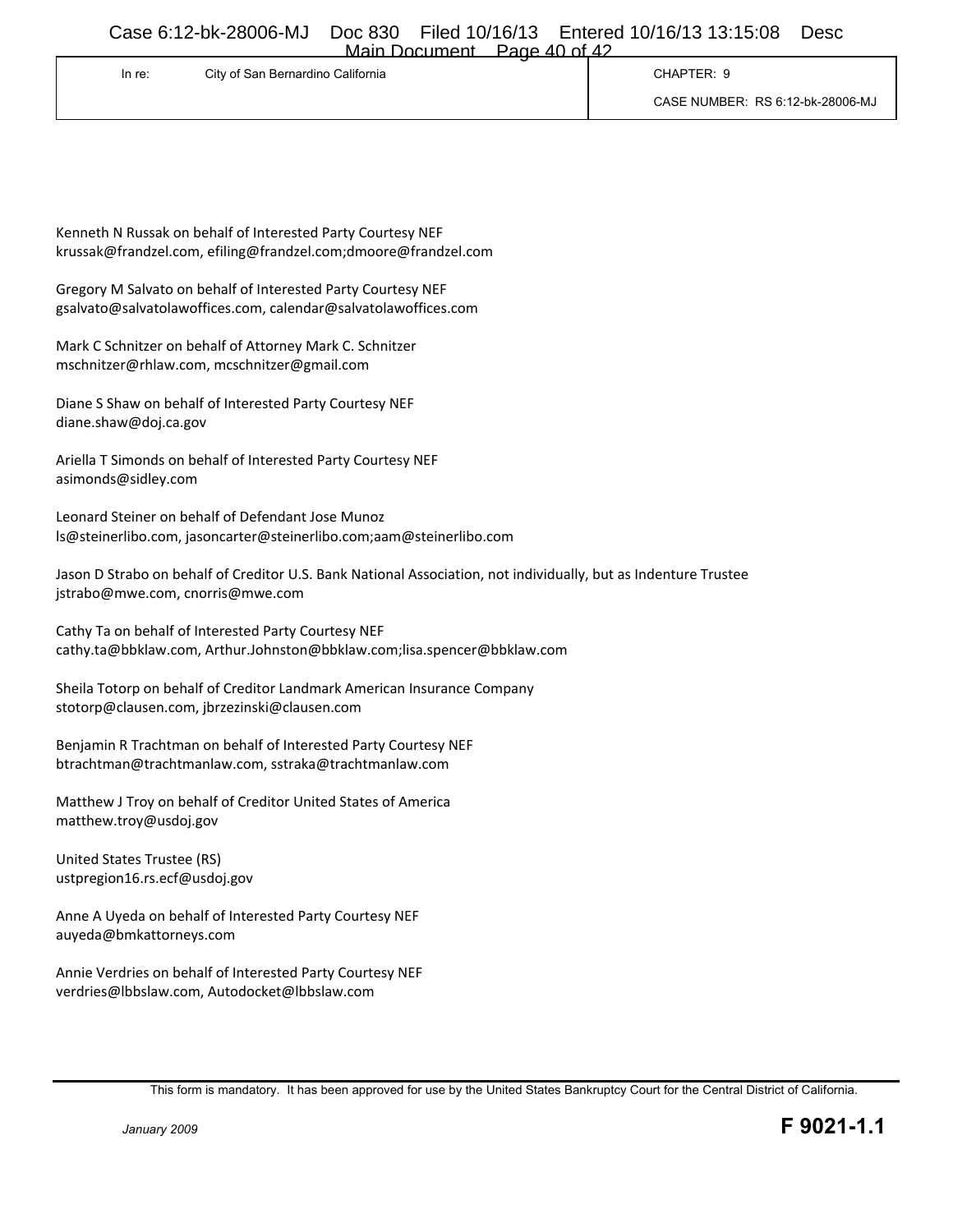| Main Document | Page 41 of 42 |  |
|---------------|---------------|--|
|               |               |  |

| In re: | City of San Bernardino California | CHAPTER: 0                       |
|--------|-----------------------------------|----------------------------------|
|        |                                   | CASE NUMBER: RS 6:12-bk-28006-MJ |

Brian D Wesley on behalf of Interested Party Courtesy NEF brian.wesley@doj.ca.gov

Kirsten A. Worley on behalf of Creditor Safeco Insurance Company Of America kw@wlawcorp.com, admin@wlawcorp.com

Clarisse Young on behalf of Interested Party Courtesy NEF youngshumaker@psmlawyers.com, sally@psmlawyers.com

Pamela Jan Zylstra on behalf of Interested Party Courtesy NEF zylstralaw@gmail.com

<sup>G</sup> Service information continued on attached page

**II. SERVED BY THE COURT VIA U.S. MAIL:** I deputy clerk who is making this entry; certify that service on all parties under Section II was completed**,** A copy of this notice and a true copy of this judgment or order was sent by United States Mail, first class, postage prepaid, to the following person(s) and/or entity(ies) at the address(es) indicated below:

**City of San Bernardino, California** City Hall 300 North "D" Street San Bernardino, CA 92418

<sup>G</sup> Service information continued on attached page

**III. TO BE SERVED BY THE LODGING PARTY**: Within 72 hours after receipt of a copy of this judgment or order which bears an AEntered@ stamp, the party lodging the judgment or order will serve a complete copy bearing an AEntered@ stamp by U.S. Mail, overnight mail, facsimile transmission or email and file a proof of service of the entered order on the following person(s) and/or entity(ies) at the address(es), facsimile transmission number(s), and/or email address(es) indicated below:

<sup>G</sup> Service information continued on attached page